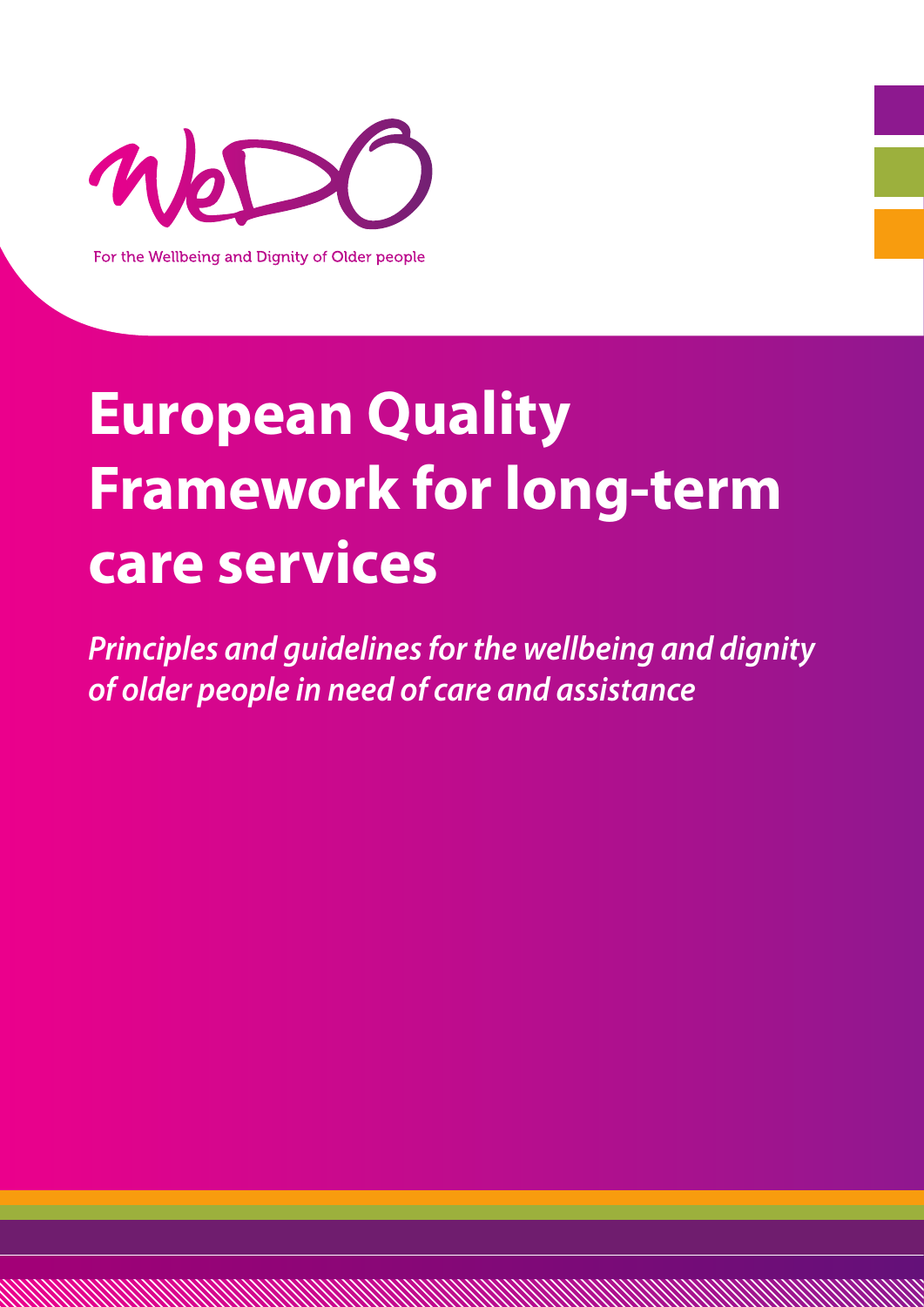*We have to go to bed at 6pm everyday and to stay in bed all day on weekends. They say they don't have enough staff to look after us.*

*I am afraid my daughters will decide suddenly to send me to a residential care home without talking about it to me beforehand. I like living alone and I would prefer to stay at home if possible.*

*My husband (79) has had dementia for two years. I called the Alzheimer helpline and I found what I am looking for: a long undisturbed conversation with a qualified person also giving me practical advice. This is so important for me!*



*I broke my leg two weeks ago but I continue to receive the same number of care hours as before. My son, who lives 100 km from my house, needs to come to help me every day to dress and to have a shower.*

*We mix everything together: first dish, main dish and dessert. We all know that older people lose their taste when they age, and we don't have time to spend to help them eat the three dishes one after the other. It is much easier like this.*

*The new head of unit made us realize that our workplace is home to older persons. We started putting emphasis on making life in our care home more 'homelike'.*

*Encouraging participation in daily life began with small changes. […] The result was that we shifted from 70% to 20% of bedbound residents.*

Let's join forces for the wellbeing and dignity of older people!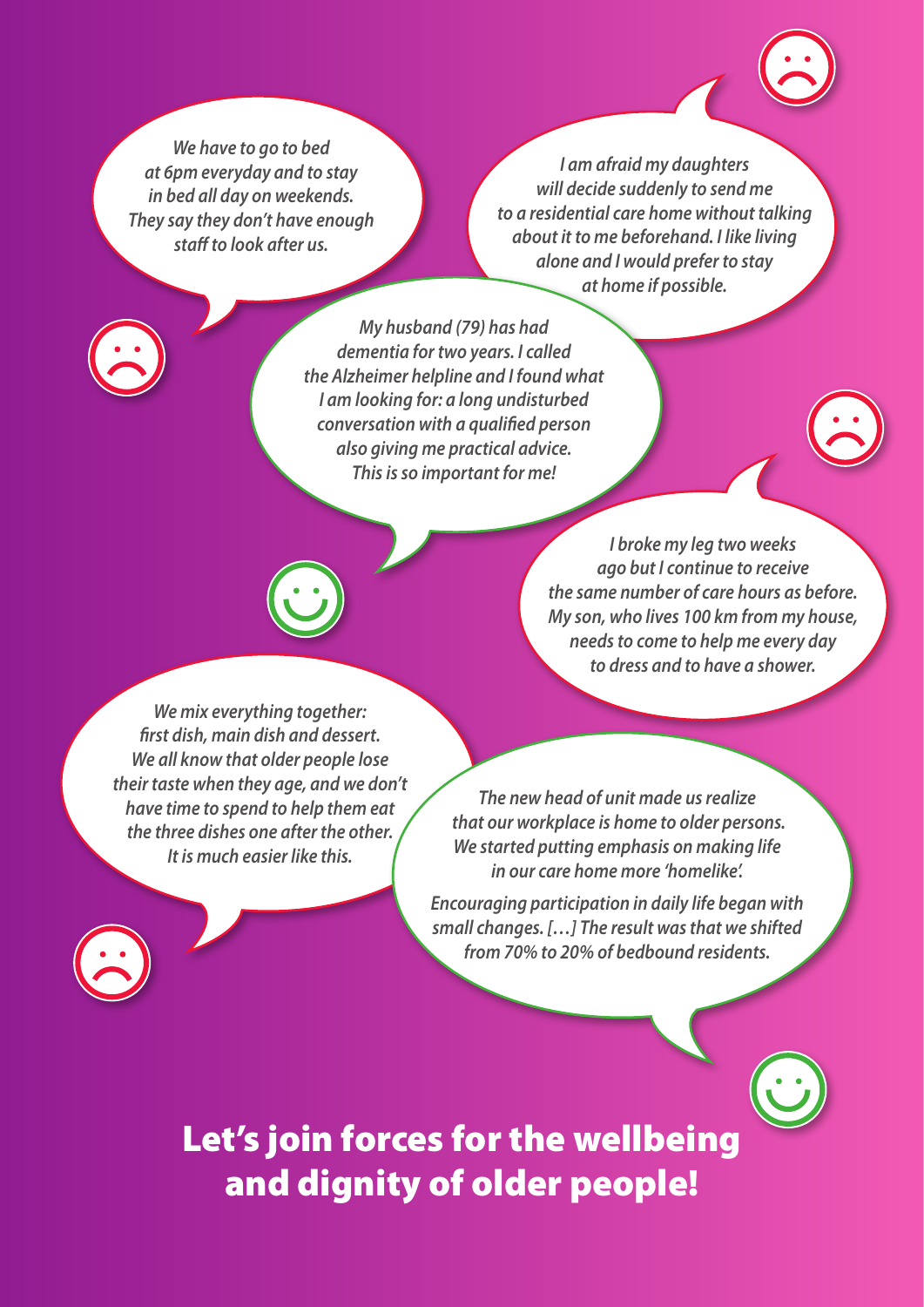

For the Wellbeing and Dignity of Older people

This publication was developed in the framework of the **WeDO project** by the **European Partnership for the Wellbeing and Dignity of Older people**.

WeDO is a European project (2010-2012) co-financed by the European Commission. It was led by a steering group composed of 18 partners from 12 European Union (EU) Member States interested in working together to improve the quality of life of older people in need of care and assistance. The project's aim was to set up **a lasting and open European partnership of European, national and regional/ local stakeholders committed to improving the quality of services for older people in need of care and assistance and to fight elder abuse.** The project ended in December 2012 with the launch of this European Quality Framework for long-term care services.

The WeDO project builds on the European Charter of the rights and responsibilities of older people in need of long-term care and assistance and its accompanying guide, developed by the EUSTACEA project (2008-2010, Daphne III Programme), and on the voluntary European Quality Framework for social services developed by the Social Protection Committee.

For the purpose of the project, a national coalition of stakeholders was set up in each partner country to identify the gaps, contribute to the writing of the Quality Framework and develop a national strategy to protect the dignity and wellbeing of older people in need of care and assistance through quality long-term care. Similarly a European coalition gathered key stakeholders at European Union level to help the Steering Group develop the European strategy.

Now that the project has ended, the European partnership is opening up to all interested parties from all EU Member States. We hope that more countries will join and develop new national and local coalitions.

More information, including examples of the implementation of the EU Quality Framework for long-term care services, is available on the WeDO project website: www.wedo-partnership.eu.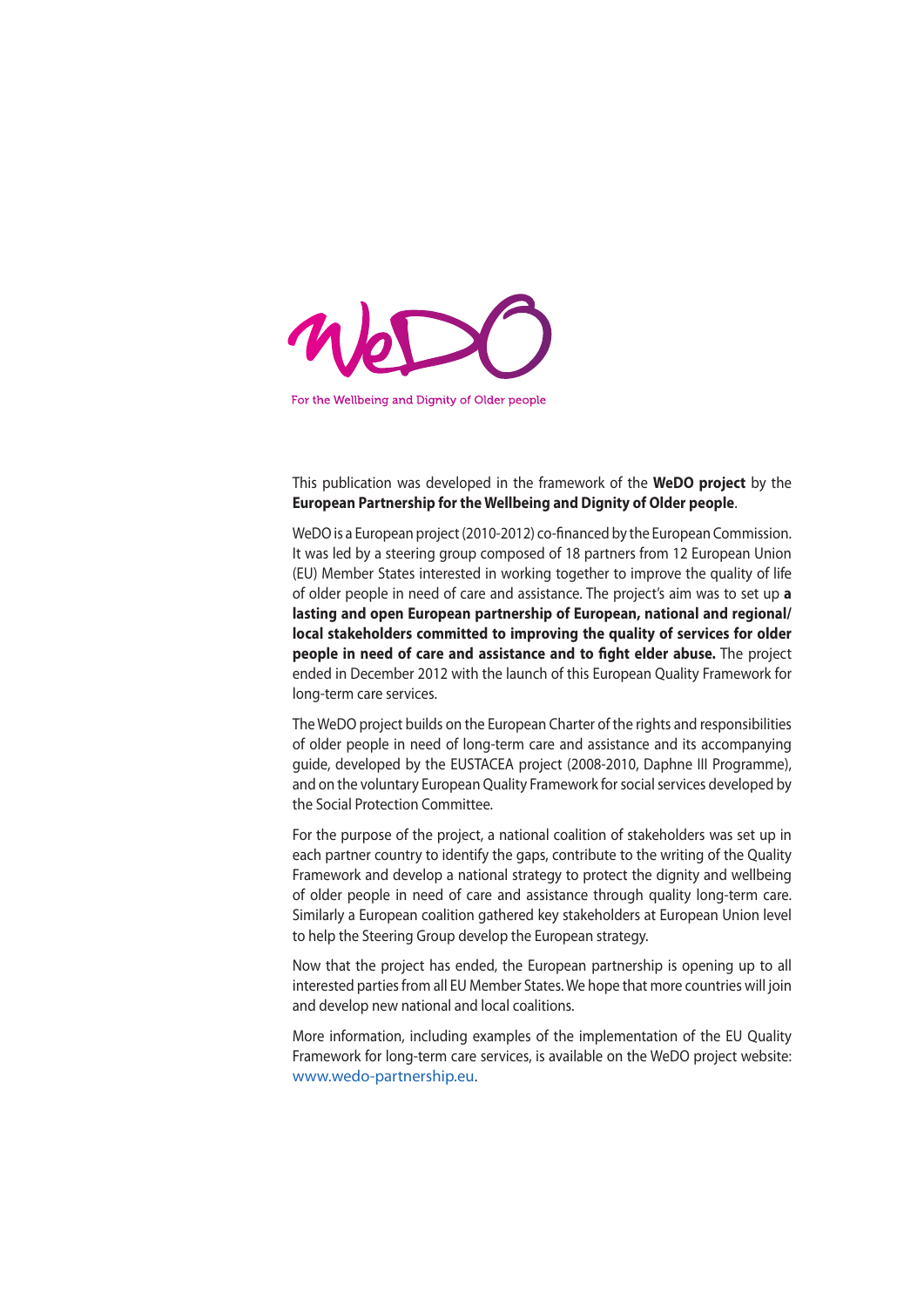### *This is the EU edition of the EU Quality Framework for long-term care services.*

We would like to thank all the WeDO Steering Group members who contributed to a large extent to the project. The WeDO Steering group members were:

- • **AGE Platform Europe (coordinator):** Anne-Sophie Parent, Maude Luherne, Alice Sinigaglia
- • **EDE (EU organisation):** Angela Cluzel
- • **50Plus Hellas (Greece):** Myrto Ranga, Antonis Karakousis
- • **ANBO (Netherlands):** Mildred Theunisz, Nienke Thurlings
- • **Anziani e non solo (Italy):** Loredana Ligabue, Licia Boccaletti
- • **Austrian Red Cross (Austria):** Claudia Gröschel, Charlotte Strümpel, Cornelia Hackl, Monika Wild
- • **BAGSO (Germany):** Elke Tippelmann, Claudia Kaiser
- • **DZA (Germany):** Dörte Naumann, Clemens Tesch-Römer
- • **FIPAC (Italy):** Elio D'Orazio
- • **ISIS (Germany):** Karin Stiehr
- • **MZU (Slovenia):** Marjan Sedmak
- • **National Fundation of Gerontology (France):** Geneviève Imbert, Jean-Michel Hôte, Marianne Séguy
- • **National Institute for Health and Welfare (Finland):** Sari Jokinen, Teija Hammar
- • **SPF (Sweden):** Ola Nilsson
- • **Third Age (Ireland):** Anne Dempsey
- • **UNCCAS (France):** Kristine Stempien, Nelly Baudron
- • **University of Helsinki Palmenia Center for Continuing Education (Finland):** Tiina Savola, Sirkka Perttu
- • **Vrije Universiteit Brussel, Belgian Ageing Studies (Belgium):** Liesbeth De Donder, Dominique Verté, Deborah Lamotte
- • **Zivot 90 (Czech Republic):** Klara Cozlova

We would also like to thank Kai Leichsenring (European Centre for Social Welfare Policy and Research), Stephen Barnett (European Social Network) and Laura Jones (Eurodiaconia) and all the participants of the EU coalition for their contribution to the WeDO Project.

**For more information and contact details: www.wedo-partnership.eu**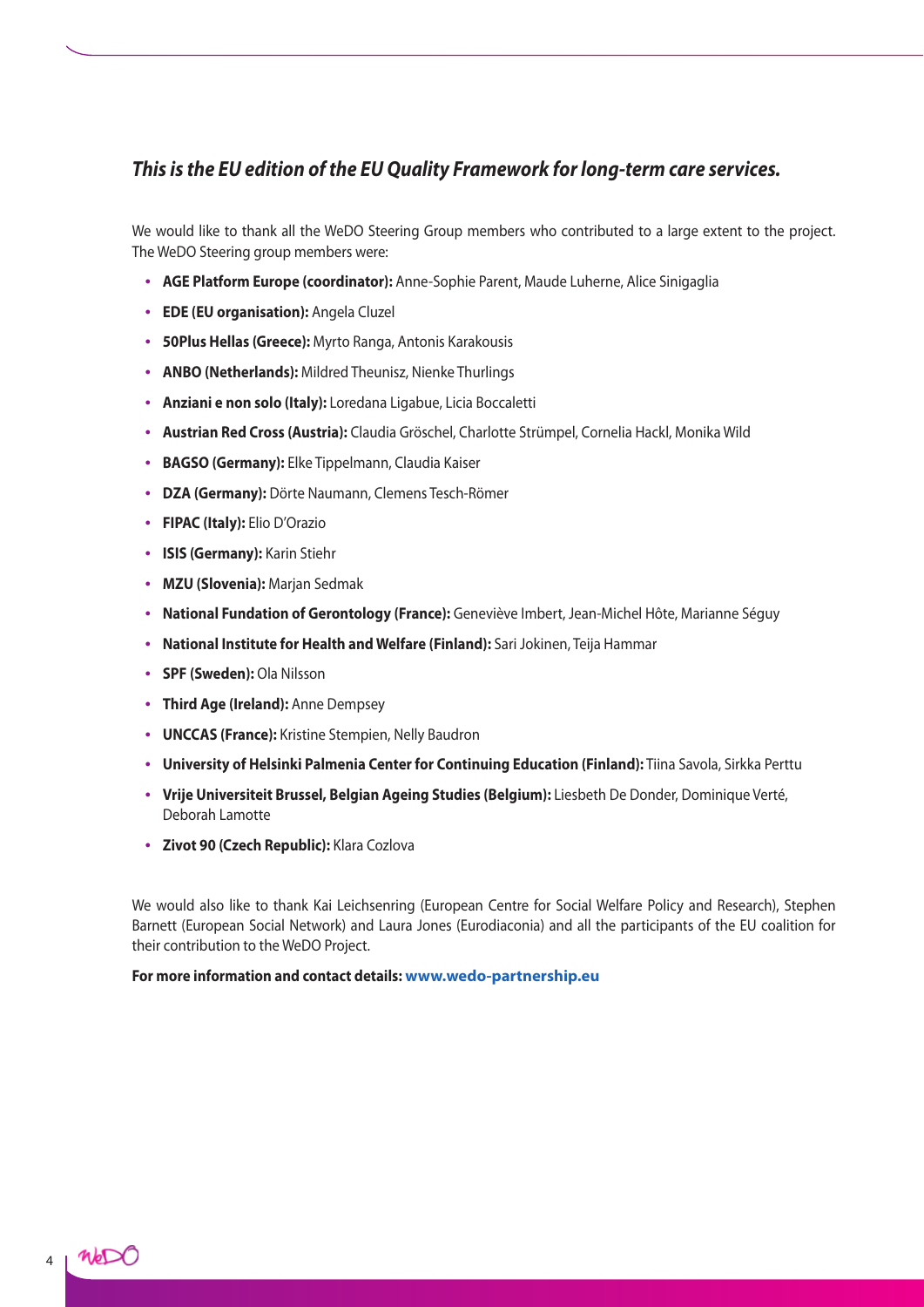## **Content**

|                                                                                                                              | 6        |
|------------------------------------------------------------------------------------------------------------------------------|----------|
|                                                                                                                              | 7        |
|                                                                                                                              | 7        |
|                                                                                                                              |          |
|                                                                                                                              |          |
|                                                                                                                              |          |
|                                                                                                                              |          |
|                                                                                                                              |          |
|                                                                                                                              | 11       |
| Respectful of human rights and dignity                                                                                       | 11       |
| Person-centred                                                                                                               | 12       |
| Preventive and rehabilitative                                                                                                | 13       |
| Available                                                                                                                    | 14       |
| Accessible                                                                                                                   | 15       |
| Affordable                                                                                                                   | 16       |
| Comprehensive                                                                                                                | 17       |
| Continuous                                                                                                                   | 18       |
| Outcome oriented and evidence based                                                                                          | 19       |
| Transparent                                                                                                                  | 20       |
| Gender and culture sensitive                                                                                                 | 21       |
|                                                                                                                              | 22       |
| Preventing and fighting elder abuse and neglect                                                                              | 22       |
| Empowering older people in need of care and create opportunities for participation                                           | 23       |
| Ensuring good working conditions and working environment and invest in human capital                                         | 24       |
| Developing adequate physical infrastructure                                                                                  | 25       |
| Developing a partnership approach                                                                                            | 26       |
| Developing a system of good governance<br>Developing adequate communication and awareness-raising                            | 27<br>28 |
|                                                                                                                              |          |
|                                                                                                                              | 29       |
|                                                                                                                              | 29       |
| Recommendations for policy makers                                                                                            | 29       |
| Recommendations for service providers                                                                                        | 30       |
| Recommendations for professional carers<br>Recommendations for older people and families and informal carers' organisations: | 30<br>30 |
|                                                                                                                              | 31       |
|                                                                                                                              | 31       |
| A general example<br>Example of an internal management quality tool                                                          | 31       |
| Example of an external quality control tool                                                                                  | 31       |
| Example of labelling tool                                                                                                    | 31       |
|                                                                                                                              | 32       |
| The partnership approach and the 'continuous improvement cycle'                                                              | 32       |
| The methodology                                                                                                              | 33       |
|                                                                                                                              |          |
| WE DO FOR THE WELLBEING AND DIGNITY OF OLDER PEOPLE IN NEED OF CARE AND ASSISTANCE! 37                                       |          |
|                                                                                                                              |          |
|                                                                                                                              |          |
|                                                                                                                              |          |
|                                                                                                                              |          |
|                                                                                                                              |          |
|                                                                                                                              |          |

noso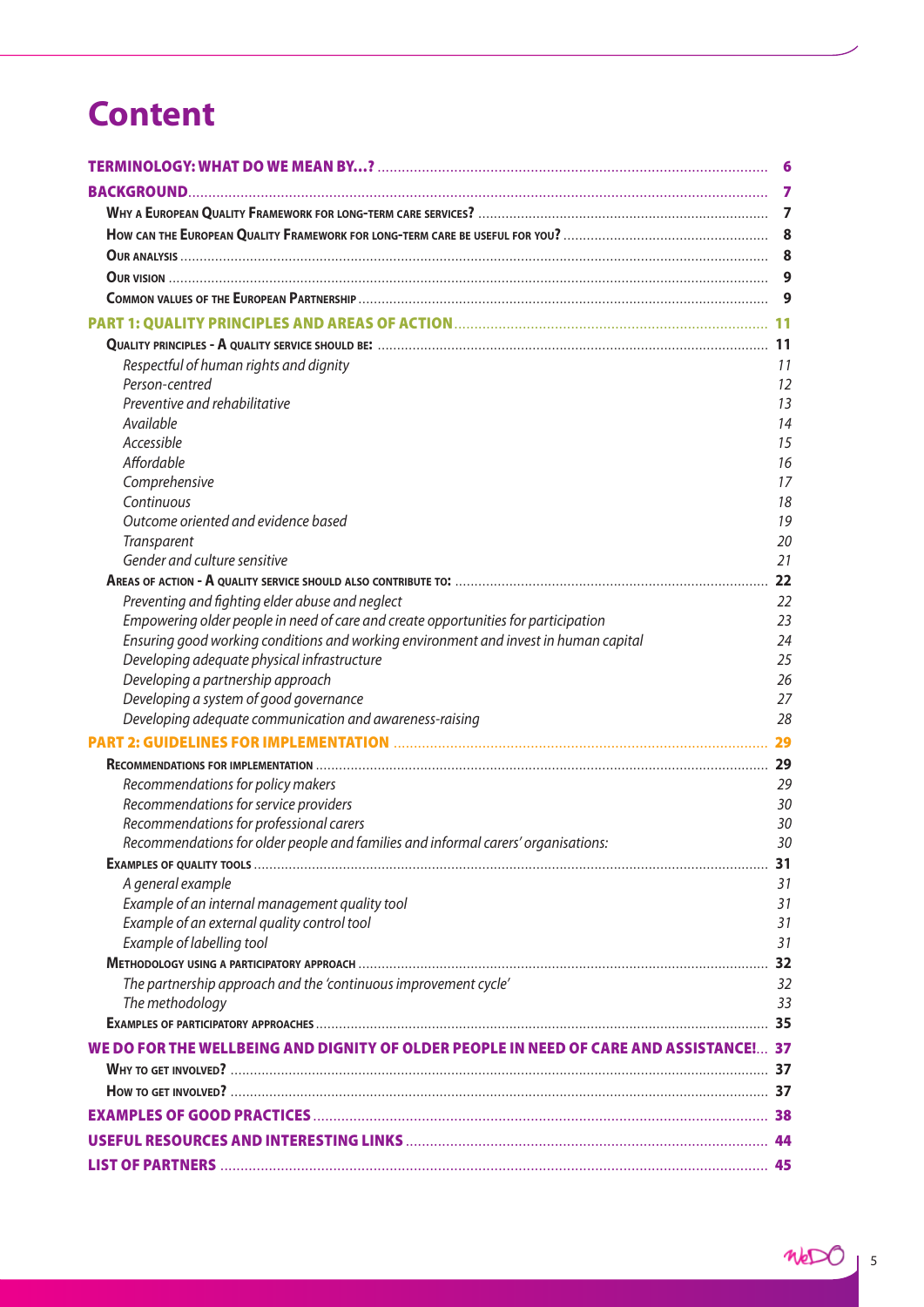## **Terminology: what do we mean by…?**

**Active ageing:** A concept which means "the process of optimizing opportunities for health, participation and security in order to enhance the quality of life as people age. Active ageing allows people to realize their potential for physical, social, and mental wellbeing throughout the life course and to participate in society, while providing them with adequate protection, security and care when they need them". (World Health Organisation)

**Dignity:** The equal and inherent value of every human being.

**Elder abuse:** A single or repeated act or lack of appropriate action which causes harm or distress to an older person or violates their human and civil rights. It may include physical abuse, psychological abuse, sexual abuse, financial exploitation and neglect. Elder abuse happens everywhere, including at home within the family, at home with services, or in care. It can be intentional or unintentional ('bad care').

**Informal carers:** Family, friends, neighbours and others who provide care to an older person in need of assistance. They do not usually have a formal status and are usually unpaid.

**Integrated care:** A coherent set of methods and defined processes to integrate care between hospital and primary care, health and social care, and formal and informal care. The aim of integrated care is to design and implement individual care pathways, financially and administratively coordinated with a view to achieving better outcomes in terms of effectiveness and user satisfaction. The provision of appropriate care at the right moment in the most appropriate setting implies collaboration in multi-disciplinary teams with the older person in need of care and assistance and their carers. When such structure exists, it is the role of the case manager to improve this collaboration.

**Long-term care services or 'services for older people in need of care and assistance':** They need to encompass prevention, rehabilitation and enablement, cure and care, including end-of-life care. They combine health and social care for activities of daily living (ADL) such as eating, bathing, dressing, grooming, housekeeping, and leisure.

They also cover the "instrumental activities of daily living (IADL)" such as managing one's finances, shopping, using the telephone, transportation, and in some countries other activities such as taking medication. They can be delivered in various settings spanning the continuum from the beneficiary's home to intermediate care and (semi-) residential facilities.

**Participation:** Active involvement of older people in need of care and assistance and supportive measures for it, e.g. providing transport to attend social activities or to exercise civic rights, or support of older people with cognitive impairments. It should be supported until the end of life.

**Professional carers**: Home, community and residential care staff who receive payment for their work.

**Quality:** Degree or standard of excellence. Quality improvement in long-term care should be a continuous process by which a service or an activity aims at delivering better results through various means. These include a wide range of quality management tools and other mechanisms such as: training for carers, both informal and formal; support for users' fundamental rights; the promotion of an age-friendly and supportive environment including access to services; the definition of quality standards; and the assessment of results and outcomes by specific quality indicators.

**Service providers:** Public, non-profit and commercial agencies delivering services to older people in need of care and assistance in institutional, community or homecare settings.

**Wellbeing:** The condition of being contented, in the best possible health and integrated in society. Social interaction with family, friends and neighbours in the community and any relevant staff in long-stay settings can support the wellbeing of older people in need of care and assistance and improve their quality of life.

no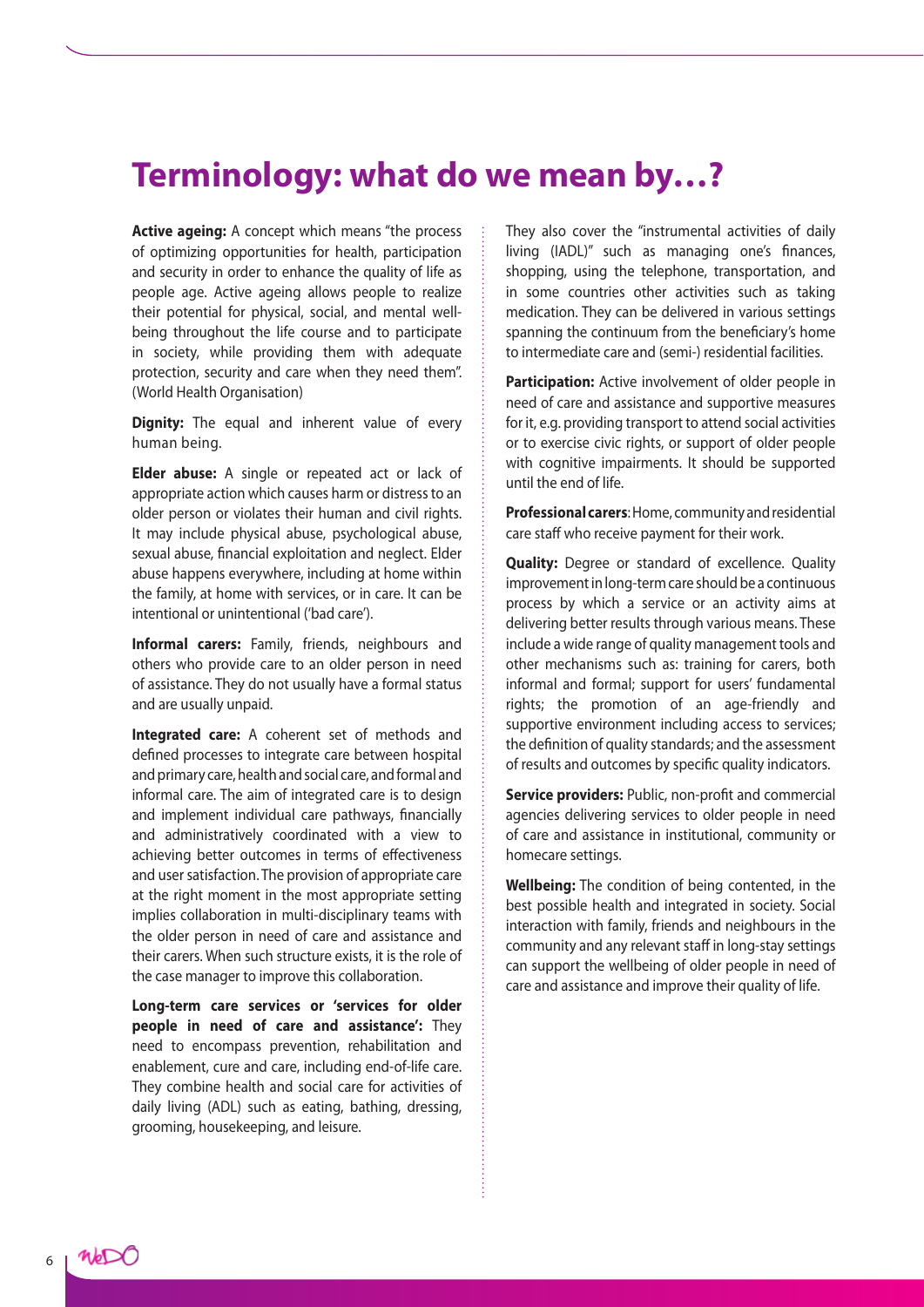## **Background**

## **Why a European Quality Framework for long-term care services?**

People are living longer. The number of older people in need of long-term care and assistance is increasing. Most of them are living at home and only a minority are cared for in a residential care facility. In many countries, care is mainly provided by informal carers.

In the last decade population ageing has become a key challenge for all EU Member States. It is even more so in today's context of budget constraint. Those aged 65 years or over will account for 29.5 % of the EU-27's population by 2060 (17.4 % in 2010). Public long-term care expenditure accounted for 1.2% of GDP in 2008 on average in OECD countries, and is expected to at least double and possibly triple by 2050. One of the key challenges for Europe is therefore to transform this longer life expectancy into longer active and healthy life years. It is also to ensure that our ageing population will receive the care and assistance they need to age in dignity and be protected from elder abuse.

In the last years the fight against elder abuse and the improvement of the life and care quality of older people have gained importance at international and European level with the support of several EU Presidencies, the European Parliament and the European Commission. The WeDO project builds on this momentum and takes due account of : the Charter of Fundamental Rights of the European Union and in particular Article 25; the United Nations Convention of the Rights of Persons with Disabilities; the General Recommendation 27 on older women and the protection of their human rights adopted by CEDAW in October 2010; the United Nations Madrid Action Plan on Ageing and the outcome of key European funded projects, as well as existing instruments and crucial work done in this area at national and local level in some Member States.

With this rapid growth of long-term care demands at home or elsewhere, an increasing number of stakeholders are involved in the provision of such services. This European Quality Framework on long-term care services is aimed at all stakeholder who would like to improve the quality of life of older people in need of care and assistance and contribute to more efficient long-term care systems, i.e. policy makers, care service providers, carers, older people's organisations, etc. It seeks to:

- • Ensure a **common analysis and vision** on long-term care and raise awareness of the need to fight elder abuse and improve the quality of life of older people in need of care and assistance;
- • **Increase the participation of older people** in the identification of their needs and the health and social care services they require, in quality development measures and innovation processes;
- • Help to **develop fair and sustainable solutions** to improve the wellbeing and dignity of older people in need of care and assistance by facilitating the exchange of good practices within a country and cross border;
- Promote **better coordination and exchange of information** between the different stakeholders to improve the quality and efficiency of the services, and especially between policy makers, service providers and care professionals, and between the professional and the informal carers;
- • **Improve the quality of long-term care systems by reaching a good balance between efficiency, cost saving and quality improvement**;
- • **Through these actions, improve the quality of life of older people** in need of care and assistance.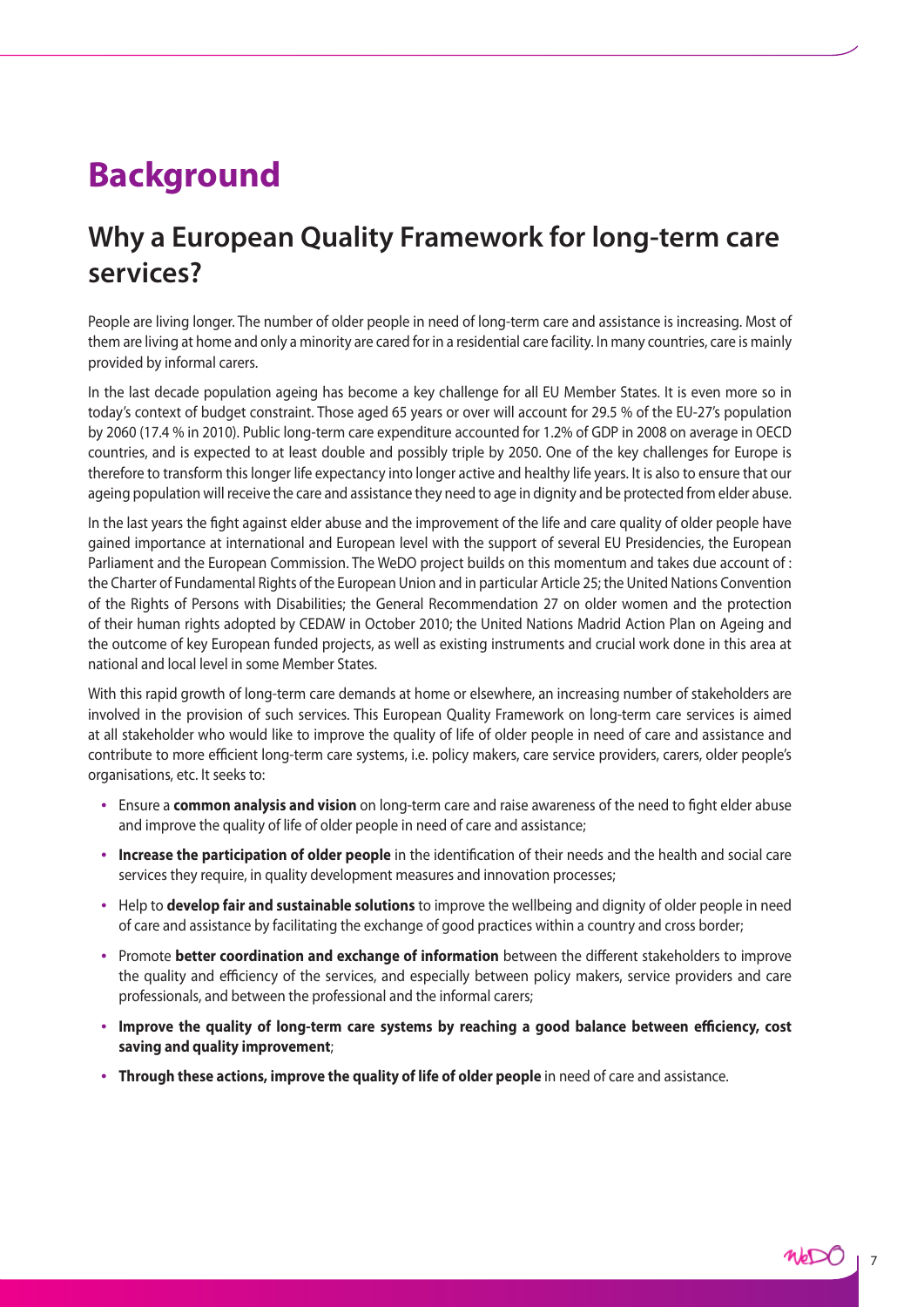## **How can the European Quality Framework for longterm care be useful for you?**

This framework is an invitation to all relevant stakeholders at all levels (EU, national, regional and local) to build on what already exists in their country and to improve their system, getting inspiration from each other. Our aim is to encourage:

- • **Policy makers** to create the conditions for the implementation of the European Quality Framework to develop fair, sustainable and efficient long-term care systems and services; identify good practices and consult systematically with other stakeholders such as older people's organisations and carers' organisations;
- • **Service providers** (residential care homes, home care and community services for older people, etc.) to consult systematically all relevant stakeholders, including older people's organisations and carers' organisations, to assess their activities; base their internal quality management system on the WeDO quality principles and areas of action, organise training programmes for their staff around the Quality Framework, look for good practices.
- • **Professional carers** to use the Quality Framework as a basis to discuss quality care with their colleagues, managers and older persons in need of care and assistance and their informal carers as well as any other relevant stakeholder, assess the gaps and reflect together on solutions to overcome them.
- • **Older people's and informal carers' organisations** to use this Quality Framework to raise awareness of the need to improve the quality of life of older people in need of care and assistance and their carers and to fight elder abuse, to start/increase networking on this issue, and to communicate the needs and expectations of older people, professional and informal carers

**The implementation of this quality framework requires a strong partnership and participatory approach where all relevant stakeholders** (policy makers, service providers, funders, researchers, older people's organisations, informal carers, volunteers, industry, trade unions, etc.) **work together to deliver quality care.** These solutions have to include the views of the concerned older persons and to promote their dignity and right to be protected from abuse and neglect. For examples of how the EU Quality Framework for long-term care services can be implemented, please visit the WeDO website: www.wedo-partnership.eu.

## **Our analysis**

**There is a great diversity in the provision of care services across the EU**, but everywhere eldercare models are changing rapidly. There is a general trend to postpone institutionalisation and keep older people at home for as long as possible in order to improve their quality of life and reduce long-term care costs.

**Across the EU older people face the same problems regarding their need for care and assistance.** Examples of the common concerns faced by older people across the EU are numerous: lack of support for informal carers who are often older people themselves; inadequate training and poor working conditions for professional carers; lack of specific structures for people with dementia; the negative image of ageing and of older people in society, the taboo about elder abuse; the difficulty in finding integrated care systems that are flexible enough to adapt to the changing needs of the person and that support participation and empowerment, etc. Different solutions and options have been explored to tackle these problems and a lot can be learned from each other's experience.

There is also an **increasing concern within public authorities to improve the cost efficiency of public services** in particular health, social and long-term care services. In today's context, in some countries it is increasingly difficult for older people to access affordable quality care especially when budget cuts are imposed without improving the care system's quality and efficiency.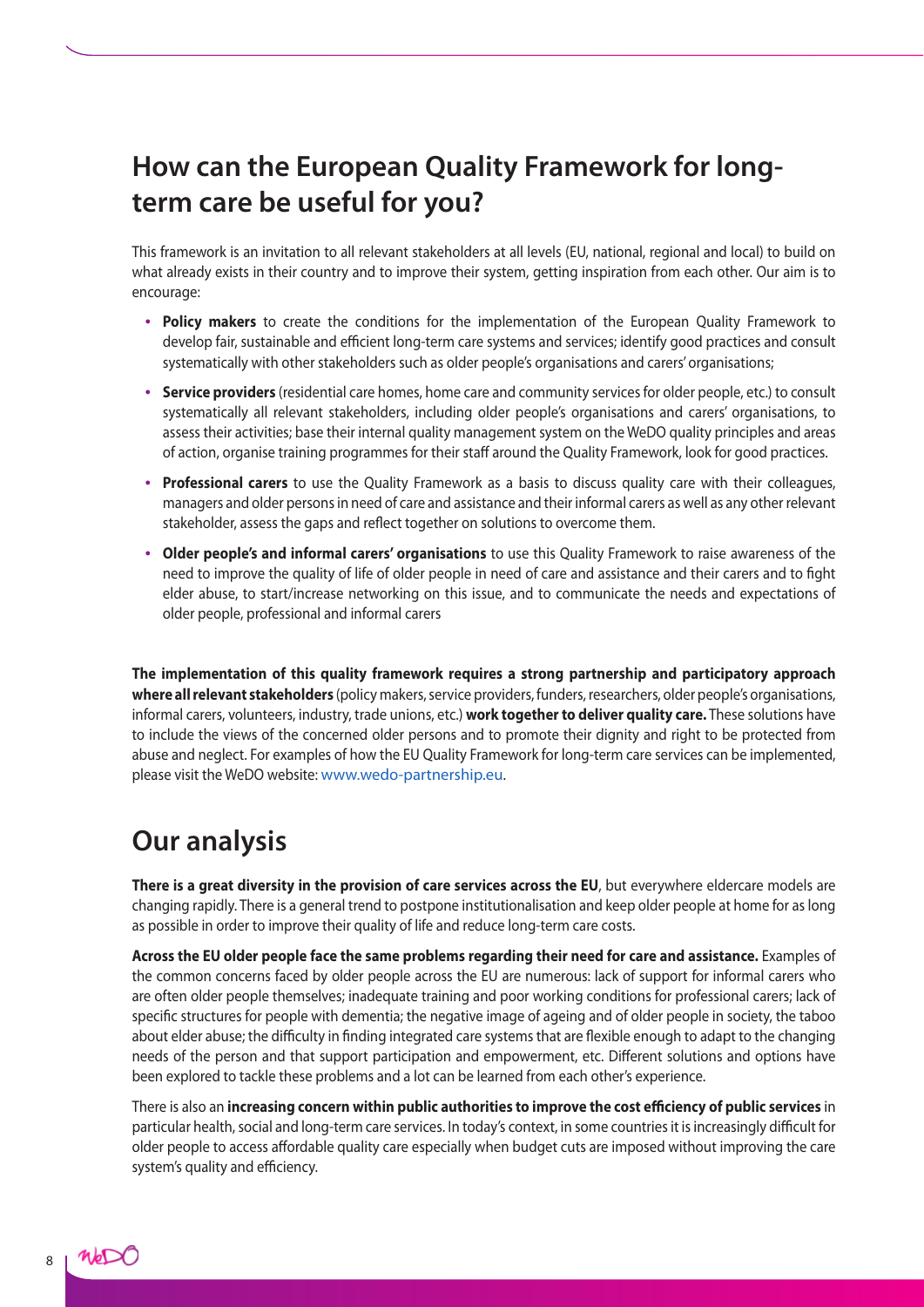**Older people suffer from ageism and sexism and** from negative stereotypes linked to the fear of the ageing process. Consequently elder care is largely undervalued by society. The undervaluing of this sector poses particular challenges to female carers who comprise the majority of workers in the sector. Finally, the fact that women are overrepresented among very old people suffering from dementia and in need for long-term care can make this worse.

As demonstrated by a large body of research over the last decade, **elder abuse is a problem in all EU Member States**. It is found in all types of care settings (institutional, community and home care) provided by public, notfor-profit and commercial service providers as well as families and volunteers. In its call for proposals that funded the WeDO project, the European Commission explained that: *"Elder abuse in institutional and domestic settings is increasingly being recognised as a major societal problem. There is a risk that this problem will grow as Member States experience rapidly ageing populations. It appears, however, that only in a minority of cases the abuse of older people does represent a deliberate attempt to harm or exploit the victims."*

## **Our vision**

The European Partnership for the wellbeing and dignity of older people (called hereafter the Partnership) promotes the idea that older people, just like any other age group, have the right to age in dignity and to be respected as full members of our society. The Partnership shares the vision that **more can and needs to be done to improve the quality and cost efficiency of services for older people and their carers through better care and assistance services.** 

**Ensuring high quality and dignity in care should contribute to improving the quality of life for all older people receiving care and assistance and to preventing elder abuse.** We can and need to develop care models that are socially and financially sustainable in the long term and fair to all generations and social groups. All relevant stakeholders i.e. public authorities, service providers, older people's and carers' organisations, funders, need to be responsive, proactive, and innovative. They need to be aware of existing practices which offer older people high quality social and long-term care services while improving their cost efficiency.

## **Common values of the European Partnership**

#### **1. The Partnership calls for a rights-based approach to care as stated in the European Charter for the rights and responsibilities of older people in need of care and assistance, and the right to age in dignity until the end of life**

*"Human dignity is inviolable. Age and dependency cannot be the grounds for restrictions on any inalienable human right and civil liberty acknowledged by international standards and embedded in democratic constitutions." (European Charter of the rights and responsibilities of older people in need of care and assistance).*

Older people, in particular those with complex needs such as people with cognitive impairments or with reduced mobility are exposed to higher risks of neglect and abuse, social exclusion and isolation.

Promoting a rights-based approach means for example fighting age discrimination, protecting service users' rights, ensuring access to reliable and comprehensive information, promoting a more accessible environment, and support for mobility, communication, consultation and participation. It also means implementing the concept of inclusion as promoted in the UN convention on the rights of persons with disabilities. It can be realised for example through supporting the development of personal social networks, a supportive neighbourhood, civic support systems, involvement of older people in the organisation of local participatory planning, etc. Specific attention has to be paid to protect the rights of older people with cognitive diseases within the social and legal context. These may impact on their right to self-determination or allow limits to the person's right to free movement.

MOX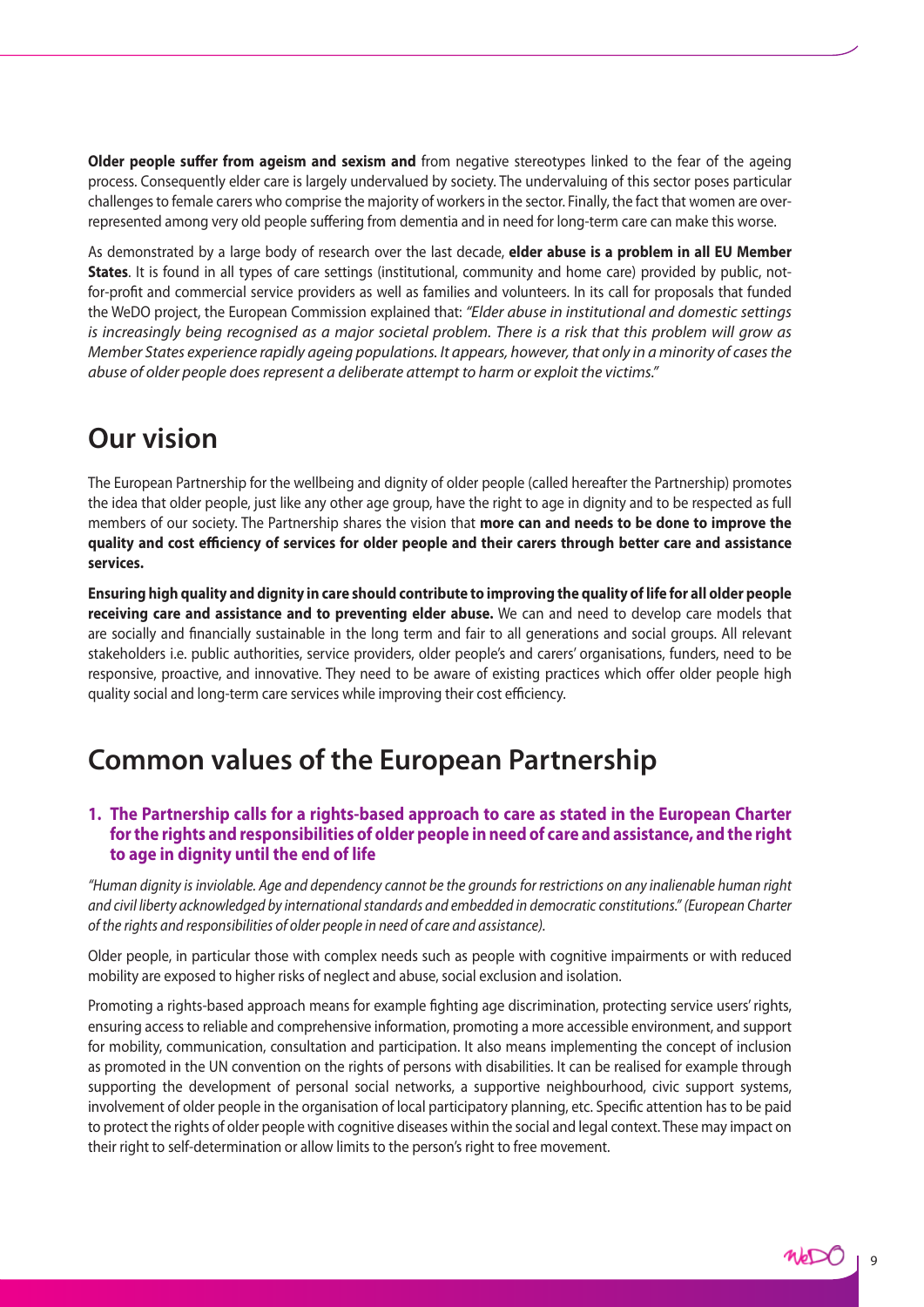#### **2. The Partnership wants to see age-friendly environments and active ageing as key concepts to drive the evolution of long-term care systems**

Older people in need of care and assistance are not valued enough and included as full members of the society. The Partnership calls for a shift in the way our societies are organised and a change in the way older people and ageing in general are perceived. Building on the concepts of active ageing and age-friendly environments, the Partnership stresses that everything should be done to enable the person to live autonomously for as long as possible. Older people in need of care and assistance must be involved and empowered to define how their needs, expectations and preferences can be met.

#### **3. An integrated response to care and assistance needs is considered by the Partnership to be the best way to ensure that care delivery is optimised and adapted to the needs of the users and their carers**

An integrated response to care and assistance needs covers very different types of care: all healthcare; social services targeting older people in need of care and assistance; care for cognitive diseases; palliative and end-of-life care; services delivered at home, in the community or in a residential care home; public or private-funded; and informal care or care by volunteers. For all these services, the Partnership considers that it should be a priority to develop a 'person-centred' approach, i.e. that the dignity, participation and empowerment of the older person in need of care and assistance are supported.

#### **4. The Partnership acknowledges the crucial role of informal carers and believes that measures to improve the quality of long-term care must cover support for informal carers, particularly recognizing that they need time for respite**

Informal carers provide the bulk of care to older people in need of care and assistance (depending on the countries 70 to 90% of care needs are covered by informal carers). Informal carers, many of whom are family members, women aged 55 and over, provide a high amount of the care work, many of them as a support for their beloved relative. They are nevertheless a particularly vulnerable group and are at a high risk of burn out, abuse and/or social exclusion.

The quality of life of the informal carer is closely linked to the quality of life of the older person in need of care and assistance. Services therefore have to consider support for informal carers as an integral part of the quality improvement process, as well as the need to improve cooperation between formal and informal care. The Partnership considers that family members should have the right to refuse to provide informal care. Likewise older persons in need of care should have the right to refuse to receive care from informal carers. In some countries, the role of migrant care workers - including undeclared migrants - is a particular challenge that needs to be addressed through supportive measures.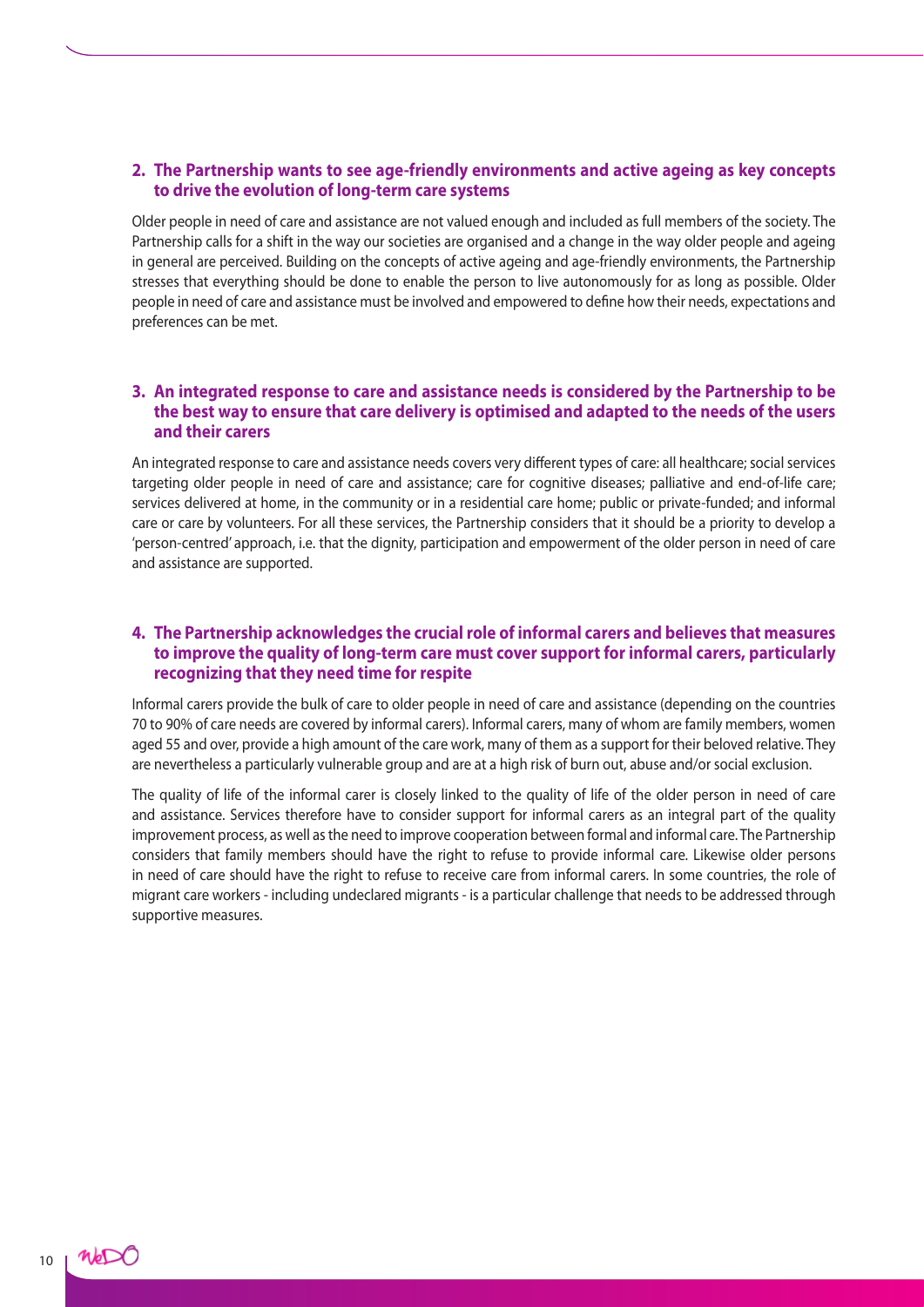## **Part 1: Quality principles and areas of action**

The principles and action areas of the European Quality Framework for long-term care services are interlinked and must be pursued together through various means and by different stakeholders. Improving quality in a service has to be done together with a general improvement of the environment. The Partnership acknowledges that conflicting goals may arise. In such situation a balance needs to be found through dialogue between the stakeholders. The decision should always be taken in the best interest of the older persons in need of care and assistance and should seek to improve their wellbeing and dignity. Examples of good practices mentioned in each chapter can be found from p.38 onward.

## **Quality principles A quality service should be:**

### **Respectful of human rights and dignity**

**Services for older people in need of care and assistance, and public authorities responsible for them, should respect the fundamental rights and freedoms of older people, their families and carers as outlined in national, European and international human rights instruments.**

**Losing one's autonomy can be very traumatic. It requires a humane approach that protects the dignity of the older person until the very end of life.** 

#### *What does it mean?*

- $\rightarrow$  The rights of older people are the same as for any other age group.
- $\rightarrow$  A service has to respect the human dignity of the older person, and should be provided without discrimination based on age, race, colour, national or social origin, financial means, beliefs, sex, sexual orientation or identity or degree of care and assistance required.

#### *Case example: Austria*

*One of our residents was unable to speak to us about his wishes. His voice was his wife who visited him every day. One morning the situation of this old man was very bad. We were sure, that he would die within the next hours. We informed his wife who insisted on hospitalization for her husband although a doctor told her that her husband´s condition was so bad that he probably would not survive the transport. When a nurse asked her how her husband would decide she became very angry and told us that he could not decide and she wanted hospitalization. Some minutes after, the paramedics came back to tell us that* 

*our resident had died in front of the nursing home in the ambulance. The wife was then uncertain whether she had made the right decision.*

In Austria, 80% of nursing home residents are suffering from dementia. Many of them are not able anymore to verbalize their wishes. **The Ethical residents' conference** is a process which involves all relevant stakeholders to discuss these issues with the resident. At the start of an ethical conference the situation is described. The participants discuss alternatives and their positive and negative consequences. They listen to the resident´s wishes and needs, and members of the family are involved. The decision made after a discussion is an understanding about what is good in this special situation and usually a palliative sheet is written. This gives employees more certainty in the implementation of ethical decisions. Decisions are to be considered as preliminary and to be verified with every new question. Link for more information: bit.ly/Mf7HP4

X **See good practices 15, 16, 24**

 $n_{b}\propto$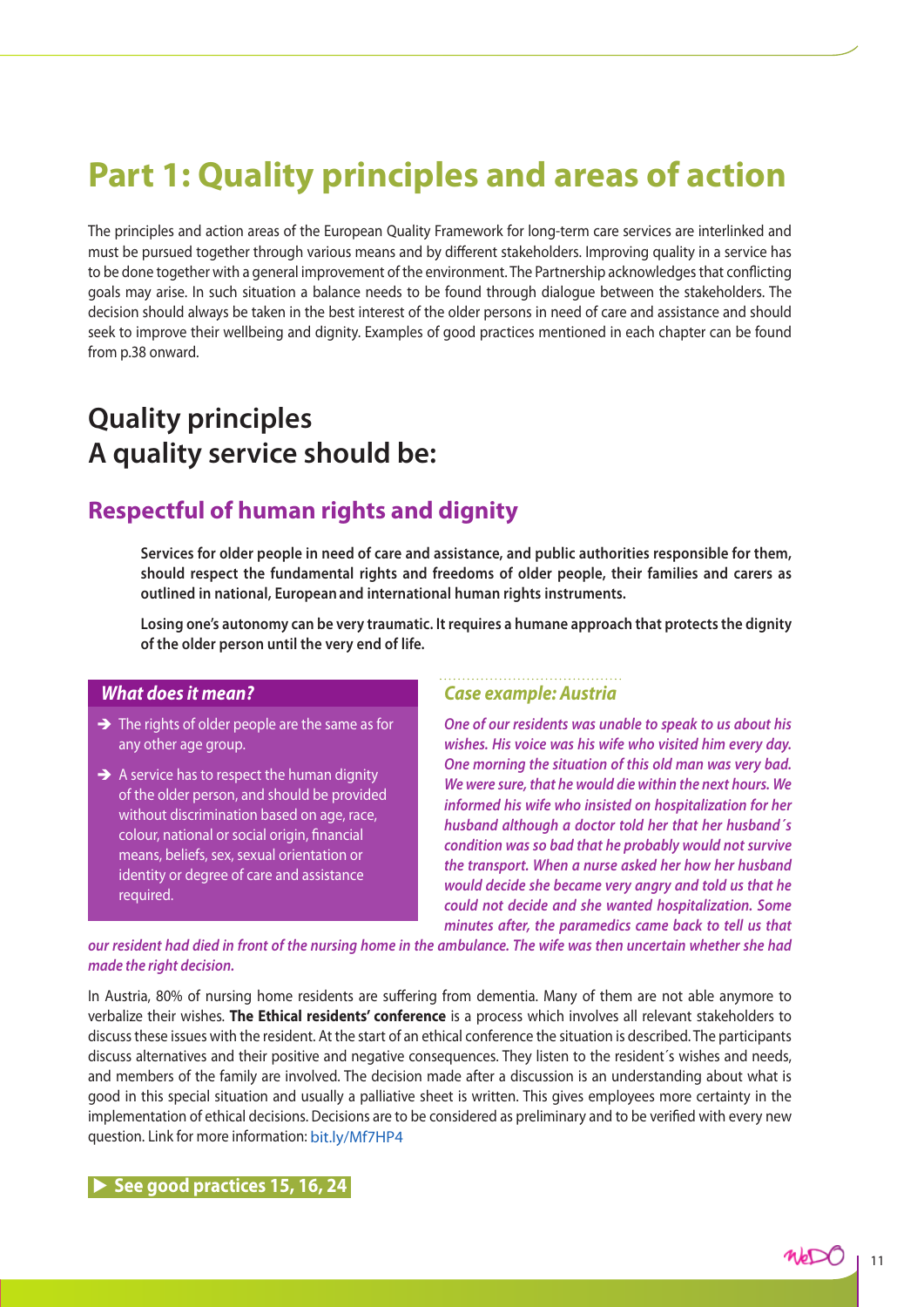### **Person-centred**

**Services for older persons in need of care and assistance should address in a timely and flexible manner the changing needs of each individual, fully respecting his/her personal integrity with the aim of improving their quality of life as well as of ensuring equal opportunities in access to care. Each individual has her/his own character, interests, life history and family circumstances; and his/her own social and health needs, capacities, and preferences. These characteristics should form the basis for service planning, care management, staff development and quality monitoring.**

**Services should take into account the physical, intellectual, cultural and social perspectives of older persons, their families or others significant to them in their lives. In addition services should ensure that they give staff the necessary support, resources and facilities to work in this way. Person-centred services should be driven by the needs of the older persons and, when appropriate or as necessary, of their relatives or carers.** 

#### *What does it mean?*

- $\rightarrow$  Take into account and respect the free will and own life choices of the older person.
- $\rightarrow$  Take into account and respect the older person's ethical, religious and social background, beliefs and needs.
- $\rightarrow$  Help and empower the person to express his or her wishes in all phases of their lives for the short and longer term.
- $\rightarrow$  If the person cannot take decisions for him or herself, the third party or advocate should seek to respect his or her fundamental rights, life choices and wishes.

#### *Case example: Germany*

*Mrs. L. was part of a church choir where she had sung for many years. Due to her cognitive disease she was often restless and ran around the room during the waiting periods or asked which song was next during the performance. Soon, the other participants no longer wanted her to participate and she was forced to resign.*

A well-trained volunteer could support Mrs. L. and provide her personal assistance to allow her to continue to participate in the choir. This volunteer could compensate and support her during rehearsal and mediate between her and the other members of the choir and thus strengthen the civil rights of people with dementia. Since the reform of the **German Long-Term-Care Act** in 2008 (SGB XI) older people "with limited life skills" - the majority with cognitive diseases

– can claim up to 2,400 € per year for low-threshold assistance or supervision and support in groups or at home. Meanwhile organizational structures have been established nationwide to train and place these voluntary lowthreshold "everyday companions" (Alltagsbegleiter). Due to the latest reform of the Long-Term-Care Act in 2012 the support for people with dementia (both in kind and in cash) will increase from 2013 onwards.



noso 12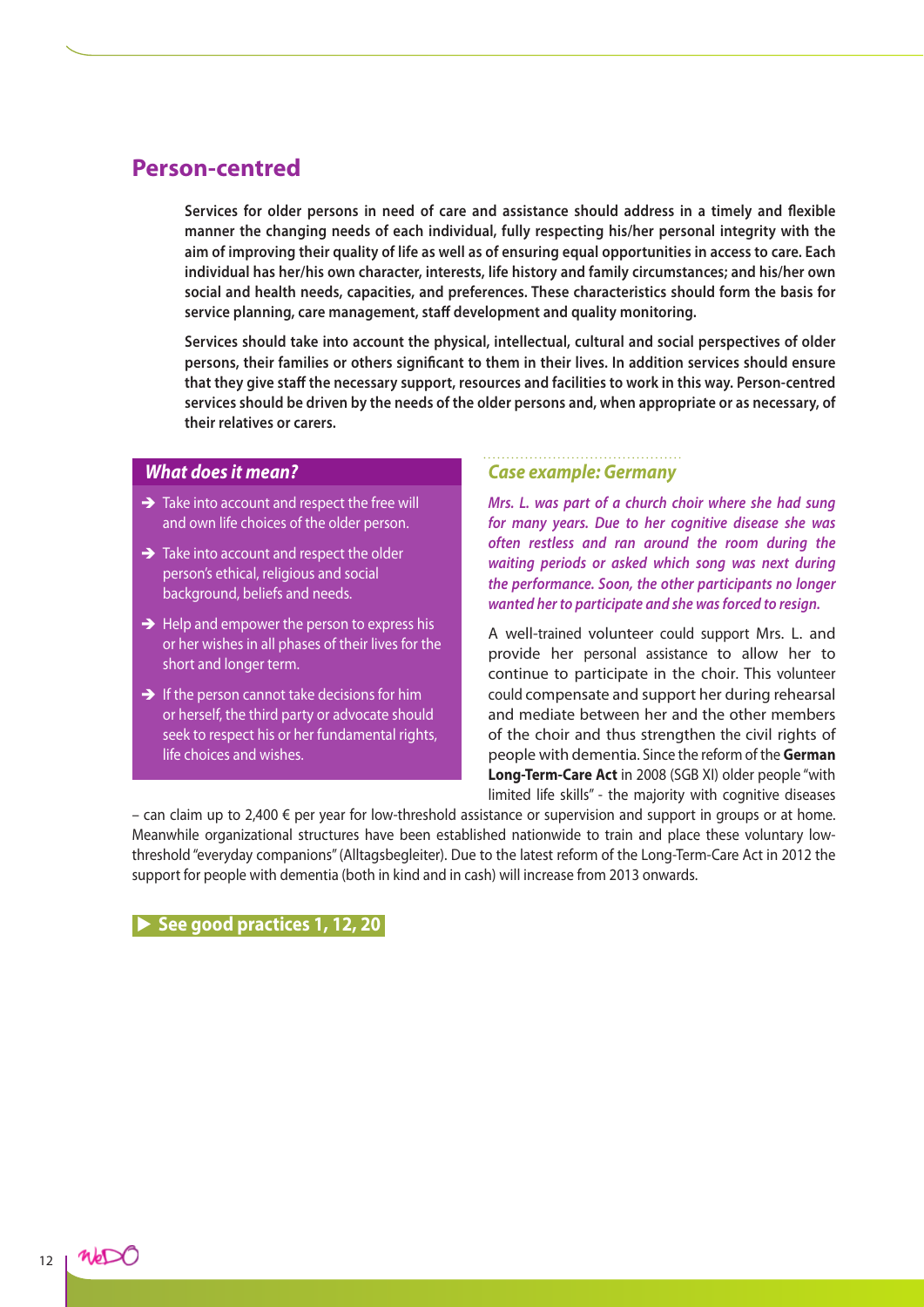## **Preventive and rehabilitative**

**Services for older people in need of care and assistance should seek to prevent deterioration in – and to restore as far as possible – the older person's health, wellbeing and capacity to live independently. Empowering older people in need of care and assistance to regain the ability or find new ways of coping with their limitations helps them remain in charge of their own life.** 

#### *What does it mean?*

- $\rightarrow$  Support autonomy as much as possible. including through home adaptation, use of assistive devices or rehabilitation nursing.
- $\rightarrow$  Early health promotion and prevention of age related diseases.
- $\rightarrow$  Prevention of social isolation.
- $\rightarrow$  Focus on the person's health and abilities, not on his or her illness or incapacities.

#### *Case example: Finland*

*"We unfortunately 'preferred' incontinent to continent people, as the workload was lower with the use of diapers. So even if the persons were continent, we sometimes used diapers, and over time they became incontinent." A former care home nurse*

*"We have noticed that there is an increase in the number of incontinent residents in our nursing home. At the same time urinary infections have become more common causing discomfort and affecting the quality of life of these old people. I think these two problems are connected. And I also think that it is not humane to make* 

#### *grown-up people use diapers! Something should be done, but I don't know what and how." A nurse*

Incontinence affects greatly the quality of life, and the proportion of continent residents is therefore a good criterion for the quality of care. In 2010 **a project to improve residents' bladder continence** was set up in a nursing home in Finland. Nurses were first given a course on toileting programmes. An intervention group of 71 to 94-year-old residents was selected on the basis of their cognitive skills and physical status to involve those who would most likely benefit from the toileting programme. Assessments were done using a multi-disciplinary quality tool called Resident Assessment Instrument (RAI, www.interrai.org).

Initial states of incontinence were described and recorded. Individual goals and means were set relative to each person's situation. Individual schedules were made to ensure the person would regularly go or be helped to the toilet. Residents were motivated, reminded, and/or helped. Bedpans or urinary bottles were used during the night if needed. Toilets were made easily recognizable.

Reassessments showed that continence of 16 of 24 people was improved during the 5 month intervention. Many learned to go to toilet on their own or were motivated to ask help when necessary. 19 people could use lighter incontinence pads or briefs, 3 showed improved bladder continence, 9 improved bowel continence and 4 people both improved bladder and bowel continence. One important benefit was a lower occurrence of urinary infections. Savings in the costs of incontinence pads were approximately 4000  $\epsilon$  per year. This project showed that finding and supporting remaining competences of even very old people is worthwhile. Weblink: bit.ly/NmrI3E

#### **► See good practices 1, 7, 23, 27**

nk $\bowtie$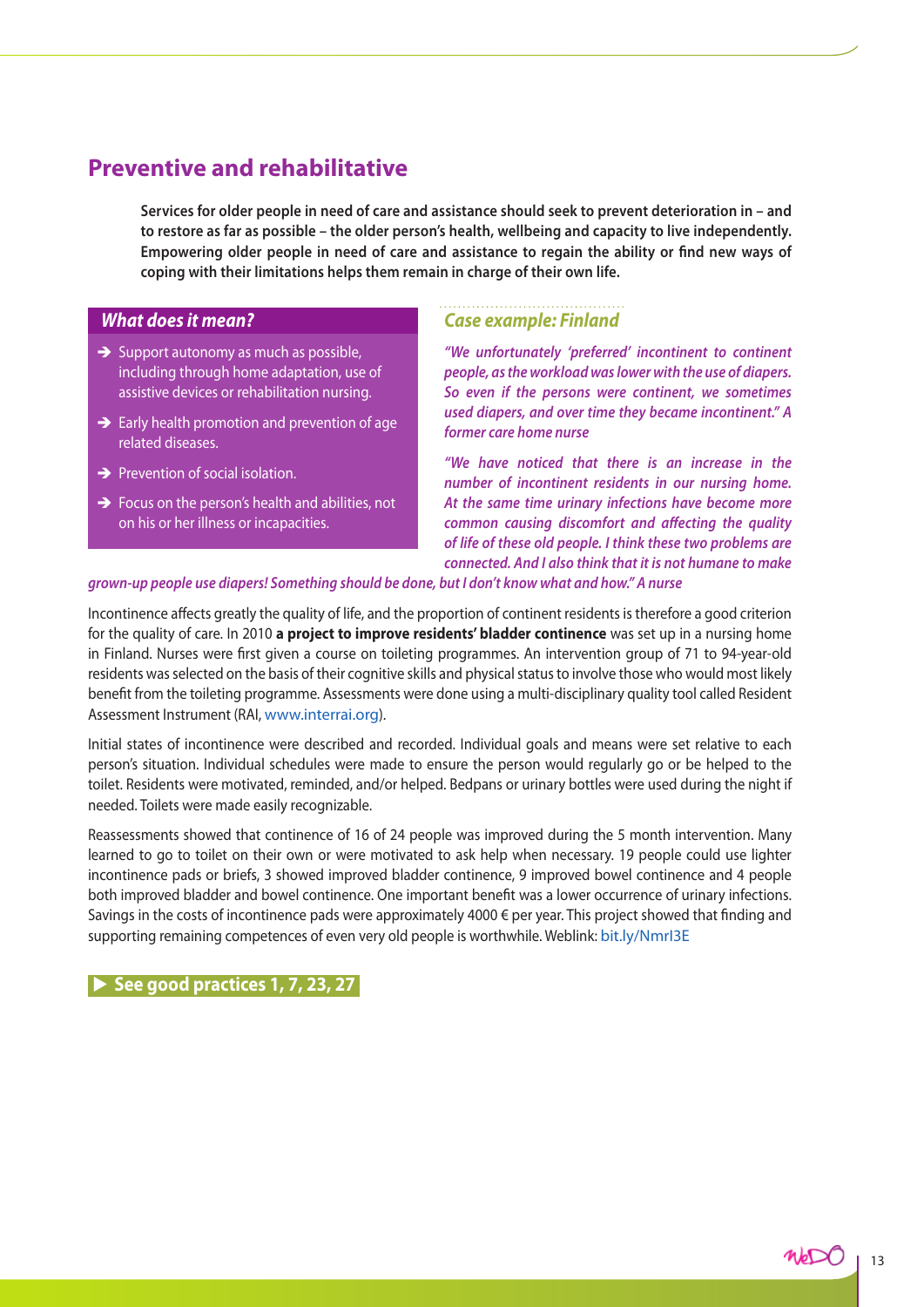### **Available**

**Access to a wide range of services should be offered so as to provide older people in need of care and assistance with an appropriate response to their needs. Services should be available as a support to independent and self-determined living as well as offering freedom of choice within the community whenever possible. They should be set in a location which is most beneficial to the older person, their families and carers.**

**Public authorities should ensure that services for older people have sufficient capacity, geographical coverage and professional range to be able to preserve and improve their health, wellbeing and independence.**

**The availability of services can be ensured by strategic planning (involving potential users), funding and organisation of services by public authorities with the support of service providers, to provide an adequate answer to the needs of older people.**

#### *What does it mean?*

- $\rightarrow$  A service exists to answer each need for care and assistance.
- $\rightarrow$  The older person has a choice among different options.
- $\rightarrow$  There are no long waiting lists.
- $\rightarrow$  There is adequate funding to enable free choice.

#### *Case example: Greece*

*"My father suffers from Alzheimer's. Although we take care of him, he often gets lost. To find him we used to ask the neighbours, call the relatives or put up some posters in busy roads and points of the area, always hoping and wishing that someone would inform us that they had seen him. In one of these cases my father was found after three days, in a very bad condition, in a park far away from our house. The doctors said that it was a miracle he managed to survive the hunger and the cold. A month ago my father got lost once again. Then a friend of mine talked to me* 

*about Silver Alert. In a few hours a whole process was activated, television channels, airports, the subway stations announced Silver Alert for my father. I felt that the entire world was looking with me to find my father. My father was*  found sound and well by a bus driver who had seen the Silver Alert announcement on the television. I really think that *Silver Alert is a solidarity initiative, a project which can be very useful for people like my father."*

Life Line Hellas in cooperation with **7 public bodies** (the ministry of citizens' protection, the ministry of justice and human rights, the ministry of public transportation, the ministry of health, the Supreme Court, the local police) and with the cooperation of **6 radio and tv stations** have been working on the Project **Silver Alert** which has as prior goal to help people that get lost primarily because of Alzheimer's disease, to get traced as soon as possible. A photo together with basic information is posted for 30 seconds on TV, Radio, digital screens on train, metro stations and the airport. In this way a lot of people get found very early and return to their families.

The Project is being funded by the Niarchos Foundation for a year. Because of its success the national WeDO coalition has raised its importance and will support its growth through seminars to the police academy, the hospital staff etc. Also a cooperation with the Association of Greek Residential Homes is about to start in order to be able to provide care for a few days for the people found wondering around on the streets (but not reported, thus a Reverse Silver Alert) until their family or a more permanent home is arranged for them. www.lifelinehellas.gr

#### ▶ See good practice 3, 4, 18

no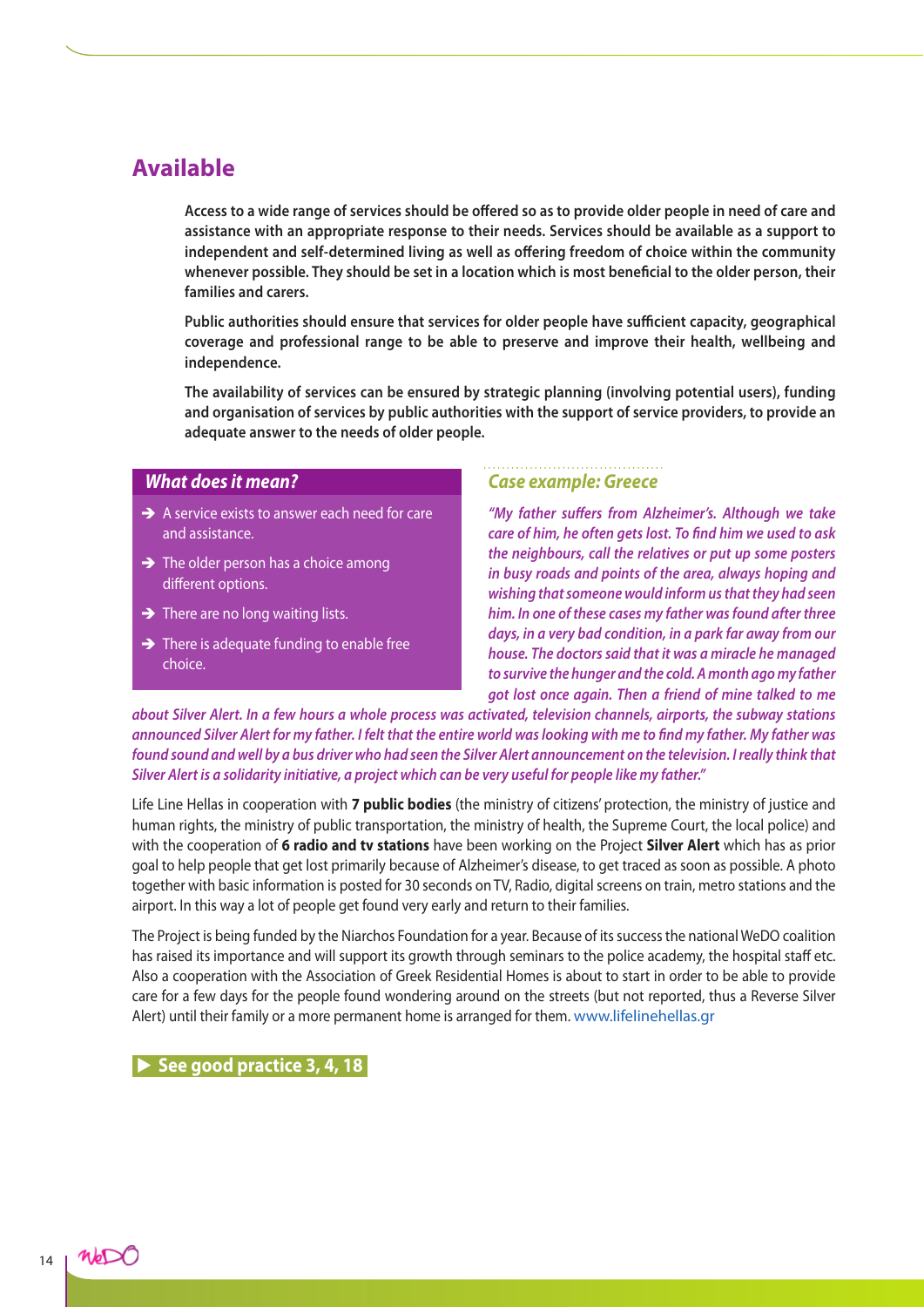### **Accessible**

**Services for older people in need of care and assistance should be easy to access by all those who may require them. Information and impartial advice about the range of available services and providers should be easily accessible to older people themselves and to their families and informal carers. People with disabilities should have access to the service, to adequate and affordable transport from and to the service, as well as to adapted information and communication (including information and communication technologies).**

#### *What does it mean?*

- $\rightarrow$  The service or information respects the 'Principles of Universal Design', i.e. the concept of designing all products and the built environment to be usable to the greatest extent possible by everyone, regardless of their age, ability, or status in life.
- $\rightarrow$  Communication is simple, easy to read by all.
- $\rightarrow$  When the person cannot access the service, the service comes to the person or its access is facilitated by an intermediary service.

#### *Case example: Netherlands*

*Mrs. T. is 83 years old. She is a kidney patient and as a volunteer she teaches migrant women Dutch in another town. "I always travelled by public transport but, now that I have to go to the hospital twice a week for dialysis, I noticed that my energy level is very low. Travelling by public transport with changing trains and buses is too tiring for me. I cannot walk very far any more. But I really would like to continue with the lessons. It gives me a lot of pleasure and satisfaction. Moreover, I feel I can still contribute to society".* 

With the **complementary transport services** Mrs. T. can keep on volunteering and doing most of the things

she used to do. There are several services in the Netherlands for people who are not able to use public transport. To access the necessary care services special transport services are covered by health insurance when one has a chronic illness. For social contacts, attending activities or going to the doctor, shopping, etc. there are transport services paid by the municipality and the national government. One has to apply for these services and meet the criteria. People get a maximum amount of kilometres per year, and transport has to be booked in advance and is often shared with other people.

**► See good practices 7, 18, 21, 23, 26**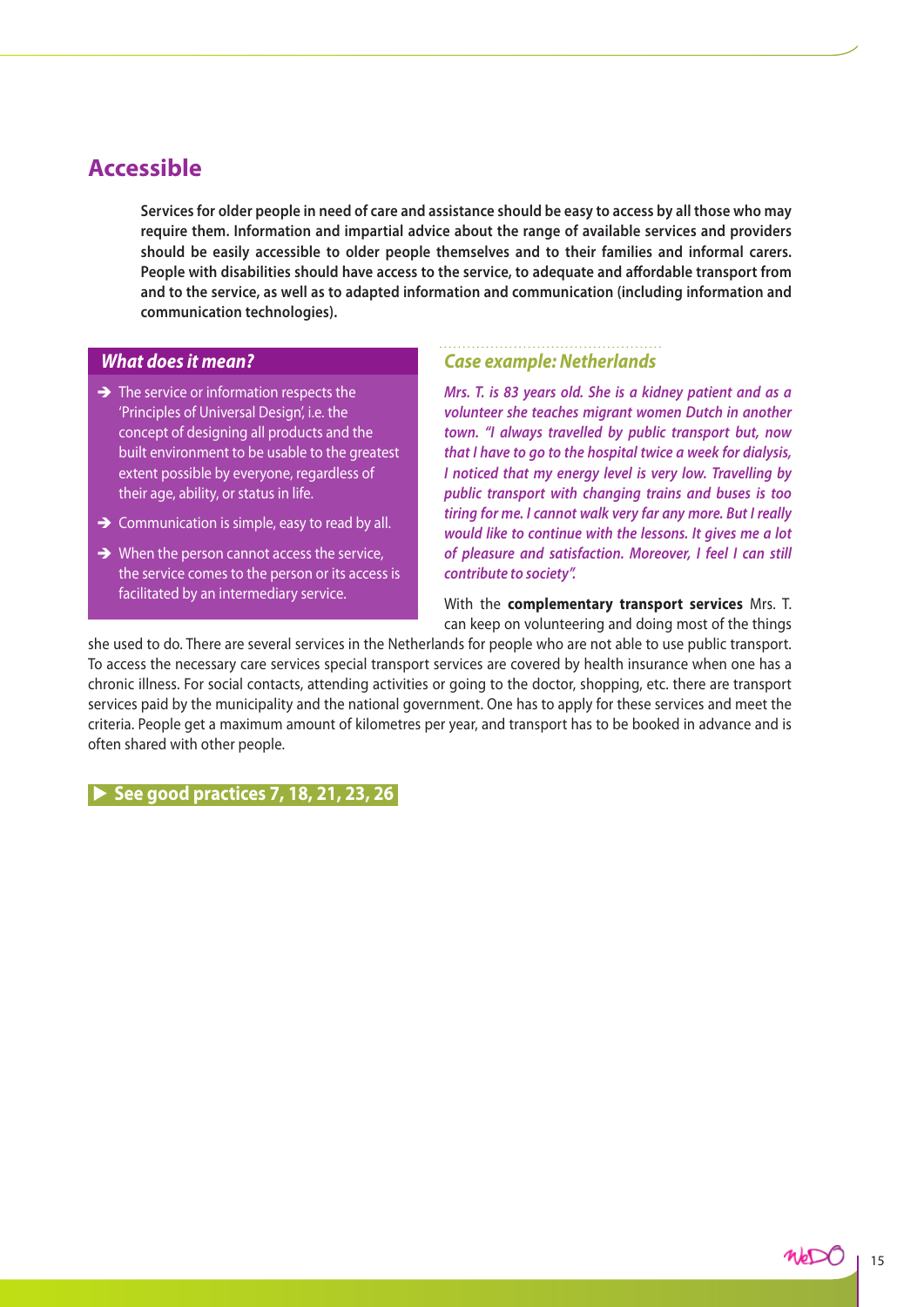## **Affordable**

**Services for older people in need of care and assistance should be provided either free of charge or at a price which is affordable to the individual without undue compromise to their quality of life, dignity and freedom of choice (the concept of universal access).** 

#### *What does it mean?*

- $\rightarrow$  Access to the essential services the older person needs is not dependent on their financial resources.
- $\rightarrow$  The service is free of charge or if not, the person can benefit from a wide range of financial or in-kind support that contributes to help to cover as much as possible the cost of the service.

#### *Case example: Italy*

*A municipality in Italy has among its population over 2,000 people with disabilities or not able to live independently. Among them, 70% have a low income and would not be able to purchase the services they need to be supported in everyday life.* 

In 2004 Emilia Romagna Region introduced the so called **"Regional Fund for Dependency".** The fund is provided by surtax on IRPEF (the national tax of incomes of physical people). In 2011 the yearly amount available was of about

480,000,000 € (30,000,000 € directly from the dedicated taxation and the rest from the Regional budget).

The fund targets older and younger people with disabilities and is managed at local level, according to regional guidelines developed by health and social care authorities together with representatives of NGOs and trade unions.

The fund finances a variety of services mainly aimed to support home care of people with disabilities (i.e. care allowances, home care services, training of home care workers…). A part of it is dedicated to reduce the costs to users of residential care services (such as nursing homes).

**See good practice 14** 

no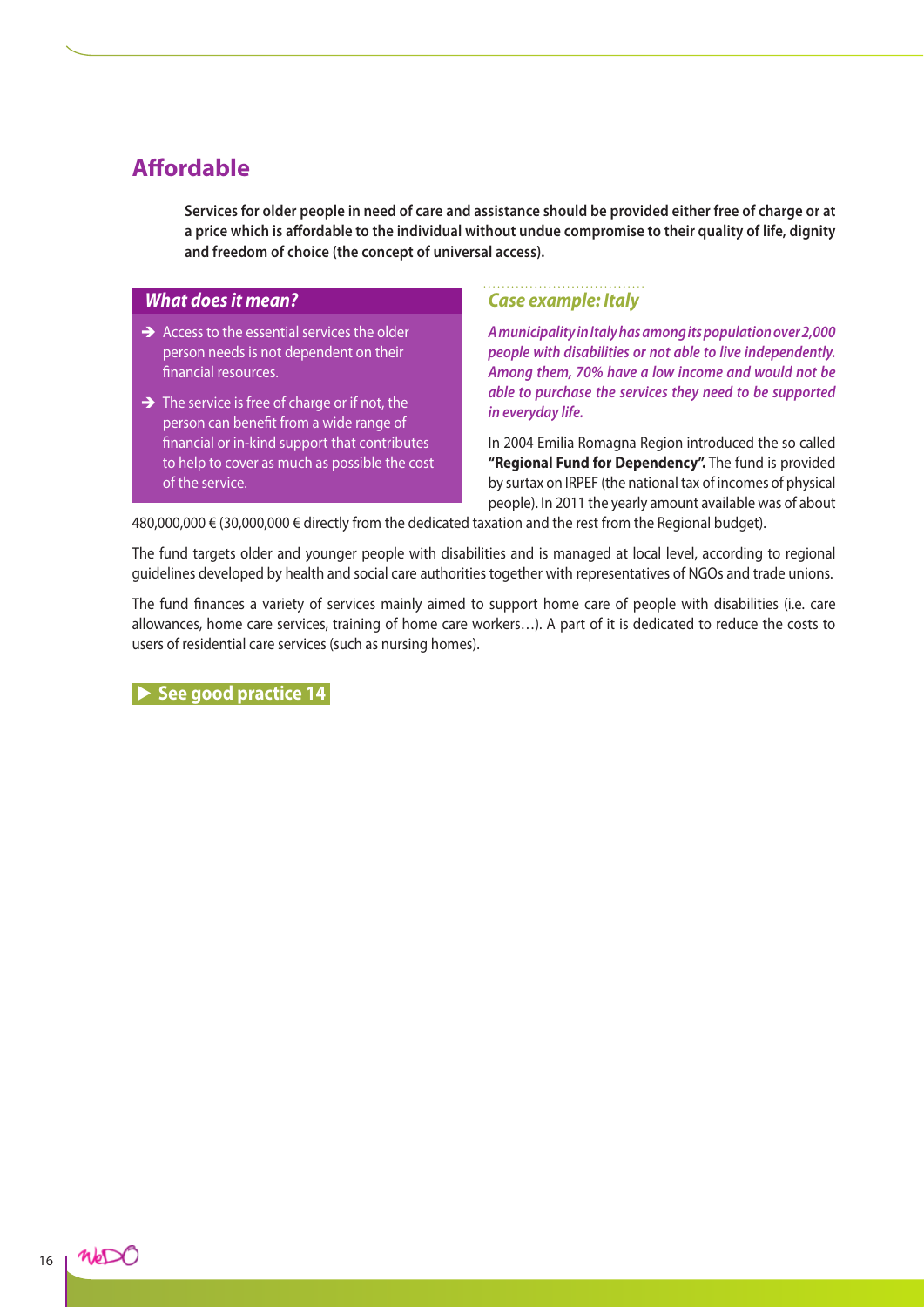## **Comprehensive**

**Services for older people in need of care and assistance should be designed and delivered in an integrated manner which reflects the multiple needs, capacities and preferences of the older person and, when appropriate, their families and carers, and which aims to improve their wellbeing.**

#### *What does it mean?*

- $\rightarrow$  An older person in need of care and assistance has very diverse needs and expectations.
- $\rightarrow$  The service takes this complexity into account in its work and answers to the different needs in as far as possible. The service therefore looks for a partnership approach within and between the organisations working with the older person
- $\rightarrow$  The care is organised around the person and minimizes the efforts required from the older person to find an adequate service to answer his/her needs.
- $\rightarrow$  A comprehensive approach by the service should be supported by an adequate regulatory framework, organisational visions and missions, and professional approaches to long-term care.

#### *Case example: France*

*Mrs. D. is 79 years old and she has Alzheimer's. She lives at home and her husband takes care of her. He benefited recently from home care services which help him with grooming. But the situation of Mrs. D. is worsening, mainly because of lack of stimulation. She begins to undress in the middle of the day; she does not recognize her husband anymore. It is impossible to understand what she says.* 

*Mr. D. is exhausted. He feels depressed not to be able any more to communicate with his wife with whom he has been sharing his daily life for 50 years. He is in a situation of 'burn out' and professional carers from the home care services are worried about him.*

The Gironde **public local network of help at home** gathers the local network of social services of the Gironde province and 34 other public stakeholders. Thanks to the existence of a **legal status called 'Social and medical stakeholders cooperation group'**, this local network could be created. It ensures that a community-based and quality public service is maintained for frail people and

simplifies the administrative and financial management of the support provided. This system prevented the cut in funding for frail people while guaranteeing a quality service on a large geographical scale (164 cities covered). It also helps to apply a holistic approach while acting locally, in respect of the needs of care recipients. For example, this local network launched a study on the needs of older people in need of care and their carers in cooperation with the University laboratory on cognitive sciences. Priorities were defined after discussion among the university, the older people themselves, the carers and the funders. The cooperation will lead to the development of ICT-based services used for people like Mrs. D. to stimulate their mental capacities.

▶ See good practices 2, 3, 16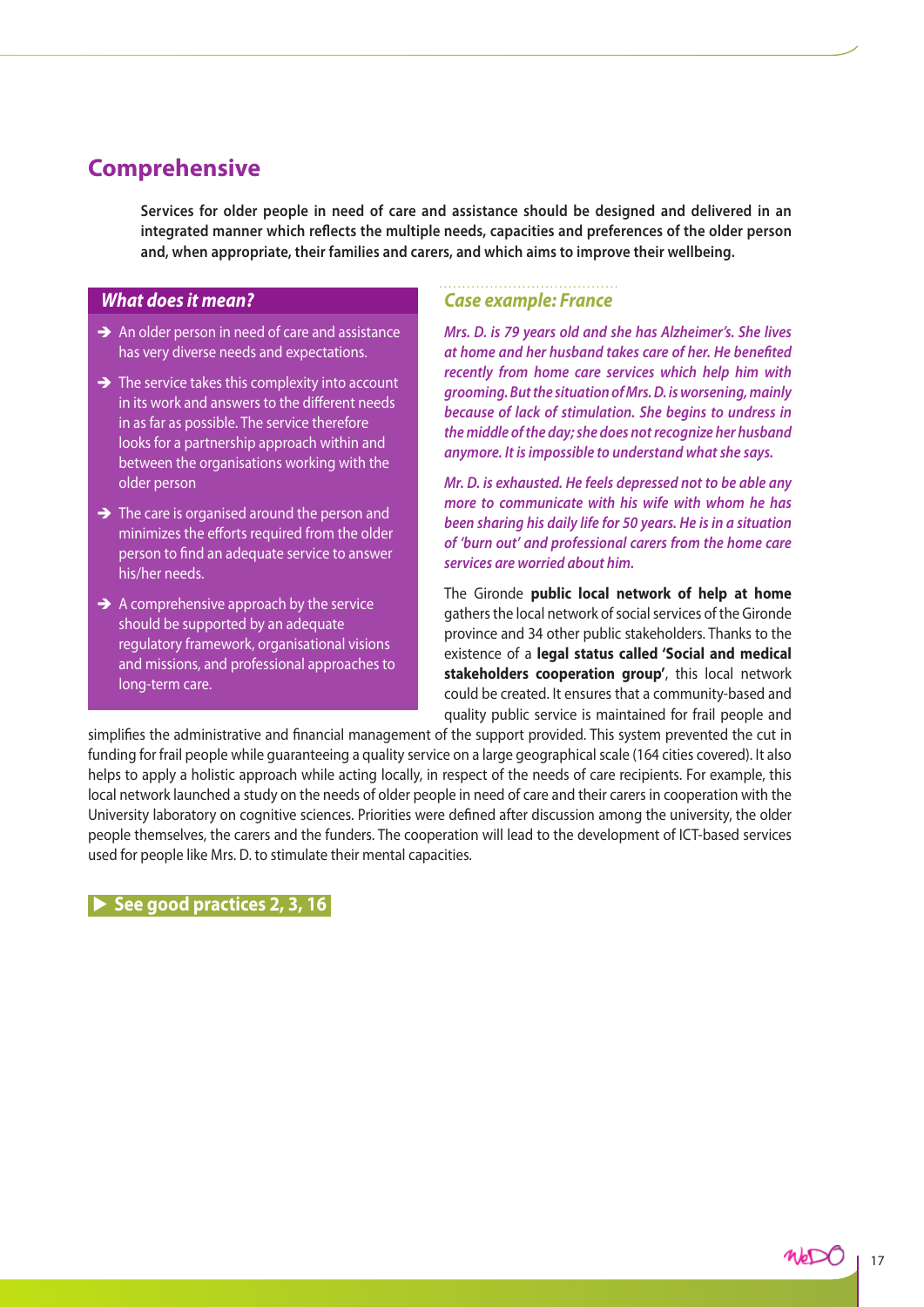### **Continuous**

**Services for older people in need of care and assistance should be organised so as to ensure continuity of service delivery as long as it is needed and, particularly when responding to long-term needs, according to a life-cycle approach. This enables older people to rely on a continuous, uninterrupted range of services, from early intervention, care and support, to palliative care, while not disrupting the service. Care providers should work together to facilitate transitions between different care services and settings as needs evolve.** 

#### *What does it mean?*

- $\rightarrow$  The service is reliable, delivered on time and flexible.
- $\rightarrow$  The service is based on the person's changing needs and can be easily adapted to answer them over time.
- $\rightarrow$  The person can ask one coordination service to cover all his/her diverse needs.
- $\rightarrow$  A good coordination of services is put in place including when a person is admitted in a hospital or comes back home to ensure a proper transfer of information.
- $\rightarrow$  A continuous approach by the service should be supported by an adequate regulatory framework, organisational visions and missions, and professional approaches to long-term care.

### *Case example: Slovenia*

*Seven years ago Rok, already retired for several years, lost his wife. They had no children and his wife's death pushed him into isolation and depression, and at the end his health began to worsen. Seven years ago the first Daily Centre of Activities was opened and Rok was curious enough to try it. Rok is a shy person and he did not even try to speak with others. He joined the morning exercise group, first occasionally and then each morning. His physical condition soon improved (to the great surprise of his doctor). He started to talk of the pain that the death of his wife provoked and his feeling of acceptance was raised. He then joined other activities such as chorus, card playing, memory training and culinary courses. He is now running the morning exercise group and his cakes are known as 'Rok's cakes'. He found a kindred soul, and together they are picnicking, dancing and gardening. His social network is now well-grown and he is back in the active part of the life.* 

In the nineties, institutional care was in large extent the

only solution for older people in need of care and assistance. In 1999 the Ljubljana municipality consulted with the older people's organizations and decided to create **Daily activities centres,** a low-threshold advice point and a first step in the developing chain of uninterrupted range of services. Other steps were the creation of an Institute for home care as a subsided public service and other either public services or services in public-private partnership in Ljubljana and other parts of the country. In 2005 the first Daily Center of Activities (DCA) opened in Ljubljana.

There are now five DCAs and they are considered to be a success. With a membership fee of 7 euros per month, they are financed mainly by the municipality of Ljubljana and the Ministry of labour, family and social affairs. They each offer from 30 to 35 different activities per week. The participatory method was used to discover both the need to introduce this type of inclusion point and to better know which activities older people are interested in. Meanwhile, most institutional care homes are now offering daily care as well. In 2011 two new initiatives contributed to improve the chain of care and support with nursing hospital and palliative hospital. The pressure on institutional care seems to decrease; the possibilities for active ageing and inclusion are now accessible by every older citizen in Ljubljana.

See good practices 3, 4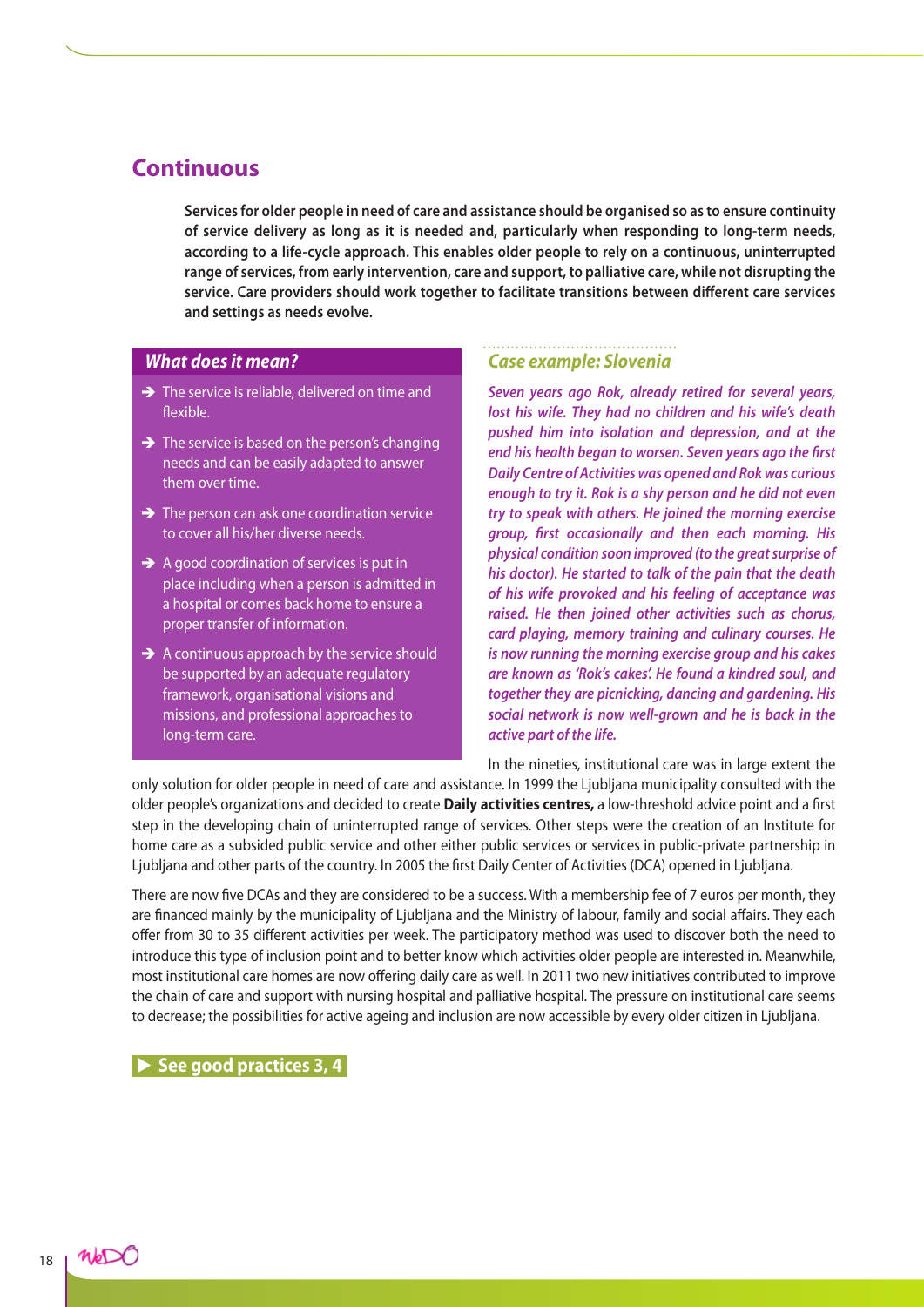### **Outcome oriented and evidence based**

**Services for older people in need of care and assistance should be focused primarily on the benefits for the older users. They should be oriented towards improvements in a person's health, wellbeing and independence, taking into account, when appropriate, the benefits for their families, informal carers and the community. Service delivery should be optimised on the basis of periodic evaluations and adhoc checks which should inter alia take into account feedback from users and stakeholders in order to improve service delivery and aim at excellence. These benefits should be based on the best available evidence of what leads to such improvements.**

#### *What does it mean?*

- $\rightarrow$  The service monitors users' satisfaction and health/wellbeing and feeds this information back to set clear, agreed quality objectives and thus improve the quality of the service. The service is focused primarily on the benefits for the older people and cost efficiency is balanced against these benefits.
- $\rightarrow$  The service cooperates with the education sector, including universities.

#### *Case example: Sweden*

*In the winter of 2011/2012 a debate on care for older people that had been quiet since the nurse Sarah Wägnert (Lex Sarah) 1997 went out and talked about how the old in a private nursing home in Stockholm were suffering, re-emerged. Then, the discussion was about whether Sweden would privatize long-term care at all. Now the debate in the media focused primarily on the profits made by private service providers and whether it is appropriate that a venture capital firm should run welfare services. The owners' profits were forcing savings that harmed patients, demonstrated by a wide range of examples.* 

*Another problem was that the local authorities seemed to have lost control over the procurement procedures. These scandals in the media made a difference. The government proposed new legislation. But most importantly, the people responsible for both public and private long-term care services saw it was impossible to lower the quality of services, including for people with dementia who are unable to speak for themselves.*

In 2012, the Ministry of Health instructed the SIS (Swedish Standards Institute) to develop **Swedish standards for quality in care for older people,** related to both public and private long-term care providers. The goal is higher quality of life for older people with greater needs, and the effective implementation of improved quality. The assignment includes developing new quality standards in nursing homes and in home care. The standards can be used for example by local authorities in the procurement of long-term care, or to benchmark quality.

The standards shall among other things be used to: clarify the responsibilities of service providers, help organizations to manage quality monitoring processes and activities, and provide a basis for internal improvement. Standards can provide clarity about what characterizes good quality long-term care in nursing homes or for people who need care at home. SIS intends to set up two task forces comprised of relevant stakeholders and experts to develop standards. A wide range of stakeholders is involved in the process (including older people's organisations, but also public and private stakeholders at all levels).

#### **► See good practices 6, 10, 15, 19, 24 and p. 31**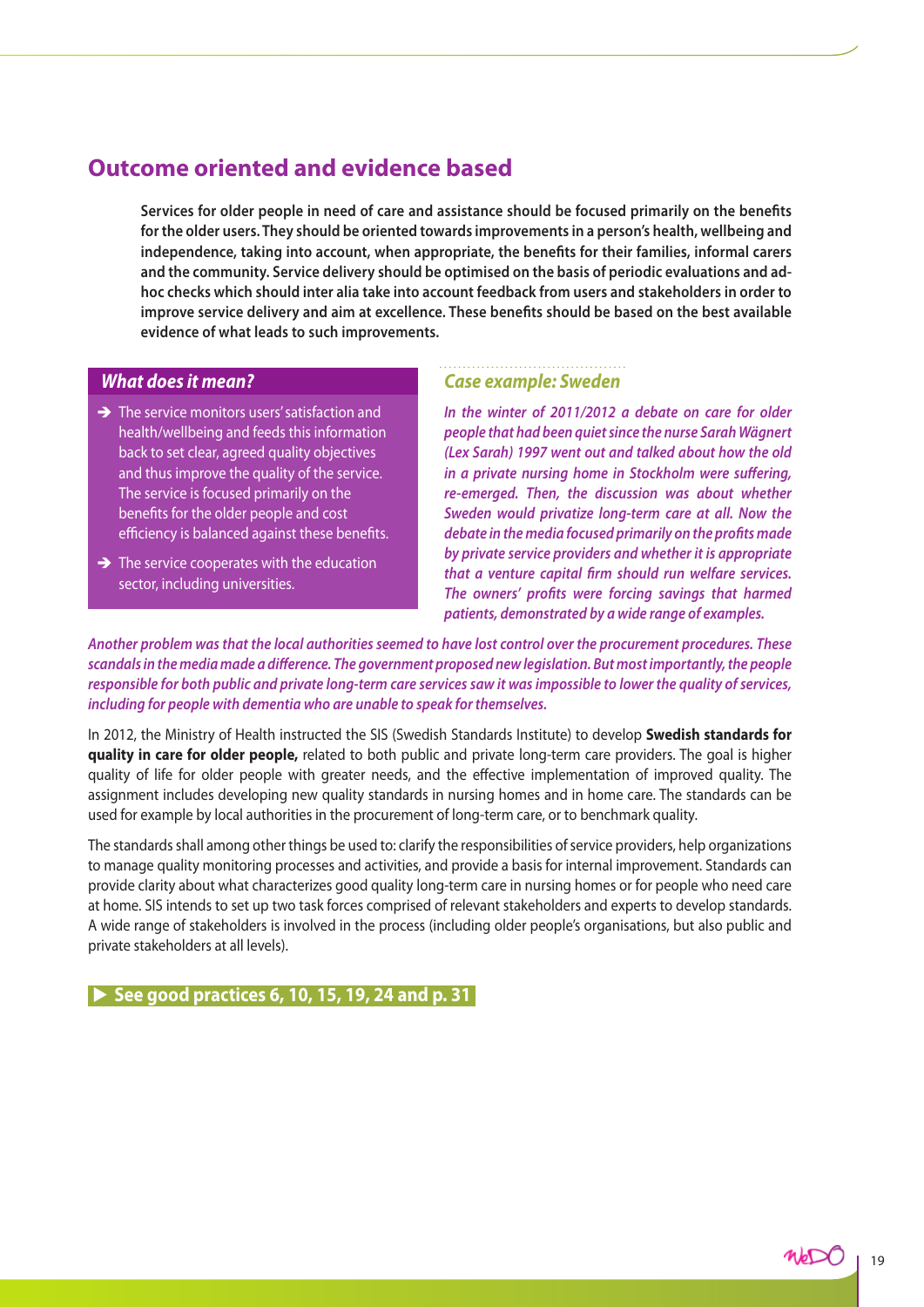### **Transparent**

**Services for older people in need of care and assistance should provide clear and comprehensive information and advice to users and potential users about the services they offer, their cost to the user, and how to access or cancel the service(s).** 

**The information should be reliable, updated and available not only upon request but also through publicly accessible communication tools such as helplines, leaflets, websites, etc. Service users should be informed well in time about any change that will affect the service they receive and should be provided with information about alternative solutions if they so require. Outcomes of checks by controlling authorities and quality evaluations should also be posted on publicly accessible communication tools and be easily accessible to users at any time in accordance with the national legislation on the protection of personal data.** 

#### *What does it mean?*

- $\rightarrow$  The service provides full and accessible information on its activities and the cost charged to the user.
- $\rightarrow$  The service provides information on the reports of quality controls concerning the service.
- $\rightarrow$  The service is transparent on the decision making process on care.

### *Case example: Ireland*

*'Our 78 year old mother became ill very suddenly. She was not likely to get better, and it was obvious she would need nursing home care. As a family we knew nothing about residential care, and there seemed to be nowhere to turn for advice. We visited a few places, but found it hard to find somewhere with a vacancy that we felt was right for her. We had to accept a temporary solution which did not suit my mother. My mother did not stay there long, and we have found somewhere where my mother is very happy. Placing a loved parent in long-term care is usually* 

#### *difficult. Working without support or information can increase the problem.' Irish daughter.*

Choosing a nursing home can be difficult for families. They may have to make a speedy decision due to a crisis. They may be upset that a family member must leave home. They may know little about nursing homes and feel illequipped in assessing potential options.

**Myhomefromhome.ie** is an Irish website that helps families choose the nursing home that best suits their needs. The website lists private nursing homes in Ireland by name and location. It gives details on the services and facilities available in each so that families receive comparative information. The website also provides links to Health Information & Quality Authority (HIQA) reports, supplies funding information and advice on alternatives to nursing home care.

Myhomefromhome.ie is a service within the Third Age Advocacy Programme established in 2008 to provide an independent advocacy service for older people in residential care. For more information log on to www.myhomefromhome.ie and www.thirdageireland.ie

#### **▶ See good practices 8, 15, 22**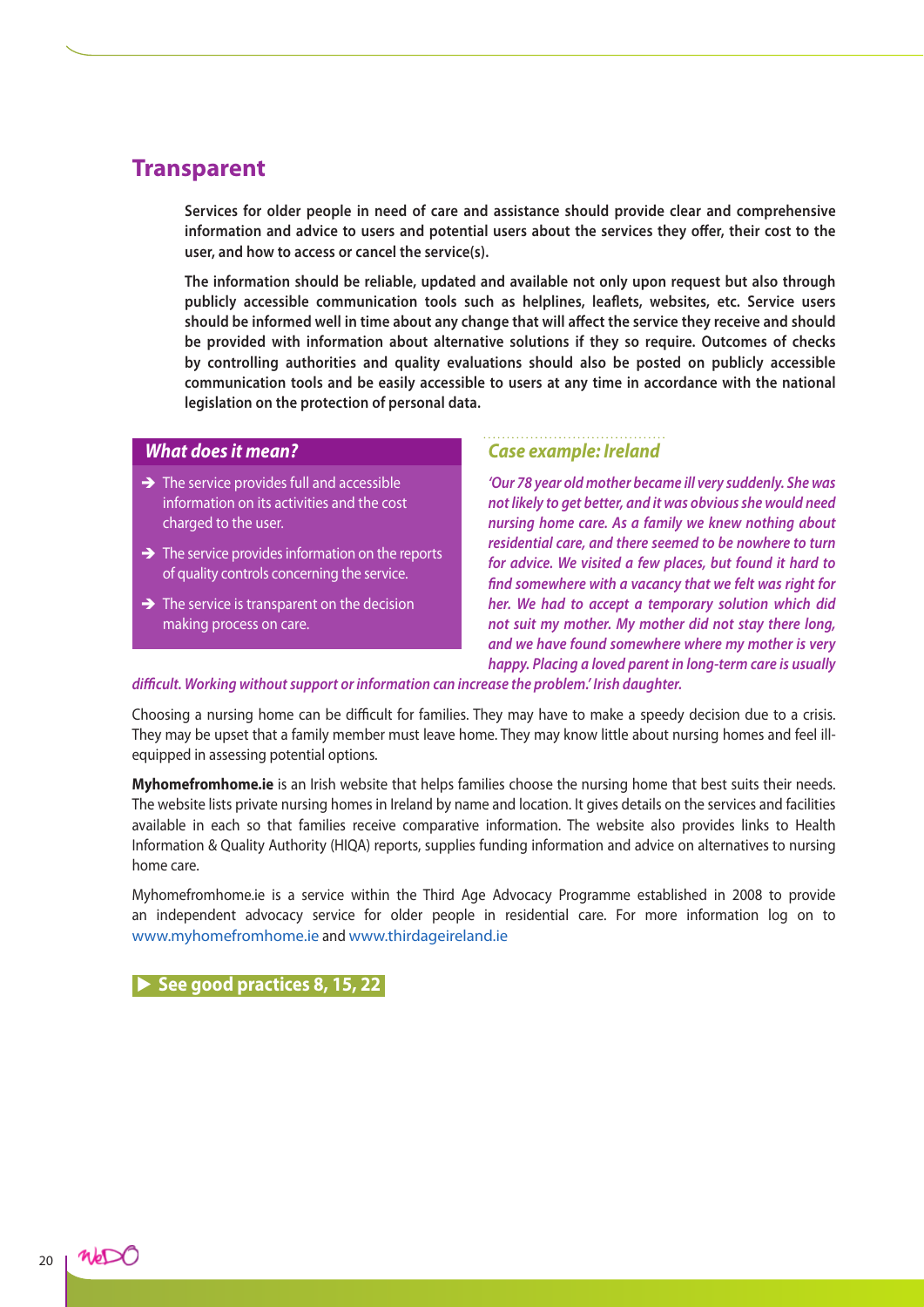## **Gender and culture sensitive**

**Service providers should pay due attention to gender and culture in care, i.e. to the specific needs of women and men and to cultural differences among both their staff and care recipients.** 

**The concept of culturally sensitive care respects biographical, linguistic, cultural, religious, and sexual diversity of the person in need of care and their carers. It aims at: opening the care system for everyone; awareness raising of professional staff; providing health care and long-term care in the mother tongue of migrants or by using interpreters; and considering the gender specific aspects of care.**

#### *What does it mean?*

- $\rightarrow$  The service respects the right of staff and care recipients and makes reasonable accommodation for their cultural heritage, social background, religious values or practices.
- $\rightarrow$  The service does not discriminate against anyone (i.e. fights against ageism, homophobia, sexism or racism).

## *Case examples: Netherlands and Germany*

*Mrs. S., an amiable older woman of 83 years old, lives in a home for older people in a big business-city in Holland. Mrs. S. is a sociable person who is sometimes afraid to show that she is a lesbian or to talk about her lesbian lifestyle. One day, she receives an anonymous note in her mailbox which says: "Go to your own people! We don't want you here in this house…!"* 

In The Netherlands, the **movement Pink 50+** undertakes lobbying and advocacy for older homosexual people (LGBT). They accomplish a lot of projects in their master

plan called: "Beyond invisibility". The **project 'Pink Pass Key"** is to help and stimulate residential care homes and care staff to act and think "gay-friendly". Management of these homes and organizations often do not realize the need of older LGBT's to live their lives as they were used to. Therefore Pink 50+ developed a tolerance-scan (see also: www.rozezorg.nl). After the first successful audit the home receives a certification of The Pink Pass Key. After this they have to do the audit 3 times every year. A web-based community (Pink50+) was also created (www.roze50plus.nl).

*Mr. Ü. is a Turkish migrant in Berlin who has developed dementia a few years ago. He worked as a mechanic in the automobile industry and was quite fluent in German. Due to his Alzheimer's he cannot rely on his German anymore and needs to communicate in his mother tongue. Last year his wife died and his four children cannot look after him the whole day because they all work. They are looking for a care setting for their father where his culture, religion and habits can be respected and he can live his familiar life.*

Older migrants are in many cases disadvantaged in accessing and making use of adequate health and social care services. In 2000, a working committee under the name of '**Charter for Culture-sensitive Care in Old Age'** was founded by social welfare organisations working with older people and migrants. In 2006, the working committee was transformed into a **Forum for culture-sensitive care in old age** with the involvement of national government representatives, national and local welfare associations and migrant organisations in Germany. The committee developed a memorandum, a support manual with innovative approaches and practical tools for the implementation of culture-sensitive care for older people, training courses, as well as networking, lobbying and public relations. www.kultursensible-altenhilfe.de

**► See good practice 20**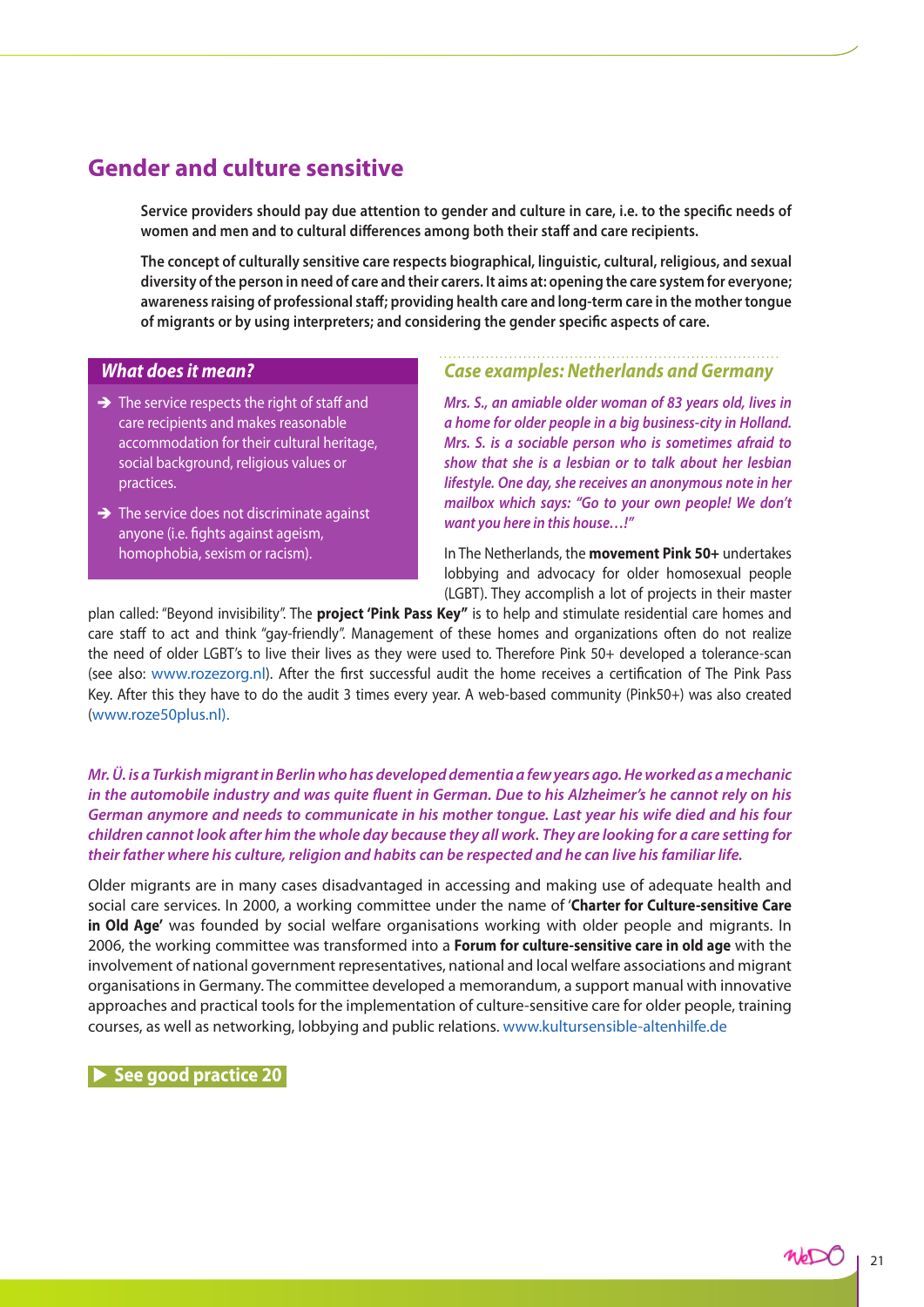## **Areas of action A quality service should also contribute to:**

## **Preventing and fighting elder abuse and neglect**

**Services for older people in need of care and assistance and public authorities responsible for them should do their utmost to ensure that older people, their carers, family members and staff are free from abuse, harassment and neglect. Such measures should include the protection of victims and whistle blowers.** 

#### *What does it mean?*

- $\rightarrow$  The service is informed, trained and prepared to raise awareness of, detect and fight elder abuse.
- $\rightarrow$  A protocol is set up to allow users, families and staff to report elder abuse and neglect in a way that protects the victim and the person who reports abuse.
- $\rightarrow$  Different types of elder abuse need different types of interventions plans (financial, physical, psychological, etc.).

#### *Case example: Belgium and Finland*

*When Paul, a man aged 76, needed to undergo a small surgical procedure, he gave as a precaution a power of attorney for his bank account to his children. When he returned home from the hospital, a large amount of the furniture had disappeared. The home nurse, who did the aftercare of Paul's surgery, noticed that there was not much furniture, but she did not know the condition of the house before. However, when she proposed to have meal deliveries, and a cleaning service to make Paul's life easier, he said he did not have the money for such expenses. Knowing that Paul had occupied a high position in the Post Office, she became suspicious. After she had insisted for some time, Paul admitted that his children took* 

*complete control over his bank account and granted him a small monthly allowance. When the home nurse raised this issue with his children, they said an older person did not need more money, and that "otherwise he would spend it all".* 

*Some months ago the home nurse followed a training course, organised by the Registration Centre for Elder Abuse. There they talked about the different types of elder abuse and how you can recognise it. She remembered some examples of financial abuse, and thought this could be the case for Paul's situation. Therefore, she decided to call the Centre and tell about this situation. They were very helpful and they arranged a meeting with the children and Paul to talk about the situation and to work out a solution for Paul.*

In Belgium, the **helplines and registration centres for elder abuse** provide advice, counselling and intervention for people who experience or who have witnessed elder abuse. It aims at helping people in abusive situations. Additionally, they provide trainings and workshops for social and health services, and care organisations, on how to recognise and detect elder abuse. www.meldpuntouderenmishandeling.be (in Dutch), www.respectseniors.be (in French), www.home-info.be (Dutch and French), www.inforhomes-asbl.be (Dutch and French)

In Finland, Paul could contact the **Finnish Association of the Shelters for the Aged.** This organisation runs a weekly peer support group for older people who are or have been experiencing abuse. The group is guided by two professionals. Its aims are to raise awareness of different types of abuse, stop abuse and empower older people to control their own life. Each candidate member is interviewed for making sure she/he is able to join and work in the group. According to feedback from the members, the group has been beneficial for their life situation to stop abuse and improve their quality of life. suvantory.fi/en/.

#### **► See good practices 5, 11, 25, 28**

noso  $22$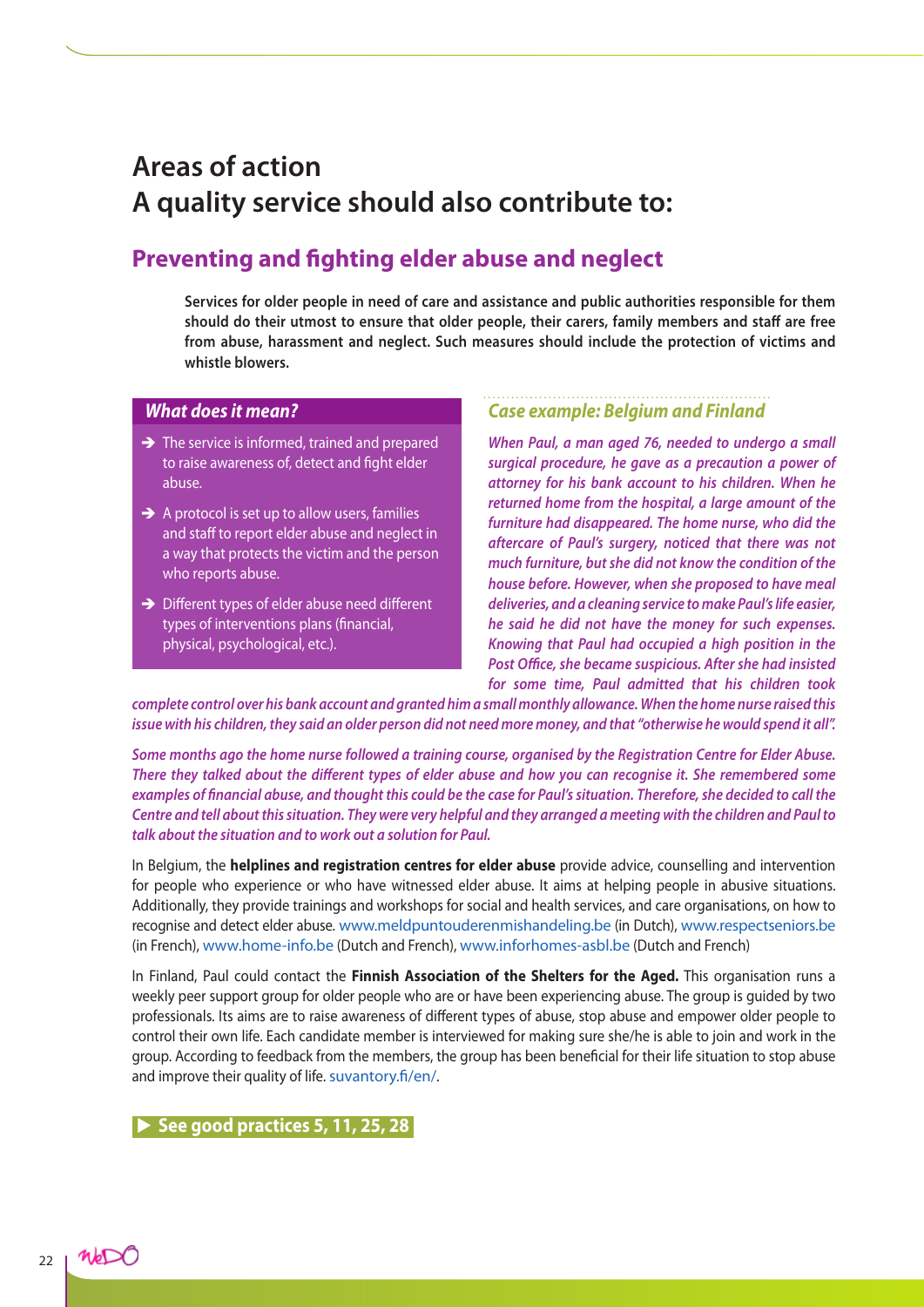## **Empowering older people in need of care and create opportunities for participation**

**Services for older people in need of care and assistance and public authorities responsible for them should encourage the active involvement of the users, and, when appropriate, of their families or trusted people and of their informal carers in the planning, delivery and evaluation of services. The service provision should empower users to define their personal needs and to keep control of the care and assistance they receive. Public authorities should engage older people (not only those currently using services) in the planning and evaluation of care and assistance services, and also in local policymaking aiming to promote age-friendly communities.**

#### *What does it mean?*

- $\rightarrow$  Services should facilitate social integration of older people receiving care.
- $\rightarrow$  The older person is best placed to define her/ his needs and what can help to improve his/ her wellbeing. The older person should have the right to take some risks and carers should respect that, within what is allowed by their national legislation.
- $\rightarrow$  The older person has opportunities to continue old hobbies and to participate in new ones including social, cultural, civic or religious activities if she/he wants to, outside or inside his/her home.
- $\rightarrow$  The person has full and accessible information on how the care system is organised, how the person can volunteer or be an active citizen, what are his/her legal rights.

#### *Case example: Finland*

*"My mother who lives in a residential care home has Alzheimer's disease and is losing her ability to talk. She is a lovely old lady as long as familiar staff is taking care of her. New recruits and substitutes do not know her habits and wishes and that's when problems arise. Suddenly my sweet and happy mother became grumpy and "a difficult case". I wish there could still be some way my mother could have more influence on how her daily life is managed." Son of an 87-year old woman*

**Elo-D** is a tool developed in 2005-2008 in a Finnish project to improve the wellbeing and quality of life of older people with cognitive disorder. Elo-D is based on the observation and information expressed by the older person. One of the goals is to improve interaction between the person and his/her carer. Using Elo-D it is possible to assess whether the care and services given fulfill a person's needs, helping to ensure good quality of life and psychosocial well-being. Elo-D gives measured information on feelings of comfort or malaise and social interaction. It also shows how much the care and service

culture supports the well-being of a person with cognitive disorder. By follow-up assessments it is possible to measure changes in the person's well-being. Elo-D is used in special care, long-term care, residential care and respite care units. A training programme for using Elo-D is available. www.muistiasiantuntijat.fi/page.php?page\_id=95

#### **►** See good practices 12, 13, 19 and p. 35-36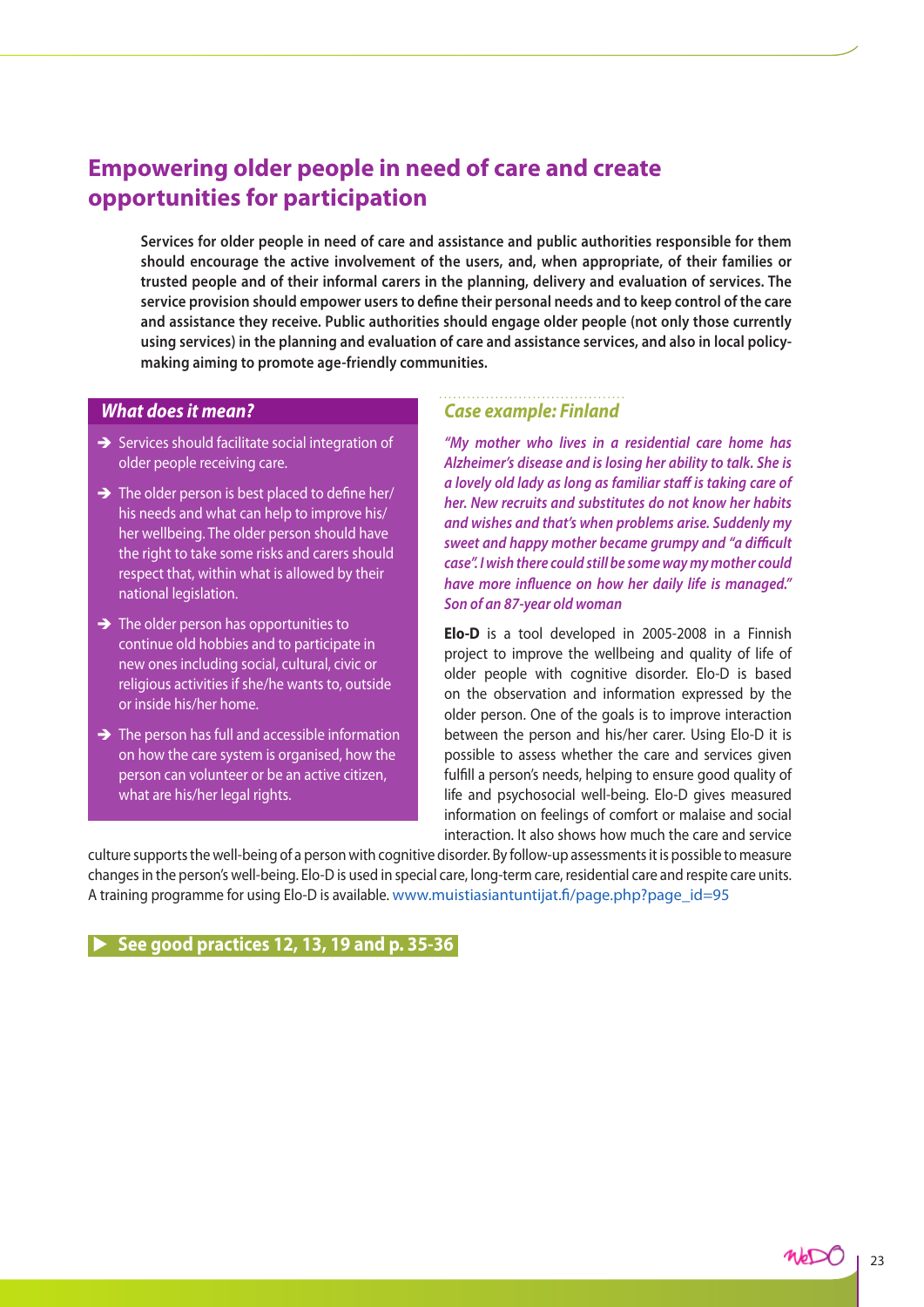## **Ensuring good working conditions and working environment, and invest in human capital**

**Services for older people in need of care and assistance should be provided by skilled and competent workers with a decent salary and stable working conditions, and according to a manageable workload. Workers' rights should be respected and confidentiality, professional ethics and professional autonomy protected. Opportunities for continuous learning and improvement should be available to all care staff. Migrant carers, volunteers and informal carers should also be supported.** 

#### *What does it mean?*

- $\rightarrow$  The staff is adequately trained, including learning or upgrading geriatric and gerontological skills and is available in sufficient number to look after all users.
- $\rightarrow$  Staff has access to life-long learning and receives support to cope with difficult situations and challenging behaviours.
- $\rightarrow$  The management values the work done by the staff and invests in improving their working conditions and supporting the reconciliation of work and family life.
- $\rightarrow$  Salaries reflect the responsibilities and workload of each staff member.
- $\rightarrow$  Informal carers have the opportunity to receive adequate training and can have the skills they acquired through care work officially recognized.

### *Case example: Italy*

*Ms. L. is a 45-year-old Russian woman with a background in engineering. Since her arrival in Italy, three years ago, she has always been employed as private assistant by Mrs. R. When Mrs. R.'s health conditions got worse and she was moved to a nursing home, Ms. L. needed to find another job and turned to the care job offer and demand matching service managed by the local municipality. The officer told her that, in order to be inserted in the data base, she needed to prove her skills in the care sector, either providing a diploma or demonstrating that she had all the necessary competences.* 

*Ms. L. would be interested in attending a course but she urgently needs to find another job – the officer suggested that she have her skills validated. If she demonstrates to have all those foreseen in the profile she will be inserted immediately in the data base. If not, she will be only requested to attend the training modules related with the skills she does not have, thus shortening the training course.*

In Italy, an initiative was launched to find a way which

enables Ms. L. to validate her skills: **the Care Talents Project.** It was funded under the Lifelong Learning Programme Sectorial Programme Leonardo Da Vinci (2007-2010) - Action TOI. It is a transfer/ adaptation of the French validation model skills (VAE). Care Talents designed and tested a model for the validation of skills informally acquired by inhome caregivers, with a set of tests / exercises aimed at attesting the possession of the range of skills necessary to perform the tasks related to that profession. The care worker is tested in two sessions of 4 hours each – at the end of the testing process he/she receives a certificate of acquired skills and a training package to fill the remaining gaps. The certificate is currently recognized by a wide range of domestic employment services. Care Talents' tests are available on hard copies as well as on a web-based platform. So far, over 300 care workers have been validated through this methodology. See: www.caretalents.it

**► See good practices 9, 12, 13, 17**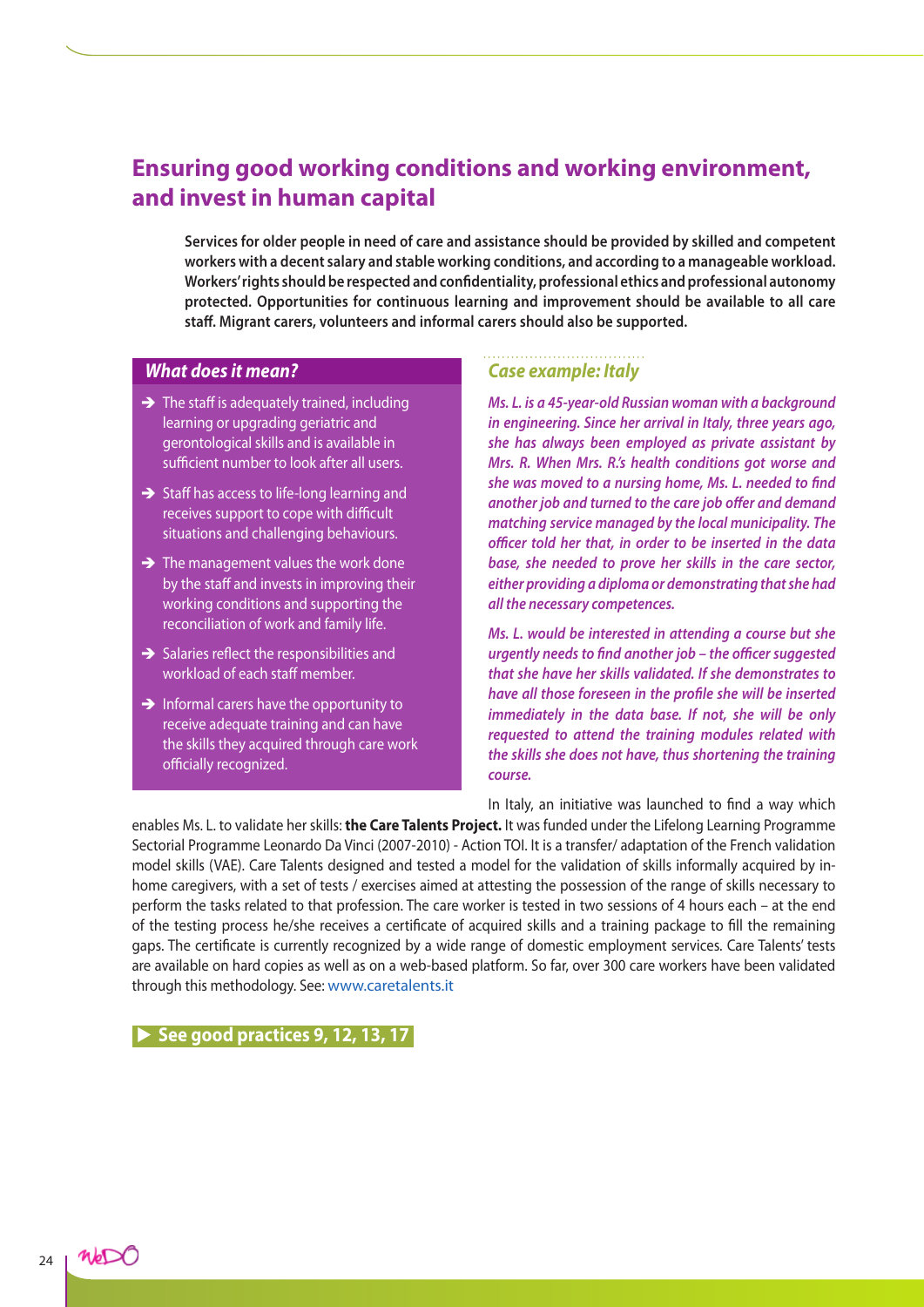## **Developing adequate physical infrastructure**

**Services for older people in need of care and assistance should be provided within adequate physical infrastructures respecting health and safety regulation for users, workers and volunteers, accessibility standards following "Design for All" approaches as well as environmental and energy-saving requirements.**

#### *What does it mean?*

- $\rightarrow$  An adequate infrastructure is one that supports independent living and good working conditions.
- $\rightarrow$  The service makes the necessary adaptations to ensure that the infrastructures are fit for older frail and/or demented people, that health and safety rules are adhered to, and that in general staff and users can enjoy clean, safe and healthy surroundings.
- $\rightarrow$  Investments are made according to Design for All principles.

#### *Case example: Ireland*

*Angela's mother has returned home from hospital after an operation. She is not as mobile as she used to be and finds it difficult to walk. Thankfully she lives in a bungalow and does not have to use the stairs, but Angela is worried about her getting in and out of the bath. She would like her mother to have a shower installed which is easier for her to use. She approaches the local council to see if there are any grants available to help pay for this. She is delighted to find out about the grant for older or disabled people. Her mother applies for the grant which is approved and Angela arranged for the work to be carried out.*

*Angela also contacts the St Vincent De Paul in Dundalk and applies to get a Personal Panic Alarm for her mother* 

*so that she can summon help if there is an emergency. Angela's mother wants to stay in her own home and with the help of the shower and the personal alarm she is able to do so." (from Ireland, Louth Age-friendly county website)*

The **Age-friendly concept** was designed in 2005 by the World Health Organization. The age-friendly city is aimed at encouraging "active ageing by optimizing opportunities for health, participation and security in order to enhance quality of life as people age. In practical terms, an age-friendly city adapts its structures and services to be accessible to and inclusive of older people with varying needs and capacities." A total of 35 cities participated in the first project which developed a bottom-up participatory approach i.e. involving older people in analysing and expressing their situation to inform government policies.

Now, the age-friendly concept is applied to wider geographical areas. In Ireland 'age-friendly county' programmes were developed such as in Louth. In Spain, an 'age-friendly Andalucia' programme was recently put in place. In France, a label 'Ageing well' was open to municipalities across the whole territory. In Germany, plans for age-friendly regions will be developed in the upcoming years. AGE Platform Europe is campaigning to get an **'age-friendly EU by 2020'**, keeping the WHO's holistic approach: outdoor spaces and buildings, transportation, housing, social participation, respect and social inclusion, civic participation and employment, communication and information, community support and health services. www.age-platform.eu/en/component/content/article/1457

#### ▶ See good practice 16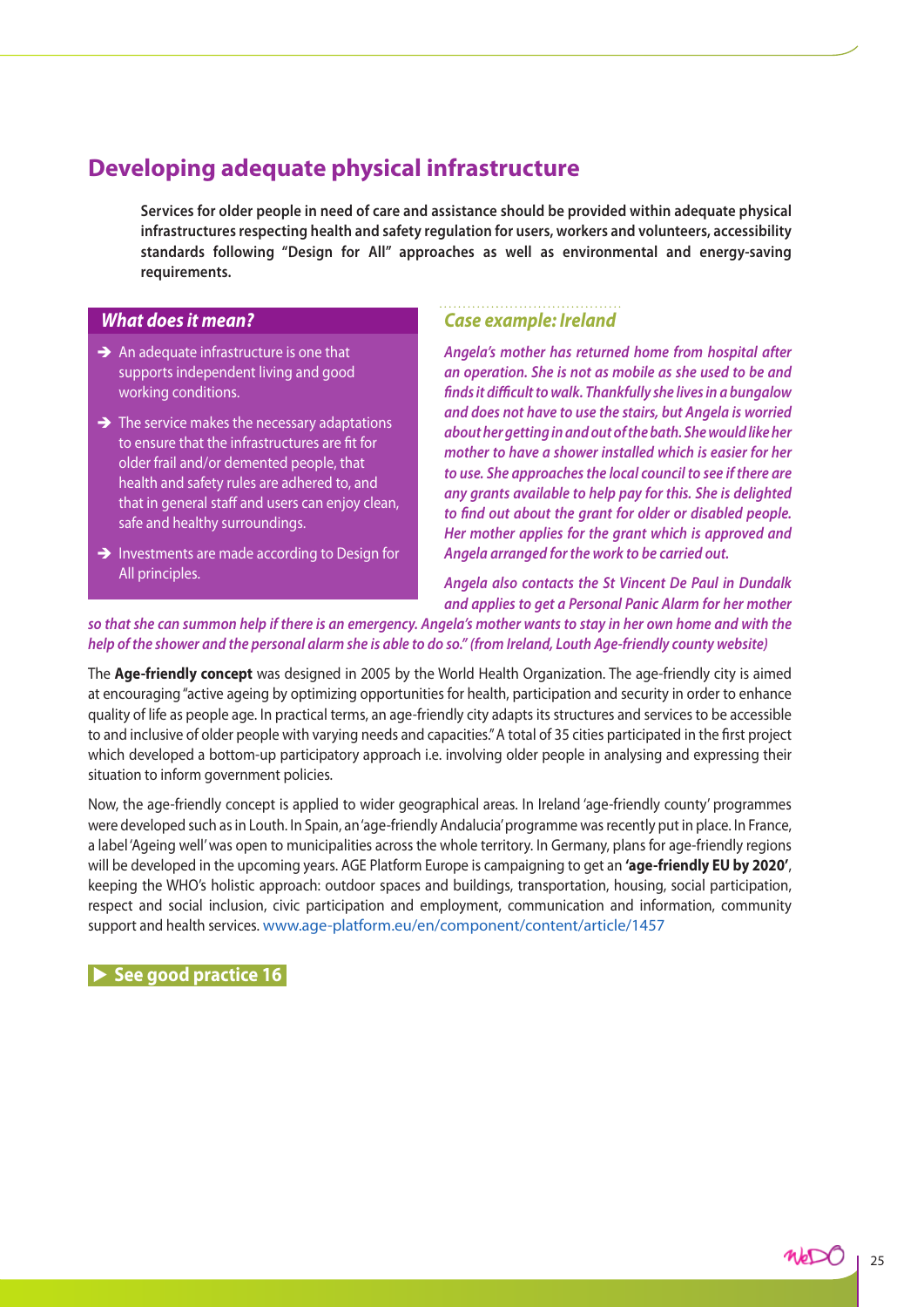### **Developing a partnership approach**

**The development of quality services requires the active involvement and cooperation of all stakeholders from both the public and the private sectors: local authorities, service users, their families and informal carers, users' organisations, service providers and their representative organisations, social partners and civil society organisations operating in the local community. This partnership is essential for the creation of a continuum of services that respond to both individual and local needs, for the effective use of resources and expertise, as well as for achieving social cohesion. Such partnerships are essential for the promotion of age-friendly communities.**

#### *What does it mean?*

- $\rightarrow$  A good coordination between all those involved will ensure that adequate care is provided in the most effective way to all older persons in need of care and assistance.
- $\rightarrow$  A partnership approach also ensures that no carer is left alone with sole responsibility to look after a dependent older person to protect her/him from becoming overburdened with care responsibilities.
- $\rightarrow$  A partnership approach also means that responsibilities are clear and privacy protection issues solved, when different service providers are involved.

#### *Case example: Belgium*

*A municipality wanted to develop a local senior policy plan. In doing so, the policymakers wanted to hear from older people themselves what they wanted and needed. Moreover, they wanted to involve older people in developing and writing the policy plan. The idea sounded great, but they were confronted with the challenge of executing such a task. Because of the high cost of outsourcing this job to a university, it was decided to develop a partnership: local senior advisory boards, older people's organisations, provincial policy makers and researchers were gathered around the table. The aim of this network was threefold: involving older people in (a) research, (b) local policy, and (c) community practice.* 

*The network developed a survey tool to identify the local challenges and opportunities for ageing well. The* 

*emphasis was on the active involvement of older people in all different levels of the project. They decided what was important to measure how they could be involved, which type of trainings they needed, etc. Once the information* was gathered, the different partners worked together on developing actions, based on the results of the survey. *From the results it became clear that there was a tremendous lack of family caregivers. Whereas informal care is often provided by children, it became clear that this was not the case in this municipality. More older people than average had no children, or had children who lived far away. Based on this result, the municipality developed two main actions. Firstly, they developed a project to recruit volunteer informal carers. Secondly, they increased the capacity of professional home care.* 

This partnership project turned out to be so successful that other municipalities decided to do the same. In 2012, 160 municipalities participated in the **Belgian Ageing Studies project**. Also several municipalities in the Netherlands and Italy have taken part. One of the important strengths of the project is the local partnership approach. Searching for the benefits of all partners, while diminishing the costs for each partner, generated a high project involvement. www.belgianageingstudies.be

#### X **See good practices 2, 11, 12, 16, 19, 24**

noso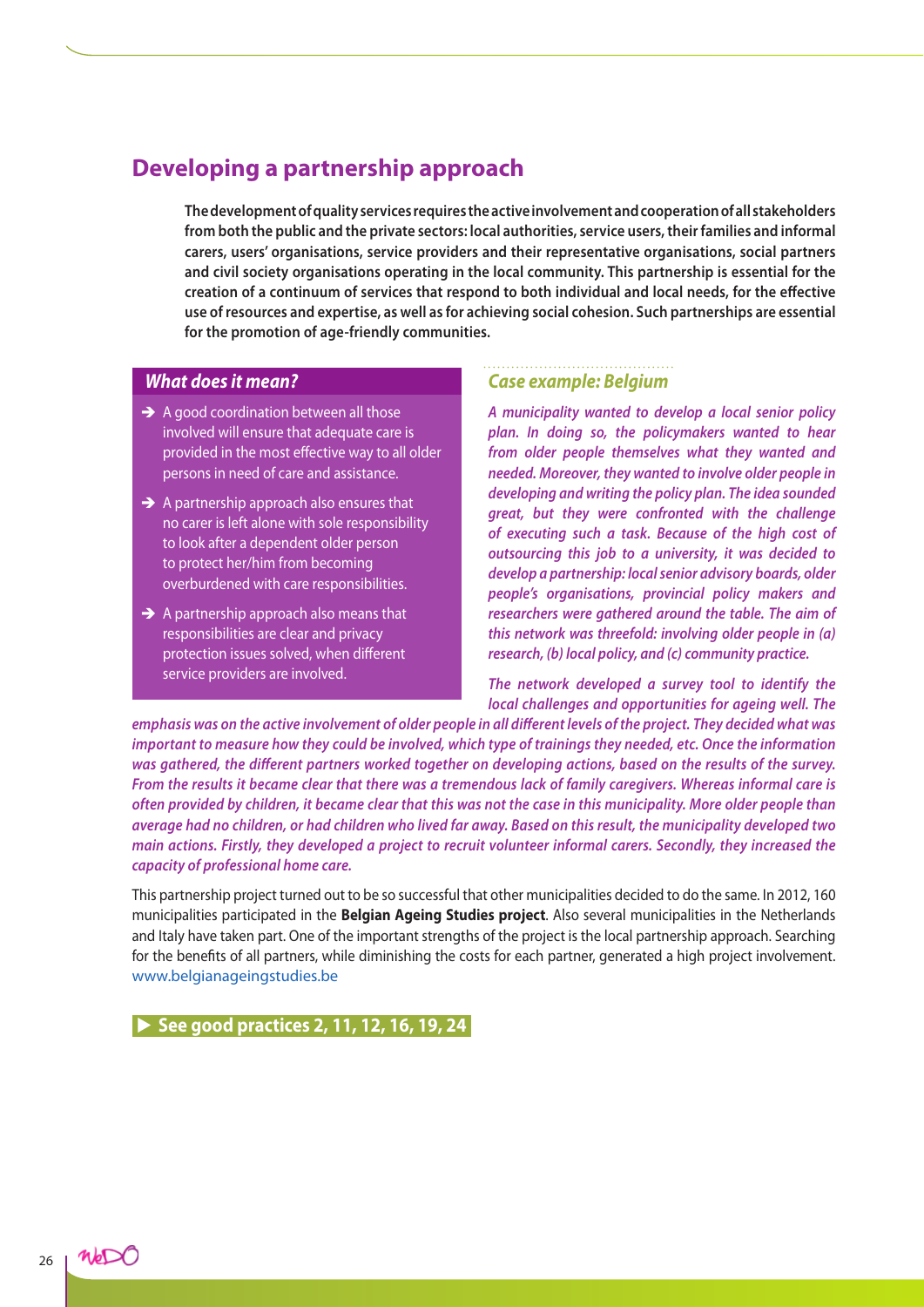## **Developing a system of good governance**

**Services for older people in need of care and assistance should operate on the basis of openness and transparency; respect for international, European, national, regional and local legislation; efficiency; effectiveness; and accountability to service users and public authorities. Services should be coordinated by the relevant public authorities with social partners, civil society and other relevant stakeholders in the design, proper financing (including resources prioritisation within the available budget) and delivery of the service.**

#### *What does it mean?*

- $\rightarrow$  Rules on paper are not enough, they need to be implemented and their objectives promoted.
- $\rightarrow$  Good governance requires a concerted effort to aim at quality. It means that all stakeholders are aware of the complexity of needs and expectations of users and other groups, and a general policy framework exists to promote cooperation and integration between the relevant actors.
- $\rightarrow$  Cost should not be the sole criterion. Quality should play an equal role in decisions made by public authorities about the financing of care services. The process of tendering must be transparent.

### *Case example: Austria*

*Mrs. K. was looking for a nursing home for her 89-yearold mother. She wanted to ensure that her mother´s habits and personality were taken into account as far as possible and that the staff has good working conditions and thus the atmosphere is relaxed and friendly. Many homes she was checking had a quality management system that sounded perfect in itself. But it was not clear if the personality of her mother would be taken into consideration adequately.*

In Austria each Land has its own law for institutional care, and quite different structures. About 25% of all old age and nursing homes in Austria use their own quality management system. As the focus of these systems can differ, the quality of services was not transparent and hardly comparable from the users´ perspective. There was no nationwide, uniform, sector-specific independent evaluation procedure for the assessment of the quality of

services provided by old age and nursing homes based on the quality of life.

The voluntary **National Quality Certificate for old age and nursing homes in Austria (NQC)** is a new initiative that attests those homes which apply for and get the certification that the home seeks to advance high quality care and, optimally and efficiently tailors nursing and care services to its residents' needs. While focusing on quality of processes and outcomes, putting in place incentives for continuous improvement of quality in residential care and increasing transparency of care home service provision, the quality of life of residents is at the centre of the National Quality Certificate.

With this procedure and certification, users can see easily if the nursing home meets these criteria. The evaluation outcomes and the strong demand for certification from the homes reflect the smooth functioning of this positive incentive system.

More information: bit.ly/Mf7ATu

▶ See good practices 16, 24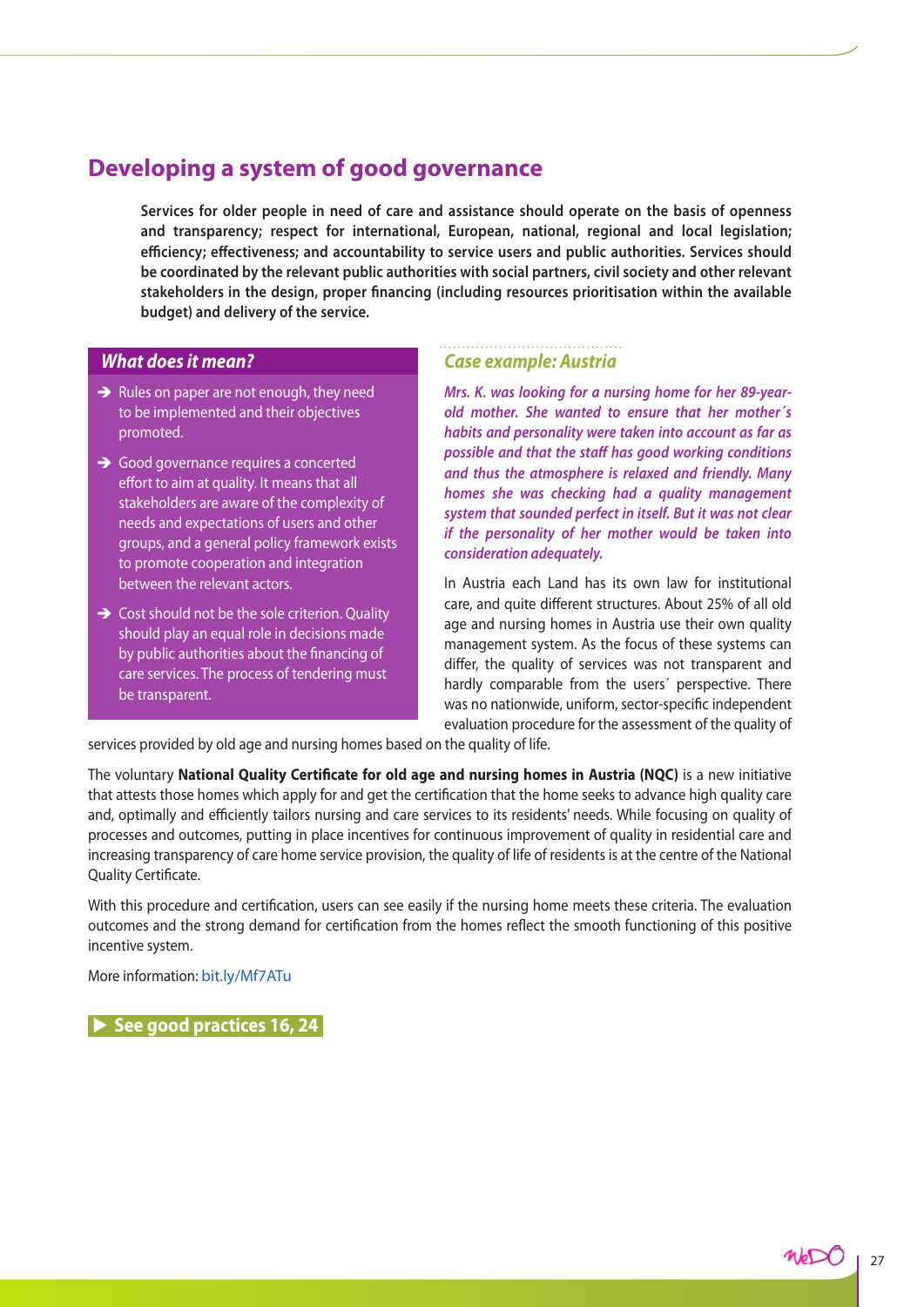### **Developing adequate communication and awareness-raising**

**Services for older people in need of care and assistance and public authorities responsible for them should contribute to ensuring a better communication between all relevant actors as well as promoting a more positive image of older people in the society.** 

#### *What does it mean?*

- $\rightarrow$  A positive attitude that values older people is promoted throughout the service.
- $\rightarrow$  The service communicates to change negative images of ageing. An objective is to raise awareness of situations of ageism and elder abuse.
- $\rightarrow$  There is effective communication between the different carers, families and the older person in need of care and the outside community.

#### *Case example: Czech Republic*

*Jana is 88 and took care of her only son all her life. When her son got married, she decided to let him her apartment and to move to a smaller countryside cottage. When he got divorced, he could not continue to live in the apartment and moved to his mother's cottage.* 

*She became ill and less independent. At first she tried to manage herself, but the illness became chronic and she needed to ask for help from her son. Unfortunately he refused to help her and take care of her. Once she realised her money had disappeared. When she asked him, he became aggressive and threatened to hit her, asking her to protect the heritage. Jana felt helpless, and her* 

*neighbours felt they should not intervene as they consider this to be a family issue.* 

In 2006 a **wide campaign called "Stop elder abuse and neglect"** was led by Zivot 90 in order to raise awareness about the topic. Systematic work was done with the press, media and relevant stakeholders to make this campaign successful.

The first step was to raise public awareness. Posters were made showing pictures of the similarity between elder abuse and child abuse. Those posters were installed on public transport and in the streets. The second step was a campaign in the media: clear explanation with videos and speeches about the topic were sent and disseminated on radio and TV. The Ministry of Social Affairs was a strong partner as they used this campaign on their web pages and to inform key stakeholders as well as social workers. The third step was the dissemination of brochures to help identify the victims.

The brochures were distributed to the places where older people live and where they can pick it up: in doctors' offices, in waiting rooms at the municipalities, seniors' clubs and leisure time activities centres. This brochure tackled the topic in a sensitive way: the purpose was not only to show what could happen but also what are the rights of older people and how the problem of elder abuse could be solved.

This campaign is still ongoing: the brochures are still distributed and reprinted with new information. Continuing campaigns build on the network which was created during this campaign. www.zivot90.cz and www.mpsv.cz/cs/3021

#### **▶ See good practice 11, 15, 19**

no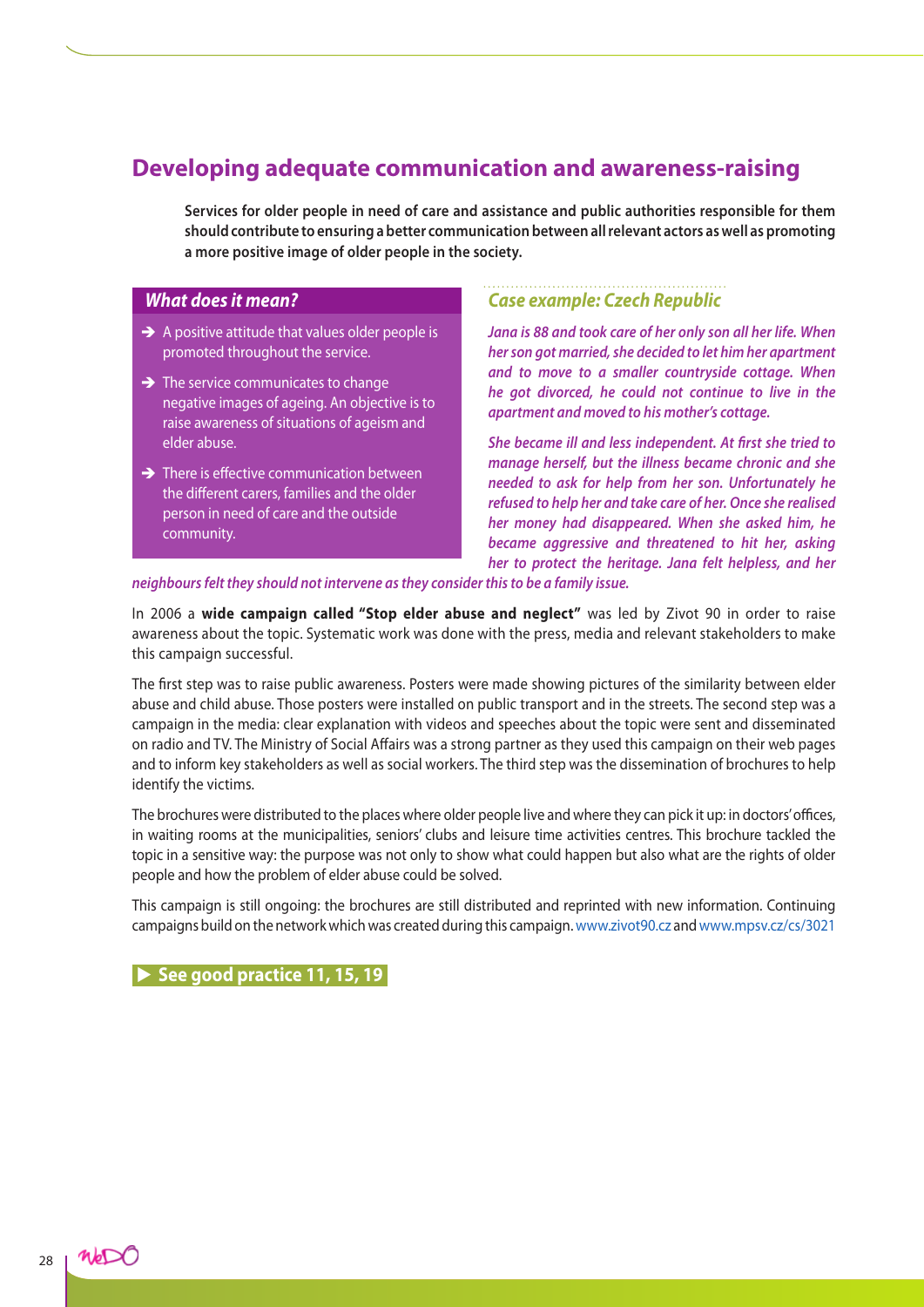## **Part 2: Guidelines for implementation**

The European Quality Framework for services for older people in need of care and assistance can be implemented on a voluntary basis by various stakeholders at local, regional, national and EU level. Its overall aim is **to develop a holistic and coordinated programme of actions all aiming at the same goal: protecting the dignity and improving the wellbeing of older people in need of care and assistance.**

## **Recommendations for implementation**

These recommendations were developed as a result of the input of all national and European coalitions, in particular the experience of the German coalition with the implementation of the German Charter of rights of people in need of assistance, the outcomes of the two WeDO EU events on 21 June 2011 in Utrecht and on 24 April 2012 in Vienna and the steering group members' contributions.

They complement the **national strategies or action plans** developed by the WeDO national coalitions and the EU strategy developed by the EU coalition. To be effective**, they should be used together in a participatory approach** (see the methodology p.32), and be adapted to the national and local contexts.

## **Recommendations for policy makers**

#### *At EU level*

- • The Social Protection Committee should develop a **voluntary European Quality Framework for long-term care** inspired by the WeDO quality principles and areas of action, to be adopted by the EPSCO Council as a key element of their Active Ageing principles and legacy of the European Year on Active Ageing and Solidarity between Generations. These principles should then be used in the future by Member States in the framework of their National Social Reports to report on the extent to which their existing national long-term care services respect these principles.
- • The European Commission should promote **quality principles for LTC in their upcoming Staff Working Paper and Communication** using the WeDO Quality Framework as a source of inspiration.
- • Given the increasing cross-border mobility of older people, care professionals and care providers, the European Commission should provide **adequate information** to older people, their families, care professionals, informal carers and service providers on issues related to cross-border provision of long-term care, quality control, redress mechanisms, etc.
- • **Peer reviews and thematic seminars** should be organised on a regular basis on the issue of quality long-term care to enable exchange of experience and good practice on how older people's dignity and wellbeing can be promoted through quality principles and monitoring tools.

### *At national level*

- • Member States should **adopt a European voluntary Quality Framework for LTC** and apply it when reforming their national long-term care, health and social systems.
- • **If necessary national authorities should develop /adapt existing national quality standards,** using the WeDO quality principles and areas of action and involving all relevant stakeholders, including their national coalition if there is one in their country, and share their experience with other EU Member States through peer reviews and thematic seminars.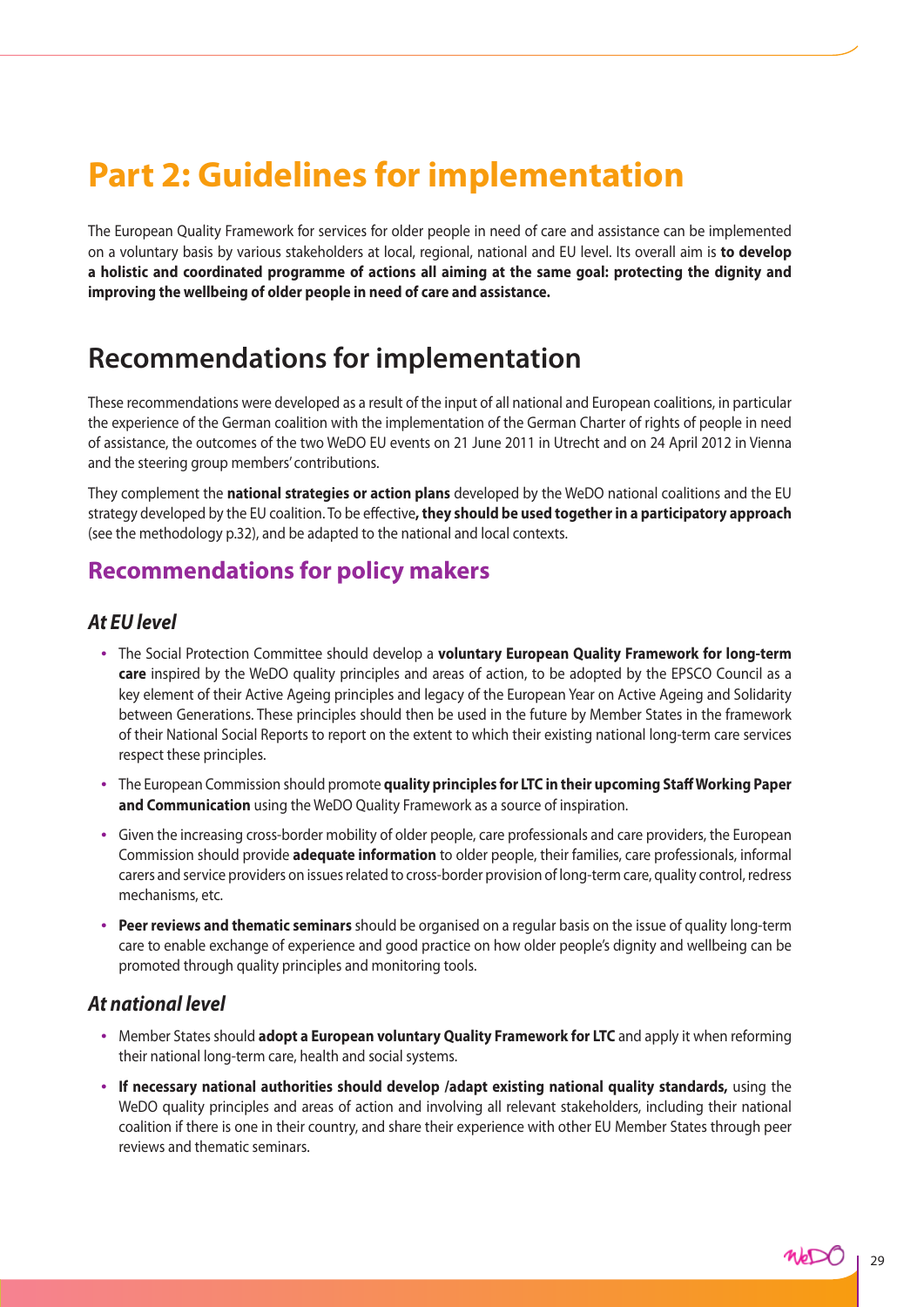- • Develop **comprehensive and independent counselling and information centres** for older people, their families, care professionals and service providers on quality services that are available to older people in need of care and assistance.
- • **Support cooperation between internal and external quality development and control processes,**  including the provision of counselling, guidance and tools for care organisations on how to implement the WeDO quality principles and how to deal with common structural limitations for the long-term care sector (these might include difficulties with human and financial resources, the lack of accessible outdoor spaces, lacks in the educational system, etc.). Incentives are necessary to guarantee the implementation of quality standards and to enable staff and management to carry out these tasks, for example through training.
- • **Implement or adapt existing complaints** procedures with the Quality Framework and strengthen the legal protection of users and carers (e.g. define time frames in which the complaint has to be dealt with). Provide complementary counselling and information on existing rights, both for the user and, if relevant, their third party or advocate.
- Develop quality labelling tools using the WeDO quality principles or integrate them into existing **certification/registration or inspection processes** to enhance transparency of quality of care for the users. This can be done for example through the development of a checklist made according to the WeDO quality principles.

#### *At local and regional level*

- • **Develop and support regional or local coalitions (or 'care networks')** for the dignity and wellbeing of older people in need of care or assistance, involving all the relevant local actors to seek innovative and sustainable solutions for long-term care.
- Promote the European Quality Framework for LTC in the provision of all services to older people in need of care and assistance.

### **Recommendations for service providers**

- • Develop and implement **self-evaluation processes** based on the WeDO Quality Principles and areas of action. This should lead to the development of concrete plans for action to improve the quality of life of older people in need of care and assistance
- • Develop **training programmes** based on the quality principles for the care staff and informal carers. These training programmes can be developed with the direct involvement of older people in need of care and assistance.
- • Use the Quality Framework as an opportunity to develop a new approach to service provision and a **useful tool to support positive competition** in an increasingly competitive sector.

## **Recommendations for professional carers**

• Use the Quality Framework as a basis for discussing how quality of care can be improved at service level.

## **Recommendations for older people, families and informal carers' organisations**

- • Use the Quality Framework as a basis for discussing how to improve quality of care and lobby to influence the content of long-term care reform programmes.
- • Use it as an awareness-raising tool to improve the quality of life of older people in need of care and assistance and their carers, and to fight against elder abuse.

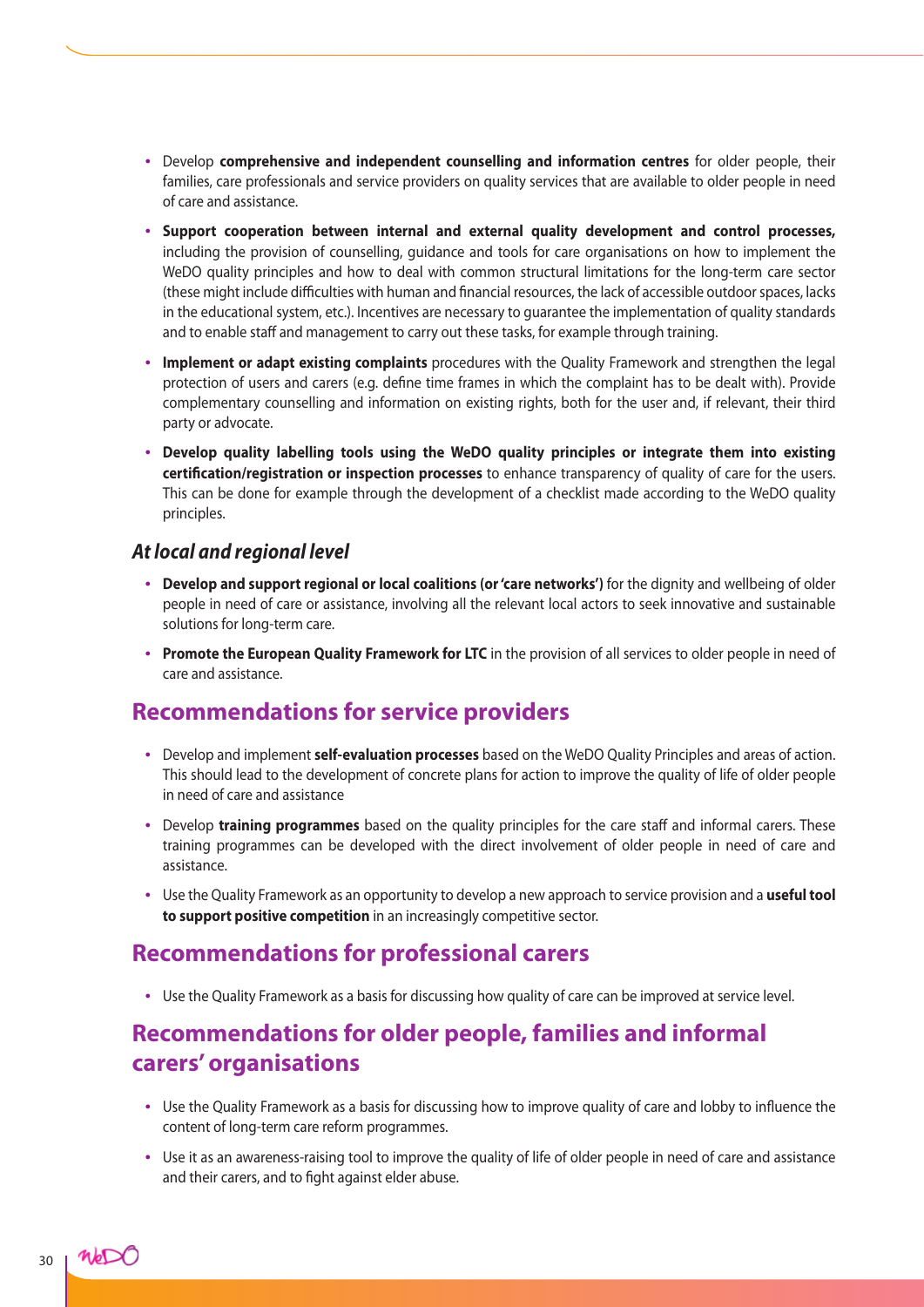## **Examples of quality tools**

**A lot of quality tools are already implemented in the EU countries at all levels. You can find some examples on the WeDO website www.wedo-partnership.eu, and a selection here below:**

## **A general example**

**The German Charter of Rights for People in Need of Assistance** is a result of the work of the "Round Table for Long-Term Care" initiated in the autumn of 2003 which gathered some 200 German experts from all areas responsible for care in old age. The Charter gives a detailed catalogue of the rights of people living in Germany who are in need of long-term care and assistance. It is also available in English. Several dissemination and quality tools were developed on the basis of the Charter, including an Information Centre on Long-term Care Charter, wide awareness-raising activities (conferences, campaigns, a specialised website, etc.), charter-oriented quality management tools (e.g. selfevaluations, quality circles, mission statements, target agreements) and training material. The Charter is also used to develop external quality control tools and legislation. www.pflege-charta.de and bit.ly/MeIgYL

## **Example of an internal management quality tool**

**EQalin®** is a practical and user-friendly model of quality management that is orientated to the needs of the residents, their relatives and the staff of residential care homes. EQalin® specifically examines the services delivered in the institutions and their effectiveness in respect to the satisfaction of all people involved. It encourages and formalises the learning within the organisation through self-evaluation and creates scope for innovative improvements and potential development. The system has been developed with the participation of the users. EQalin adopted in the nursing home means that all the collaborators are striving for best quality and are working for the wellbeing of the users. For more information, please visit EQalin's website: www.e-qalin.net

## **Example of an external quality control tool**

**The Irish Health Information and Quality Authority (HIQA)** is legally responsible since 2009 for the registration and inspection of all public, private and voluntary nursing homes and residential care services for older people in Ireland. HIQA has developed National Quality Standards for Residential Care Settings for Older People in Ireland. These cover: the rights of older people, protection, health and social care needs, quality of life, staffing, the care environment, management and governance. They include supplementary criteria applying to units that specialise in the care of people with dementia. Each residential setting for older people is now required by law to register with HIQA, which must then verify that each centre is fit to operate. This is done through the process of ongoing inspections from HIQA staff both announced and unannounced. Inspectors consult with managers, staff and residents, (if residents wish to be so interviewed), and families. The focus is on the experience of the resident living in the nursing home. An inspection report, naming the residential centre, is posted on the HIQA web site, which also has advice on how to choose a suitable nursing home and the standards that should be expected. www.hiqa.ie.

## **Example of labelling tool**

**The German website www.heimverzeichnis.de** highlights those care homes in which high standards for the residents' quality of life are achieved. Based on the World Health Organisation's definition of good care, the quality of life is evaluated in regard to the residents' autonomy, participation and dignity using a checklist developed by a wide range of organisations. Data collection is done by trained volunteers. Good practices are published every week on the website. More information: www.pflege-charta.de/EN and section 'European Quality Framework for long-term care services' on the WeDO project website.

> $n_{b}\propto$ 31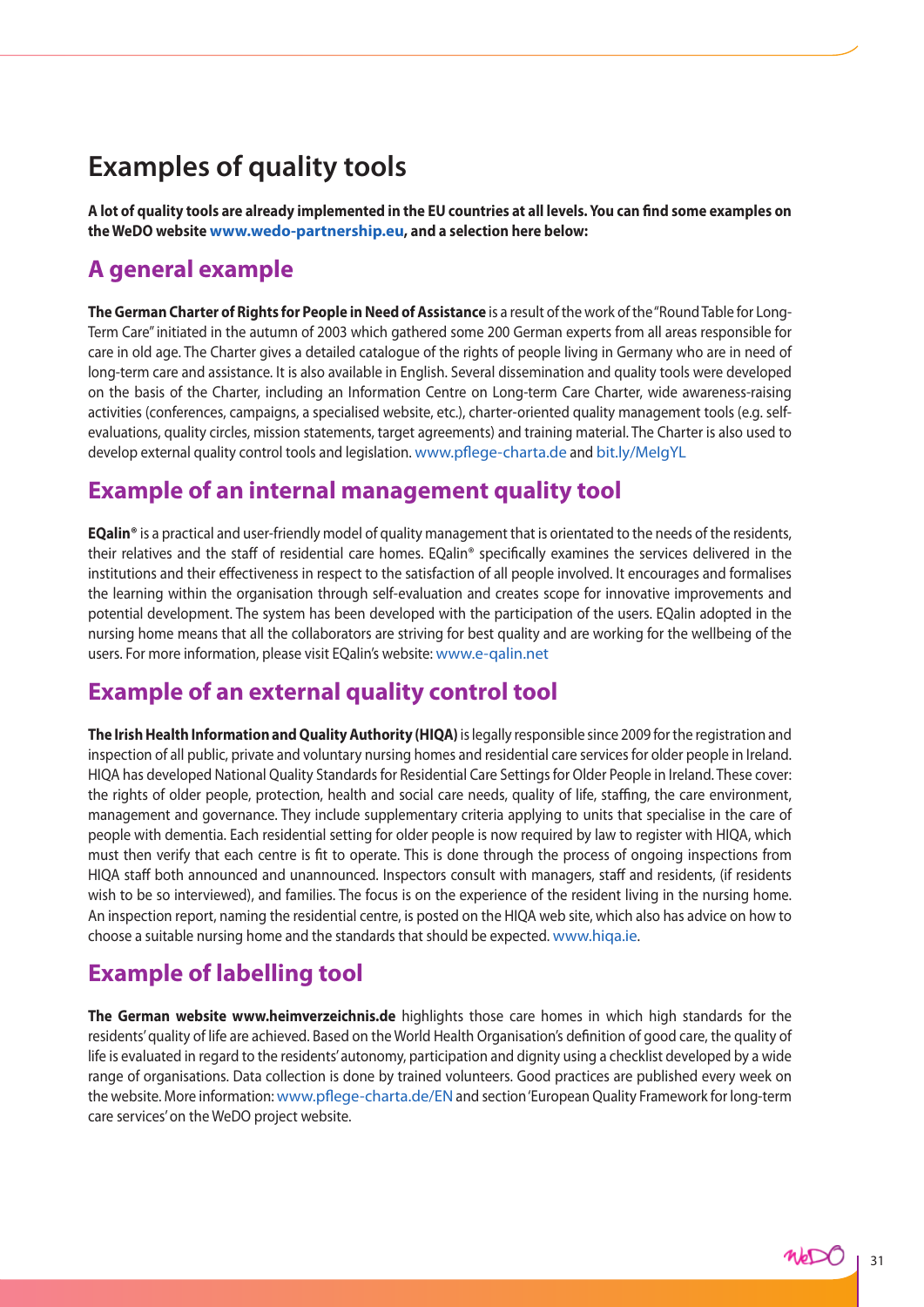## **Methodology using a participatory approach**

## **The partnership approach and the 'continuous improvement cycle'**

This methodology complements the recommendations for implementation (see previous chapter). It aims at supporting the age-friendly environments movement following the bottom-up participatory approach implemented by the World Health Organization (WHO). It supports the proposal from the Committee of the Regions on implementing an EU age-friendly network and a Covenant of mayors and regional authorities on demographic change involving several governance levels: local, regional, national and EU. The proposed methodology is applied to the long-term care sector.

**Consultation, information from and to the grass root levels, sharing experiences are a key element in ensuring the sustainability of the long-term care system.** The aim of a participatory approach is to involve all relevant stakeholders at different levels throughout the process of a 'continuous improvement cycle'. **This methodology applies to specific initiatives which aim to scale up their results on a wider geographical area or to other working areas. It can be adapted at different levels, from the neighbourhood/service level to the national and EU levels, from very small projects to national or EU-wide ones.**

**Why is a partnership approach important to drive change?** It is important to involve older people, including those in need of care and assistance, and all relevant stakeholders in the process to improve quality care. It helps to develop a bottom up process and can be used to gather the expectations from different target groups. In doing so, a sense of co-ownership of the process can be created among local actors which improves the policy process and helps the acceptance of public authorities' decisions by a wider public as they are better adapted to the citizens' needs. Finally, it ensures that new strategies will be sustainable in the long term.

The WeDO project partners tested the first steps of the participatory approach through the creation of 'national coalitions'. These national coalitions gathered a wide range of organisations working directly or indirectly in the long-term care field, e.g. policy makers, service providers, carers, workers in social and health services, informal care organisations, older people's organisations and representatives from the police**. With this methodology, the partnership encourages relevant stakeholders to join the existing national WeDO coalitions (see information at end of document) or if they do not exist, build similar networks at local and regional levels, and to implement their initiatives through a participatory approach.**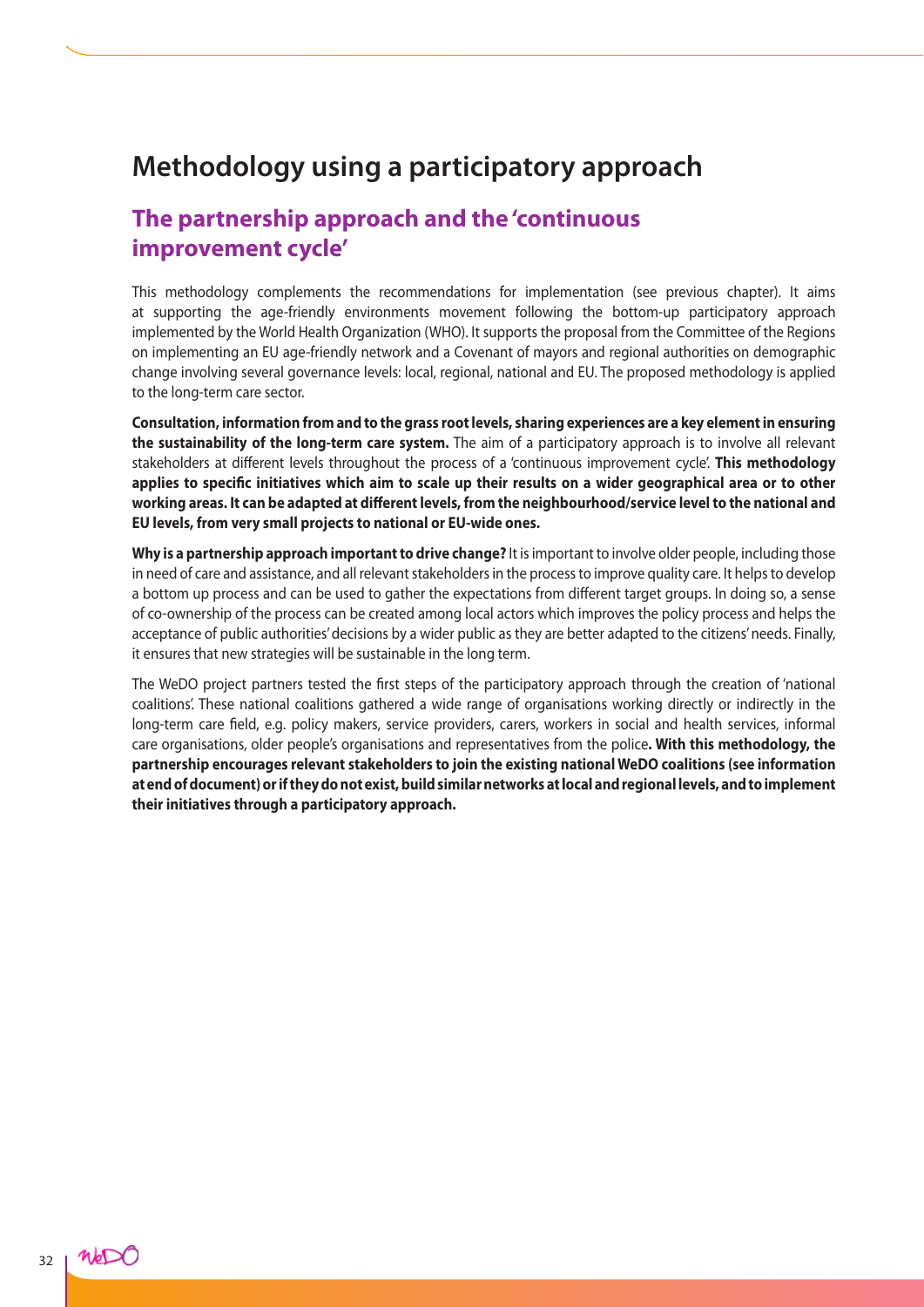## **The methodology**

The participatory methodology is made of four main steps: Planning, Implementation, Progress evaluation and Continuous improvement

#### **A. Planning**

The purpose of this initial phase is to establish a concerted work plan through finding out what is going well and what is wrong, which practices should remain, identify goals and objectives, and plan for change. Follow the following steps:

#### **Organise a steering group**

- Form a team and identify the stakeholders.
- Include older people's representatives specific attention should be paid to cover the needs of frail people, with poor social contacts, whose voices are less easily heard.

#### **Assess what needs to be implemented to ensure compliance with the European Quality Framework**

- • Analyse the current situation, including existing national/regional/local action plans, collect current performance data.
- Collect data on the needs, expectations and complaints of older people (through questionnaires, consultations, debates) to inform the assessment.

#### **Identify the targets and objectives**

- Come up with ideas for solving these problems.
- • What are the objectives and goals of the project? What do we want to achieve? What changes do we want to make that will result in the improvement of quality of care? It is important to have a target to focus on and to be able to show the benefits for the organisations involved. Objectives can be set out for the outcome as well as for the process.

#### **Develop a plan of action based on the outcome of the assessment**

- • Develop ways to make improvements: How will we achieve the objectives? What actions will be developed to realise the goals? At this point the action plan is established.
- • Define what different actors can do to achieve the agreed targets and objectives (roles, duties, responsibilities etc.) and adapt their actions, if necessary. Define who should manage the tasks.
- • What is the timing of the plan? When will we have meetings, what are the deadlines, what is the time schedule for every phase in the project we want to do? Define the process requirements: What do we need to do?

#### **Identify indicators to monitor progress**

• How will we measure whether you have achieved our goals? How will we know that what we changed has brought an improvement? How will we monitor progress at the end of the project?

#### **B. Implementation**

At this point it is time to "do", to carry out the action plan.

#### **Introduce changes**

The first time, start to implement the change on a small scale, in an experimental phase. This minimises disturbing the routine activity while assessing whether the changes will work or not.

#### **Set up monitoring procedure based on agreed quality principles using the agreed indicators**

We should also document the process. For example by recording and describing the way the new process is introduced. We can collect notes of meetings, trainings, actions, etc. We can also take pictures, video tape, etc. Information on number of participants, measures of time, costs, movements, are all valuable knowledge to gather for the next phase.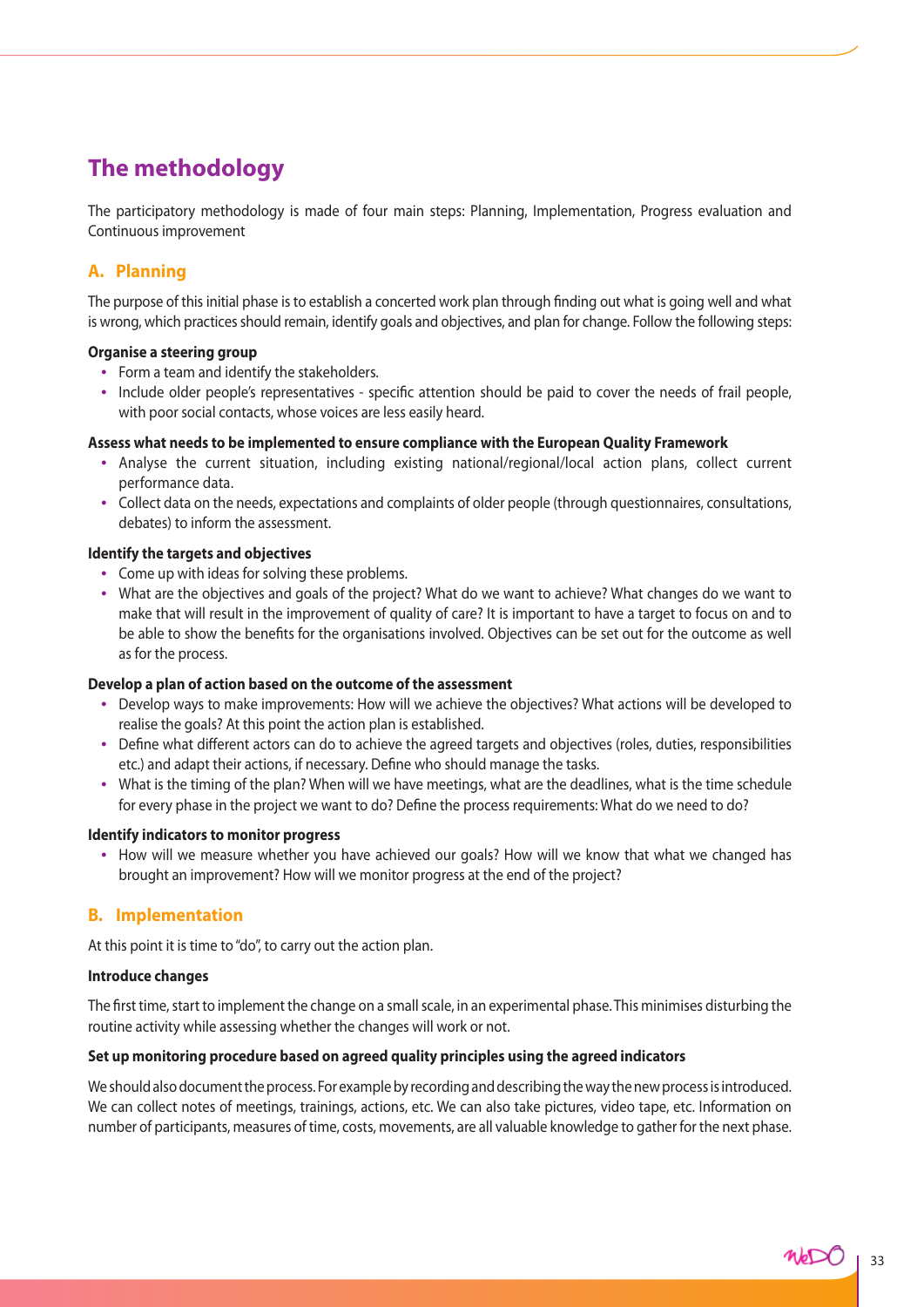#### **C. Progress evaluation**

At the end of the implementation phase the steering group has to evaluate whether the objectives formulated in the planning phase are met. Are the changes achieved? Do these changes need improvement? Is the plan working as intended or are revisions needed?

#### **Involve external volunteers to check the objectives with regard to the implementation**

- Compare the results with the objectives and goals.
- Use the performance indicators developed in the planning phase.

#### **Define with the steering group recommendations for the next round of actions (improvement cycle)**

- • Analyse the project regarding the following areas: methods that are used to achieve the objectives, people involved to achieve the objective, equipment, costs, materials, etc. used to achieve the objective.
- Use data gathered throughout the process and the evaluation of the objectives.
- Formulate recommendations: what lessons can we learn from the planning and implementation phase? What was good? What needs to be changed? Where did delays occur and why? Identify any new problems when they arise.

#### **D. Continuous and continual improvement**

This phase ensures the long-term value of the project and increases the opportunities of improving quality care.

#### **Continuous improvement: Regular assessment through the ABC cycle (plan – implement – evaluate)**

- • At this point of the project, we will normally already have achieved some improvement, but not the level that is ultimately perfect. Therefore, after the evaluation, new objectives can be set and new actions can be planned.
- Repeat the cycle of quality improvement and define new opportunities.
- • At the start of the next planning phase, the results of the evaluations and the recommendations made are used to determine the objectives and establishing the plan.

In doing so, the cycle is repeated and repeated again and again. Without this step, it is one-time change, and not a cycle of improvement. In a second and third cycle, the implementation of the actions can be done on a larger scale. e.g. from neighbourhood level to municipality to regional to national level , or involving more people, more organisations, more stakeholders.

#### **Continual improvement: establish on-going feedback**

Do not wait until the end of the project to evaluate its performance, but use the evaluation process to assess on a daily basis how the project outcome can be improved. Improvement will result from the persistent and iterative application of the planning, implementation and evaluation phases.

#### **Standardise tools**

- • Cycle 1 often can be seen as a pilot project.
- • Use the knowledge gathered from the evaluation cycle to improve and standardise successful tools used in the process ,
- • Organise trainings and workshops, develop questionnaires, evaluation matrices, etc. to scale up cycle 1 pilot project.

WEDO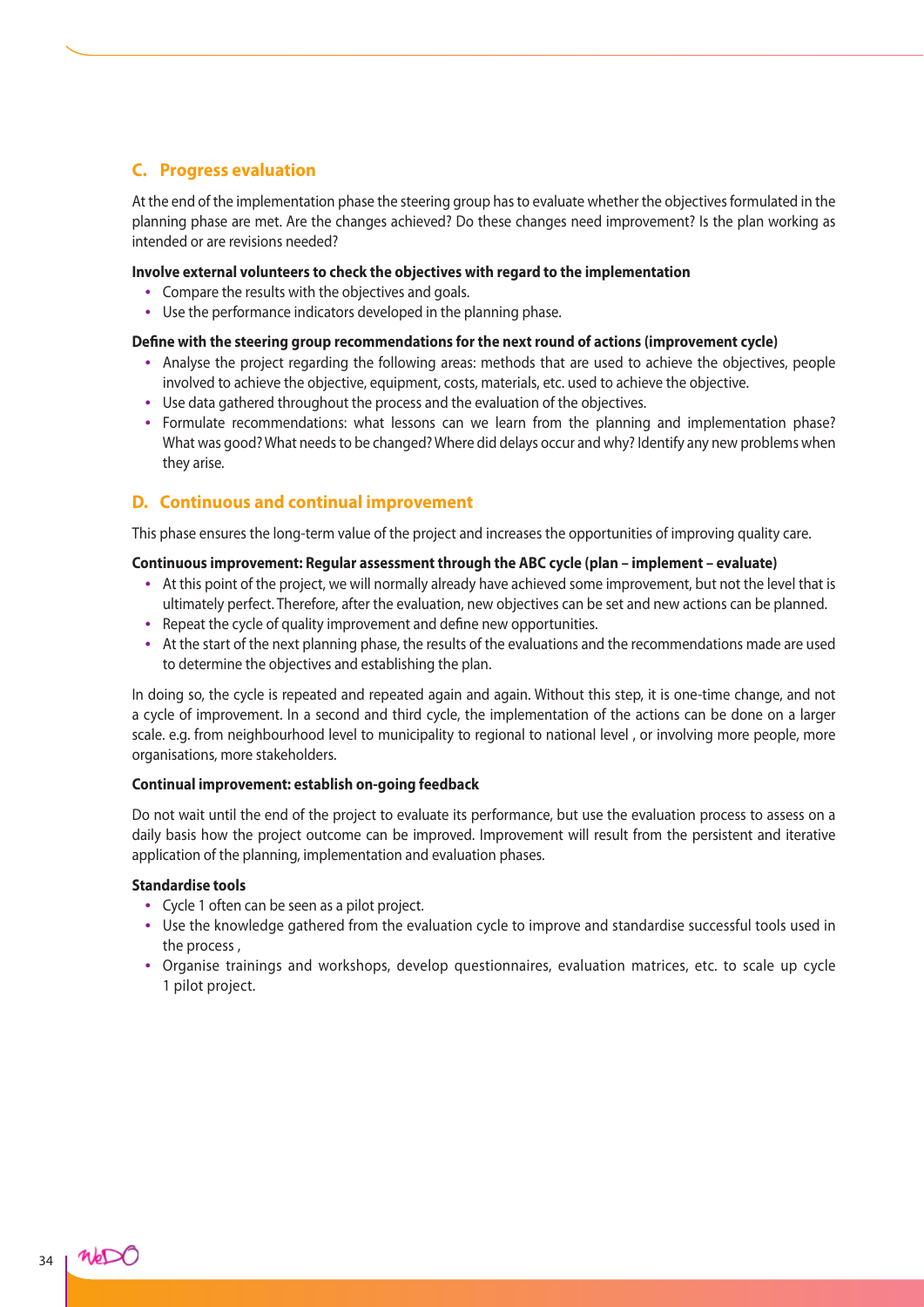## **Examples of participatory approaches**

**An exhaustive list of initiatives using the participatory approach and experiences from the WeDO national coalitions can be found on the WeDO website.** You can find a selection of initiatives using the participatory method here below:

#### *At national level*

#### **The WeDO national coalitions**

They were created to gather organisations coming from very different sectors related to long-term care. To contribute to the European Quality Framework and create national strategies, the national coalitions gathered organisations such as: older people's organisations, care homes and home care services, ministries and public agencies, universities and research institutes, organisations fighting against violence, carers' unions and representatives, etc. The creation and coordination of national coalitions was a useful experience for the WeDO partners. You can find the full reports from the national coalitions on the WeDO project website: www.wedo-partnership.eu. Now that the project has ended, the European partnership is opening to all interested parties from all EU Member States and we hope that more countries will join and develop new national and local coalitions.

#### **The experience from the Vrije Universiteit Brussel - Belgian Ageing Studies**

The Belgian Ageing Studies team is engaged in the scientific study of the social aspects of ageing. The project developed a research programme that focuses on local challenges and opportunities, as well as issues around quality of life, among home-dwelling older people. The team's research focuses on a range of social gerontological issues, including social, cultural and political participation in old age, volunteering, inclusion and exclusion, age-friendly environments, feelings of safety and the social policy of later life. The project is a result of a close collaboration between the research team, the regional government and councils of all participating municipalities, senior advisory boards, and other stakeholders. Through a participatory method, the older people in need of care and assistance are actively involved as actors in all stages of each study. They play a crucial role in the planning, design, and realisation of the research project, as well as in the development of local policy plans on the basis of the findings of the research. www.belgianageingstudies.be

### *At regional level*

#### **Germany: Guide for the development and implementation of regional networks on dementia**

The working group "Networking and neighbourhood work" is part of the Dementia Service of North Rhine-Westphalia. The initiative published a 46-page "Guide for the development and implementation of regional networks for dementia - Recommendations from the field with selected examples". The guide is available only in German and can be downloaded: bit.ly/L8iFFI.

#### **Ireland: The Age-friendly County programme**

It aims to create communities where people, as they age, enjoy a good quality of life, and continue to participate fully in the life of the community. The programme is being developed on a phased basis with the ambition that every Local Authority in Ireland will become involved. The programme in each county has a common infrastructure comprising a National Integration Group, County Alliances delivered through the County Development Board, an Older People's Forum and a County Strategy. Age-friendly strategies have already been developed in many Irish counties, such as Louth and Kilkenny. For more information, log on to www.louthagefriendlycounty.ie and www.ageingwellnetwork.ie

no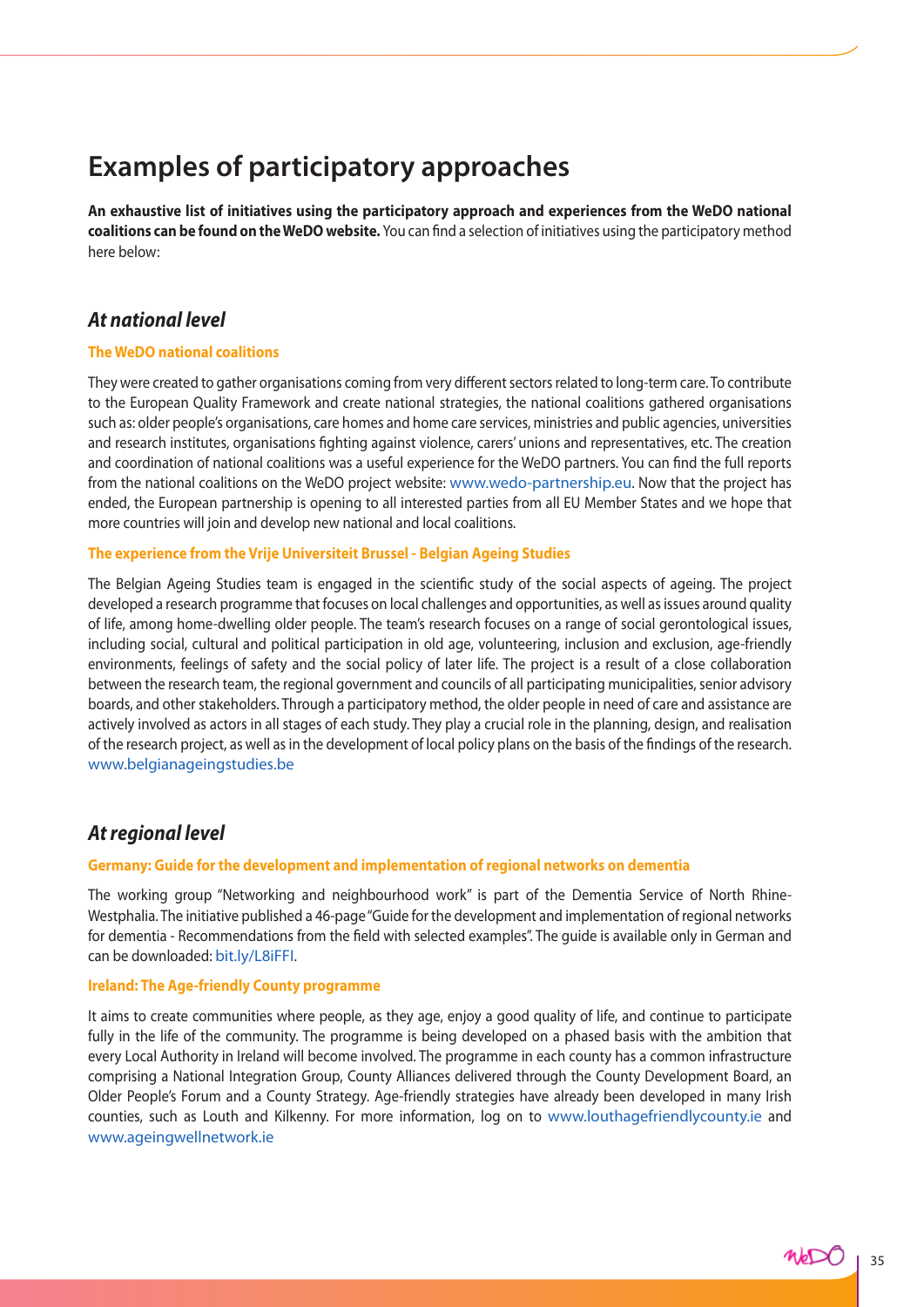### *At local level*

#### **Improving multi-professional and health care training in Europe (PRO TRAIN)**

The PRO TRAIN project (2007-2009) was co-financed by the European Commission Daphne II programme to develop multi-professional training to combat violence in health care. The prjoect aimed at supporting organisations that develop measures and actions to prevent or to combat all types of violence. The training program was designed as two programmes divided into basic modules for multi-professional training and specific modules aimed at health care professionals. The last module within the multi-professional training (module five) focuses on legal frameworks, multi-professional work and multi-agency cooperation including the process of service provision and the meaning of education about the seriousness of violence and its prevention. The last module includes an optimum-model of multi-professional co-operation for violence prevention, which made of five steps: 1) context analysis, 2) strategy and action plan for handling violence, 3) multi-professional working groups on cases of violence, 4) readiness of the multi-professional group to cope with intimate partner violence prevention and 5) what kind of effects do the strategy/action plan and responses to cases have in a multi-professional environment? The model requires a strong involvement of local authorities in building multi-professional groups made of representatives from the police, social services, health professionals, policy makers, educational sector, etc. www.pro-train.uni-osnabrueck.de and training available at bit.ly/SarPAM.

#### **Germany: Continuous Learning Workshop on Dementia in Arnsberg**

Supported by the programme, "People in the Community Living with Dementia" of the Robert Bosch Stiftung and inspired by the "Aktion Demenz e. V.", the mayor of Arnsberg started the Arnsberg "Learning workshop" on dementia by working with city officials, citizens and experts to develop a comprehensive community action programme to support people with dementia. All citizens, local authorities, employers, tradesmen and social services were invited to participate under the motto "Together for a better life with dementia". The project's results can be found with the "Handbook for Communities." www.projekt-demenz-arnsberg.de

#### **Germany: WohnQuartier4 (network on local neighbourhood development for older people)**

WohnQuartier4 is a pilot project on developing communities with regard to the needs of older people. It acts as a learning network involving administrative and local stakeholders to work on the following four factors 1) housing and living environment, 2) health, service and care, 3) participation and communication 4) education, art and culture. The objective is to link the available housing, social, health and care infrastructure into small-scale offers that can be integrated into residential areas in order to enhance independent living by developing new collaboration models with respect to local needs and resources. www.wohnquartier4.de

#### *At service level*

**In France, a Council of social life** (Conseil de la vie sociale) is set up in each residential institution and is composed of elected representatives of residents, families, and staff. Residents can also regularly meet to discuss meals and other services provided in the institution.

**In Belgium, weekly group discussions are held between carers and care recipients.** In a care centre in Flanders, the residents participate in their own care through weekly group discussions made of 15 people. They are consulted about what needs to be changed in their care, environment and care centre policy, to enhance their quality of life. A psychologist coordinates these discussions.

**In Austria, the Ethical Resident's conference** is a setting gathering all relevant stakeholders (older people, the family, the nursing staff, volunteers, doctors, etc.) to speak about ethical issues and ensure that the will of the older person in need of care is respected.

no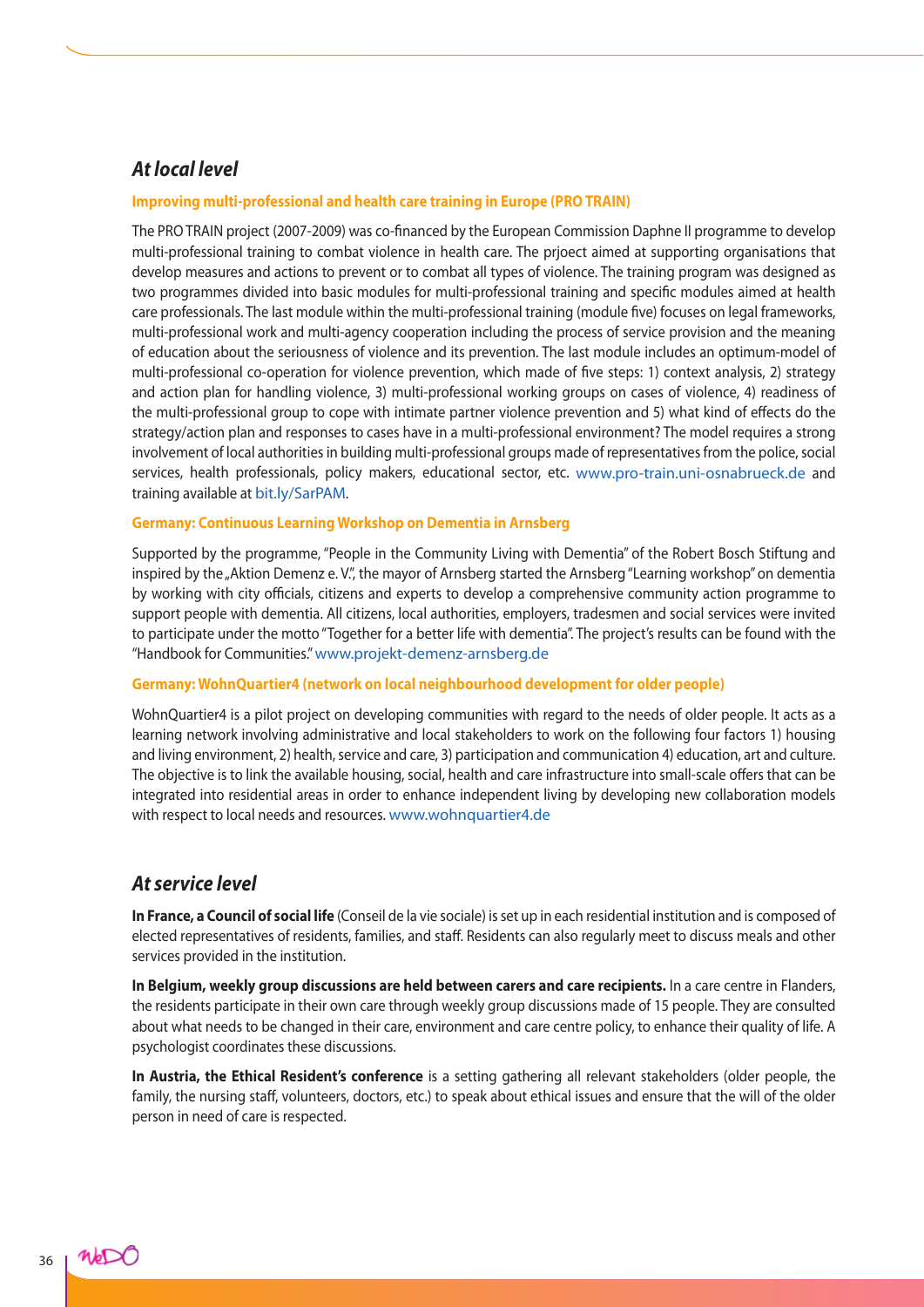## **We DO for the wellbeing and dignity of older people in need of care and assistance!**

You can do a lot starting by small changes. The WeDO partnership is an excellent opportunity to **share your experiences, get access to innovative ideas. So get involved!**

## **Why to get involved?**

Being a member of the WeDO partnership gives you access to an EU-wide community of stakeholders committed to improving quality of long-term care services. You will be able to participate in an online forum, exchange information with other members of the partnership (including the WeDO partners who have already developed national coalitions) and share experiences.

## **How to get involved?**

#### **You can ask to join the partnership by:**

- • Contacting your national coalition coordinator and take part in their work if you are based in one of the 12 countries involved in the WeDO project (see information below)
- • Contacting AGE Platform Europe if your country was not involved in the WeDO project. We will provide you with information and support to help you join the partnership and set up a coalition of stakeholders in your country.
- • Implementing the quality framework for long-term care services and send us information how you did it.

#### **The WeDO website is here to help you!**

In the WeDO website (www.wedo-partnership.eu) you will find:

- Contact details of all the leaders of the WeDO national coalitions.
- Examples of quality tools.
- An exhaustive database of good practices.
- The online methodology for a participatory approach with more tips and advices.
- • A summary of the experiences of WeDO national coalitions.
- A forum where you will be able to discuss with other members of the partnership.

The **national strategies** developed by the WeDO national coalitions are also available on the project website and may be a useful source of inspiration. They will help you build local, regional or national partnerships of stakeholders to support your initiatives to improve quality of life of older people in need of care and assistance.

#### Î**Go to www.wedo-partnership.eu!**

#### **Main contact point:**

AGE Platform Europe - Rue Froissart, 111 - B-1040 Bruxelles Tel.: +32 2 280 14 70 - Email: info@age-platform.eu with the reference 'WeDO partnership'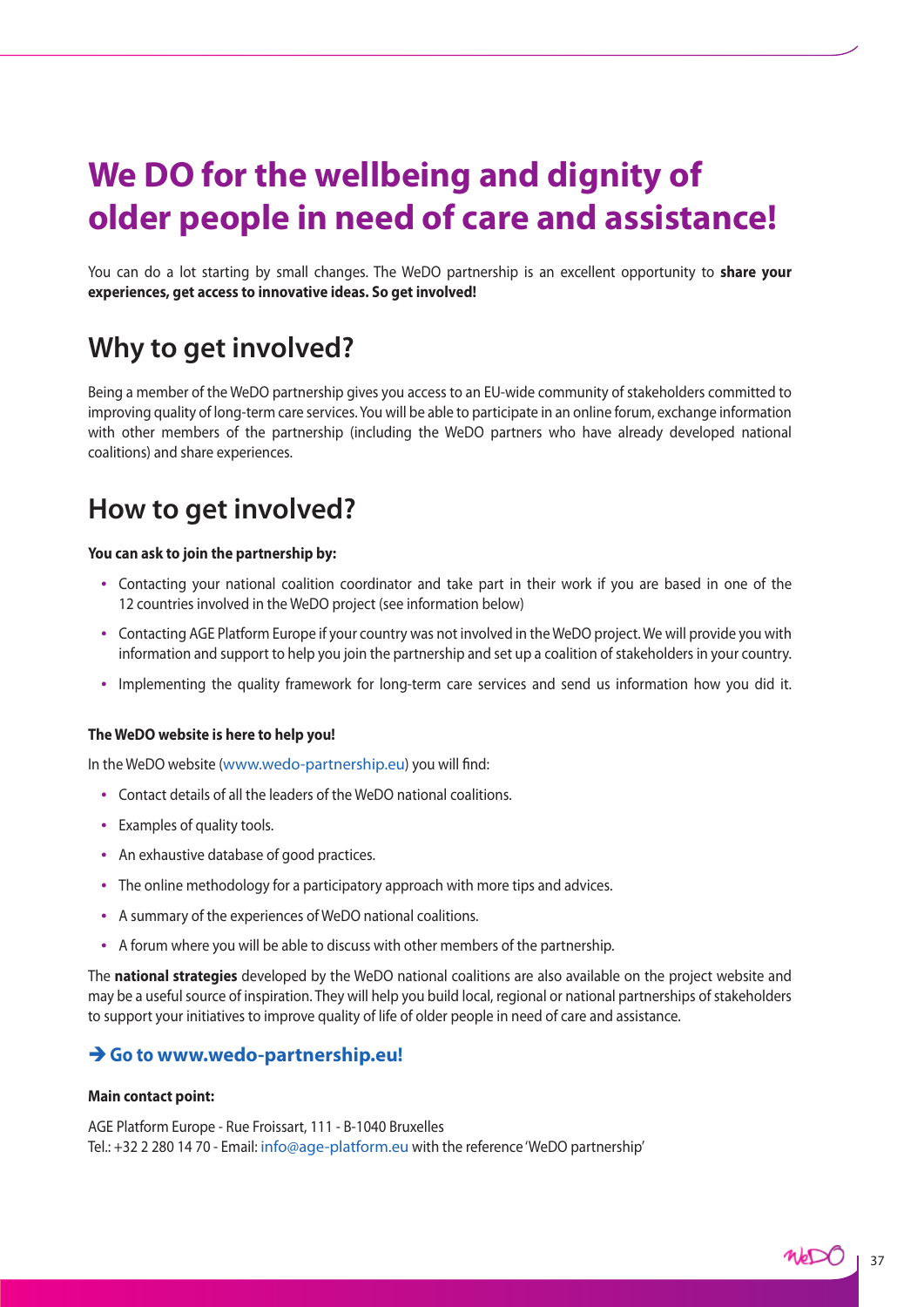## **Examples of good practices**

**Many good initiatives are already implemented in EU countries. New initiatives should therefore build on what already exists, with the help of the selection of good practices here below, and of the online database of good practices available here: www.wedo-partnership/good-practices.** 

#### *Austria*

#### 1. **Promotion of autonomy by Departments for remobilization and acute geriatrics set up in several hospitals**

Patients are helped to reintegrate into their daily lives by temporary treatments in acute geriatrics/ rehabilitation wards (AG/ R). The "activating care" and the therapy are important components in the process. The AG/R ward teams support older people whose autonomy is endangered by making it possible for them to live in their own homes. The team is made up of doctors, nurses and care helpers, therapists, social workers, psychologists, dieticians, priests/ pastors. www.goeg.at/de/Bereich/Akutgeriatrie-Remobilisation-Begleitung-und-Steuerung.html

#### 2. **Multi-professional team for dementia service**

This service - run by "Volkshilfe", an Austrian NGO, in Burgenland (province of Austria) - offers a free Dementia Hotline , municipal information events, technical lectures about dementia and care, free informative home visits with dementia-checkups and talks about findings, information about occupational therapies, timely individual occupational therapies, group occupational therapies during afternoonmeetings, in senior residences and care homes as well as regular roudtables for informal carers.

www.volkshilfe-bgld.at/Demenzteam

#### *Belgium*

#### 3. **Federations for help and home care, a case manager for older people at home**

These federations are networks of professionals set up to help older people to stay at home as long as possible by providing them and their families the professional care and help they need. These multi-disciplinary and decentralized networks coordinate a wide range of services: healthcare (family doctor and hospital), cleaning professionals, support for daily activities, but also with the hairdresser, professionals working to adapt the home, etc. A case manager follows the person and is in charge of contacting the different professionals. It is publicly funded. The Federations also provide mutual services for their members, representing them in policy, administrative support etc.

Links: Fédération Aide et Soins à Domicile (www.fasd. be/fasd (FR)), Fédération des Centrales de services à Domicile (www.fcsd.be/fcsd (FR)), Familiehulp vzw (www.familiehulp.be (NL)), Vereniging van de Diensten voor Gezinszorg van de Vlaamse Gemeenschap (www.vvdg.be (NL)), Wit-Gele Kruis (www.wgk.be).

#### 4. **Night care**

Belgium has several organisations delivering professional and volunteer night care and night sitting services to frail older people to help them live at home for longer. They also give informal carers respite care so they can deliver care for a longer period. These services also enable older people to return home faster after a period in hospital or rehabilitation centre in the best conditions of safety and wellbeing. Depending on the individual needs a team provides assistance and support, guides the older person toward rehabilitation, promotes selfsufficiency and is responsible for nursing care.

Links: Nachtzorg (www.nachtzorg.be (NL) www.nachtzorgvlaamsbrabant.be (NL),

no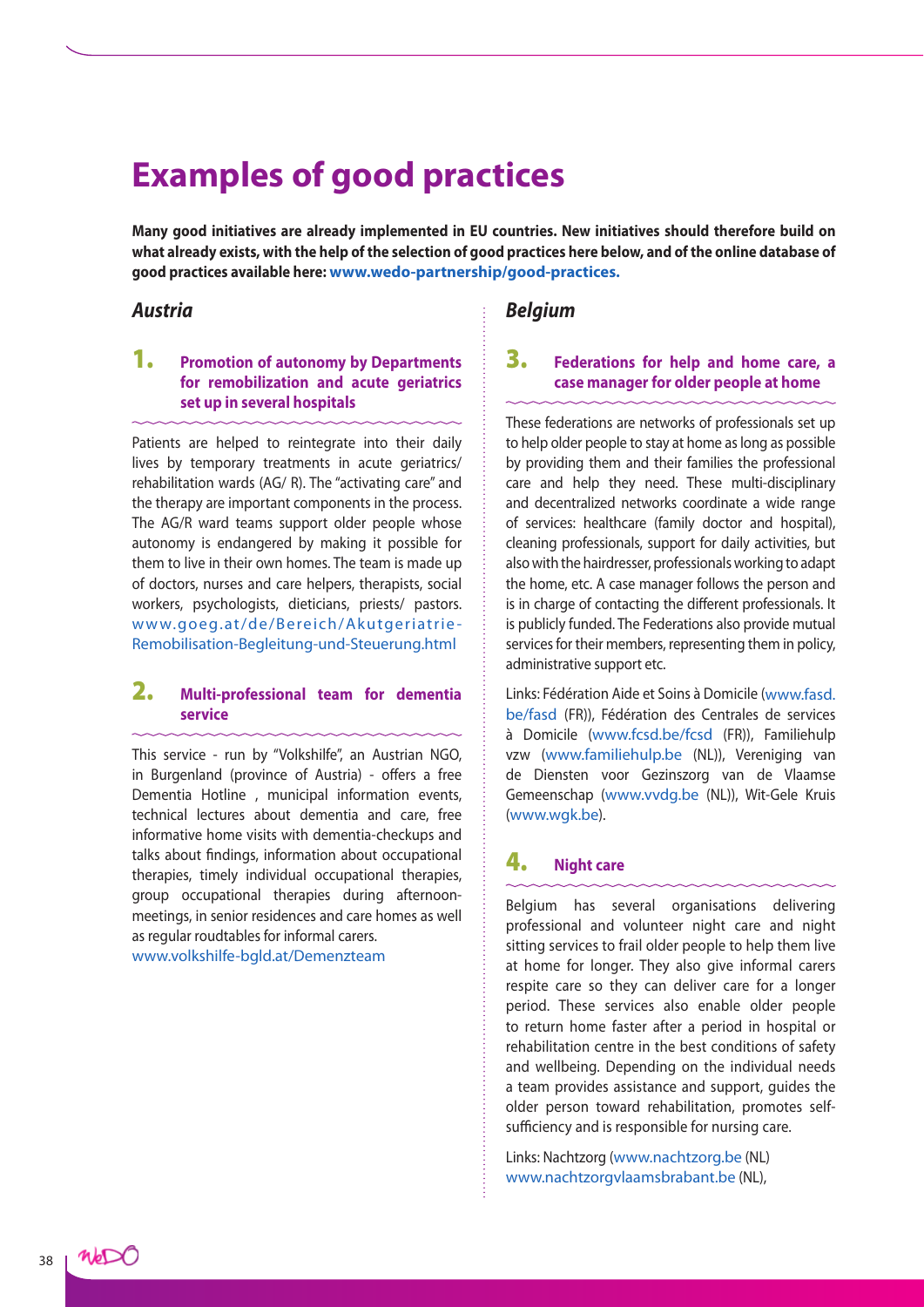www.nachtzorgbrussel.be (NL), Connector Night (public.guidesocial.be/associations/conectarnight-asbl.152087.html (FR)), Infirmières de nuit www.ucp-bruxelles.be/IMG/pdf/Gaz\_\_ electricite\_tarif\_social.pdf, Nachtopvang at WZC De Vijvers (www.ocmwgent.be/Woonzorgcentra-De-Vijvers.html (NL), Ambulante Nachtdienst aan huis www.ocmw-destelbergen.be/?q=node/98 (NL)

#### *Czech Republic*

### 5. **Senior Academy: classes on elder abuse**

The Senior Academy organizes seminars for older people to inform them about how to prevent elder abuse. They are specifically targeted at older people and the criminal offences they could experience. Implemented by the Police, they provide information on the various forms of elder abuse, most common perpetrators and how to protect themselves – where to find help and what to do. Police believe that this preventive action helps to reduce the number of cases and to provide solutions when elder abuse occurs. Participants have the opportunity to ask for more information about cases of elder abuse.

#### 6. **Quality standards in social care**

In these standards, emphasis is put on the dignity, promotion of independence and autonomy of users, their participation in normal life in their natural social settings and especially on the respect for their human and civic rights. The understanding of the principles laid down in this publication will allow service providers to start introducing the desired changes in services even before they are enacted in legislation. The standards describe what a quality social service should look like. They are a set of measurable and verifiable criteria, not a draft law or regulation. Their purpose is to assess the quality of the service provided. www.mpsv.cz/files/ clanky/2057/standards.pdf

#### *Finland*

#### 7. **Legal entitlement for a needs assessment for people aged 75+**

A law entitles every person over 75 years old to have an assessment done within 7 days from request for non-urgent cases. The assessment is made in relation to the needs for services such as home care and housing services, support for informal care, social services (services for disabled people, substance abuse services, social assistance) and residential care. The needs assessment is free of charge. If the older person accepts the assessment, a care plan is made together with the municipality, the older person and his/her legal representative if needed. www.stm.fi

#### 8. **Public-funded website to compare health and social services**

Palveluvaaka.fi provides information on how health and social services perform. The internet user can compare different services, access the social and health statistics and evaluate the services. Palveluvaaka.fi includes information on health and care services in residential care homes and sheltered housing. The website was launched in 2011 and will be regularly updated to renew and add new information. Palveluvaaka.fi is developed in cooperation with social and health care stakeholders. www.palveluvaaka.fi

#### *France*

#### 9. **Training programmes for professionals MobiQual**

The MobiQual programme is a national initiative which aims to improve the quality of professional services for older people in need of care and assistance and people with disabilities. It is included in public health action plans for older people and is implemented by the Geriatrics and Gerontology Society and supported since 2010 by the National Fund for Autonomy and other relevant ministries. It is aimed at all professionals from the healthcare and social sectors, and covers good care, pain relief, palliative care, depression, nutrition and diet, Alzheimer's disease and infection risks. For each topic, a toolkit is developed for training support and practice of professionals. More information: www.mobiqual.org

 $n_{b}\propto$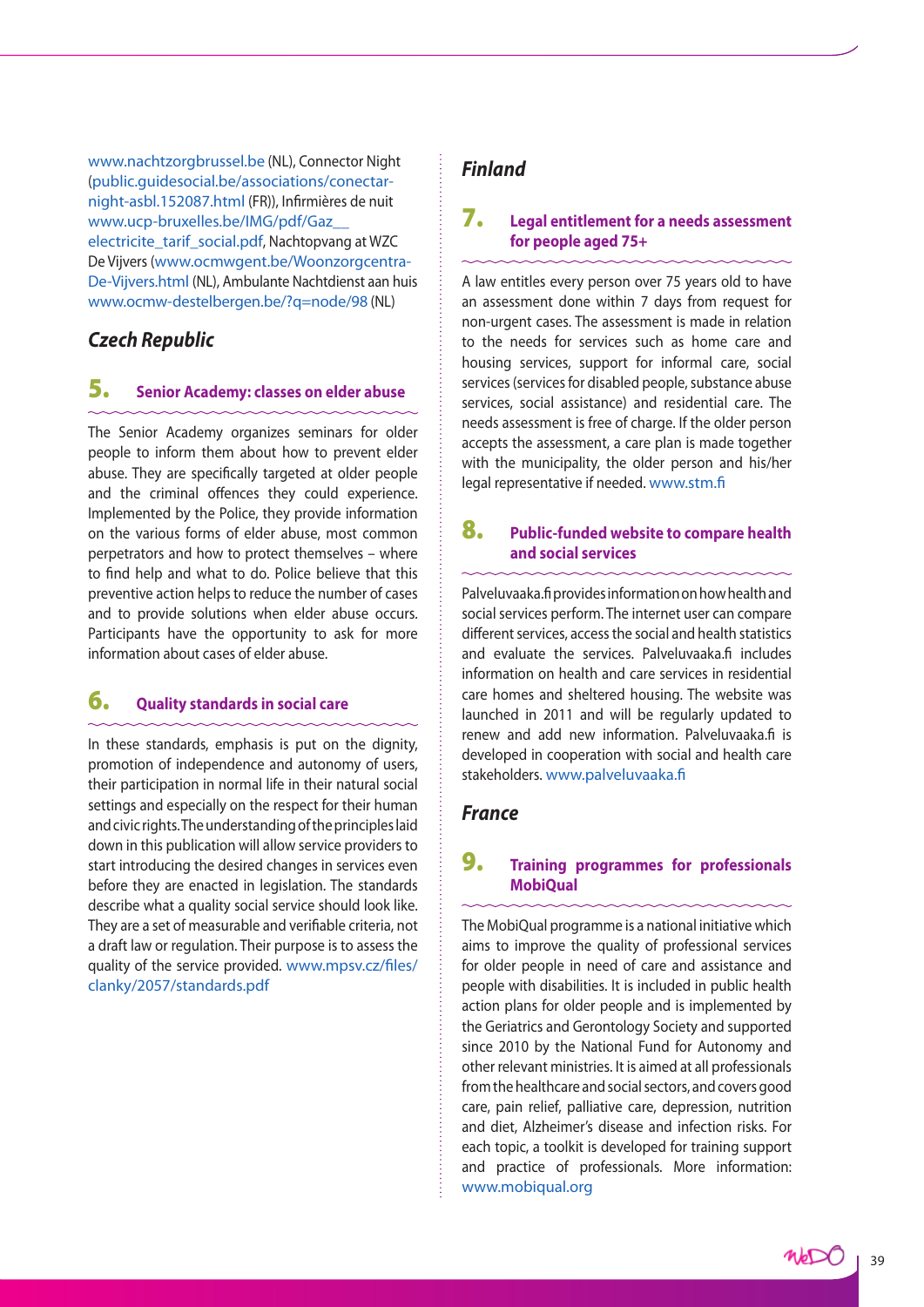#### 10. **Mandatory internal evaluation of care services at home**

The certified home care services are obliged by law to undertake an internal evaluation on a regular basis. To help them, there is a specific framework for home care services, which is based on exchange of experiences from professionals and experts involved. A training programme is available and organized by the local social centres. This framework is now being developed online so it can be used for monitoring progress.

#### *Germany*

#### 11. **The Federal Association of telephone hotlines, counseling and complaint services for older people (BAG)**

The Federal Association of telephone hotlines, counselling and complaint services for older people currently consists of 17 different regional helplines. It aims at helping people in need of care and assistance with their grievances, especially in crisis situations, and at reducing deficits of treatment or abuse of older people at home or in nursing homes. The BAG developed standards for counseling and information to support the telephone services. The Working Group was established in 1999. Since 2011 a common web portal provides information about the existing offers in the federal states. www.beschwerdestellen-pflege.de

#### **Nationwide Alzheimer's helpline**

The Alzheimer's helpline is a nationwide offer of the German Alzheimer Society for patients with Alzheimer's or other dementia and their families. It supports all people seeking help from professionally trained social workers. The telephone counselling includes medical information on Alzheimer's disease and other forms of dementia, the diagnosis, dealing with difficult behaviors, legal issues and personal concerns. According to the Alzheimer's Association they receive more than 58,000 inquiries per year. www.alzheimer-telefon.de

#### 12. **The "Network Care Attendance"**

The "Netzwerk pflegeBegleitung"is a national network of 2.500 volunteers who act as care counselors in 150 locations in Germany. They are trained by the adult education centre FOGERA (using a specific training concept) to help and support family carers by giving advice how to organize self-help and use existing care structures. www.netzwerk-pflegebegleitung.de

#### *Greece*

#### 13. **Online support for caregivers of older people with Alzheimer**

Alzheimer's Association Thessaloniki offers the opportunity to caregivers to participate in online support groups for caregivers who live outside Thessaloniki, and for those who cannot attend any meeting because of the continuing care to patients. Participation in the group is free of charge and caregivers that take part in provincial cities are able to interact and exchange views with each other through the online platform used. The purpose of these meetings is: to provide information and practical advice on caring more effectively and to provide emotional support to caregivers in order to address possible negative emotions such as anger, grief, loss and loneliness which can lead to burn-out and elder abuse. www.alzheimer-hellas.gr/english.php

#### 14. **Free-Red-Button Service**

Life-Line Hellas offers the 24h-call-service of the alarm red button free of charge. People only pay for the equipment. When people cannot afford it, the organization tries to find sponsors such as companies, the Rotarians etc. to cover the costs. Family members, neighbours, volunteers or the police respond to the alarm, if needed.

noO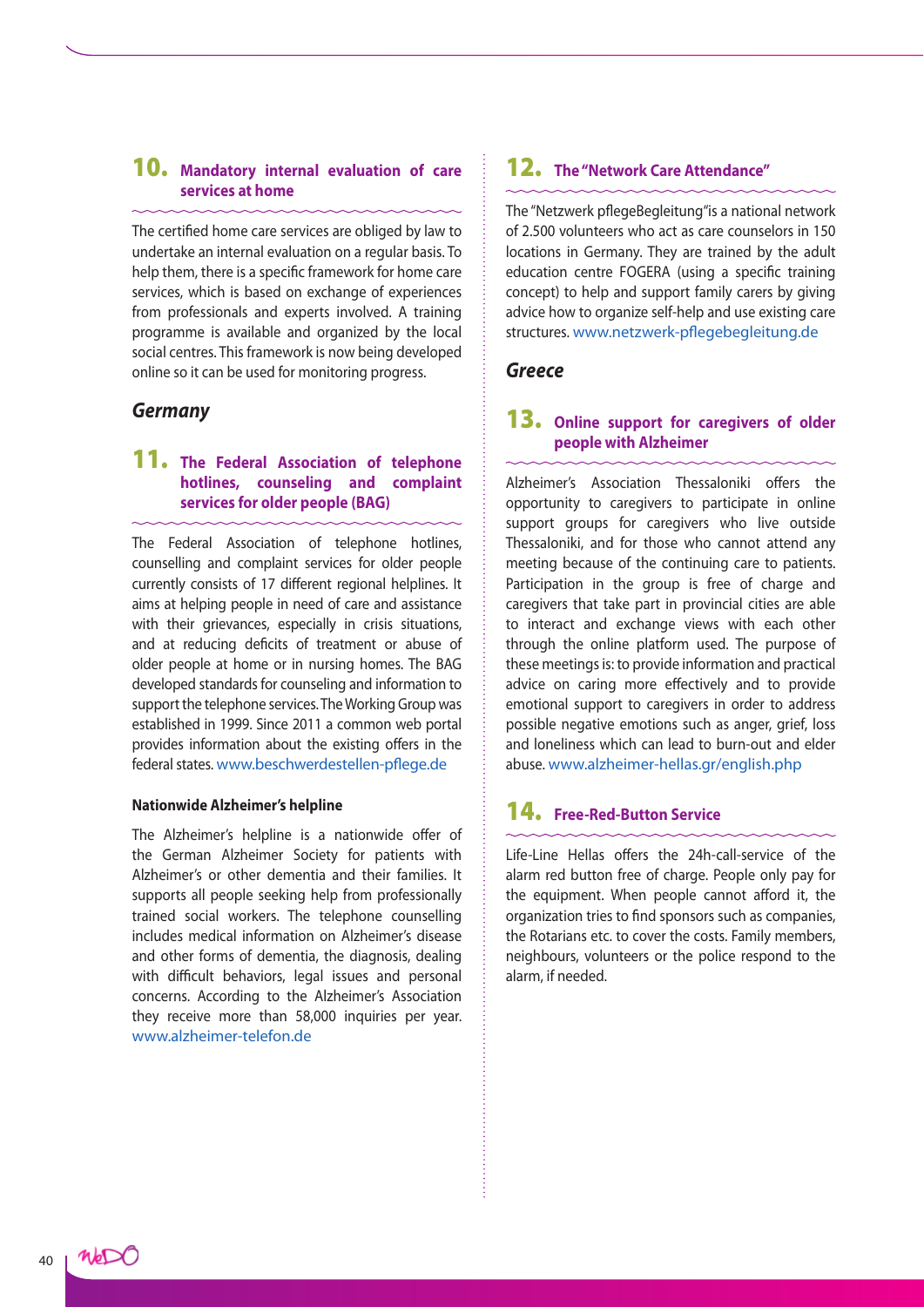#### *Ireland*

### 15. **Positive Ageing Week**

The Positive Ageing Week was established by the campaigning charity Age Action in 2011. Positive Ageing Week takes place each year around October 1, the UN International Day for Older People and aims to celebrate the fact that we are all growing older, and to highlight the contribution which older people make. Over the years the Week has achieved a growing support from the general public. Over 1,000 different events take place with hundreds of communities throughout the country participating, each marking the week in their own special way. These are organised by many different organisations including nursing homes, Positive Ageing Committees, housing associations and senior clubs, and take place a wide variety of settings from libraries to galleries, leisure to care centres. In addition a number of Positive Ageing Towns run week-long series of events.

Positive Ageing Week events include music, dancing, art, photography, storytelling, cookery, bowls, guided tours, nature walks, theatre shows, healthy eating, aerobics, vintage car displays, friendship clubs, reminiscence, computer courses, exhibitions, talent contests and many more. www.ageaction.ie

### 16. **Age-friendly counties**

Based on the WHO Age Friendly Cities Framework, they aim to create communities where all of us as we age, enjoy a good quality of life and continue to participate fully in community life. **The WHO defines an 'age-friendly' community as one in which service providers, public officials, community leaders, faith leaders, business people and citizens recognise the great diversity among older people, promote their inclusion and contribution in all areas of life, respect their decisions and lifestyle choices, and anticipate and respond flexibly to age-related needs and preferences.** The programme is currently developed on a phased basis throughout Ireland. The aim is that every Local Authority area will have its own *Age-Friendly County Programme* involving an Alliance of senior decision makers and influencers across key public, private and voluntary agencies, and an Older People's Forum which is open to all older people to join. The programme is a key initiative of the Ageing Well Network – an independent network of leaders and

stakeholders – statutory, public, private and voluntary who share a vision of Ireland *as the best country in the world in which to grow old*, and are committed to achieving it. www.ageingwellnetwork.com

#### *Italy*

#### 17. **Platform of services and tools for the family caregivers and for domestic care workers**

This platform offers a wealth of free information, training and tools available online. A course for family caregivers was tested on more than 200 family caregivers. Tools such as a diary, a questionnaire and a guide on local services are provided to the carers. Specific tools for domestic care workers were also developed: a self-study course, a training programme, a skills validation programme and a diary were also tested on more than 300 domestic care workers. www.caregiverfamiliare.it

#### 18. **No alla solit'Udine (not alone)**

They are proximity services offered by the Municipality of Udine. They can be contacted through a contact centre open every day from 7 am to 11 pm. Services include: home delivery of medicine, grocery, books, medical prescription; errands and small house repairs ; counselling; company; reading of books. Services are provided by volunteers.

### *Netherlands*

#### 19. **'Valuable care' initiative**

LOC, A Voice in Care represents 2,200 service user groups and 600,000 service users in the mental healthcare, social support, nursing and caring, addiction support, homecare and well-being sectors. As the largest association of care clients' councils in the Netherlands, LOC has developed a vision of care that aims to link all levels of society, the care system and care organisations. www.loc.nl/loc/english

nbO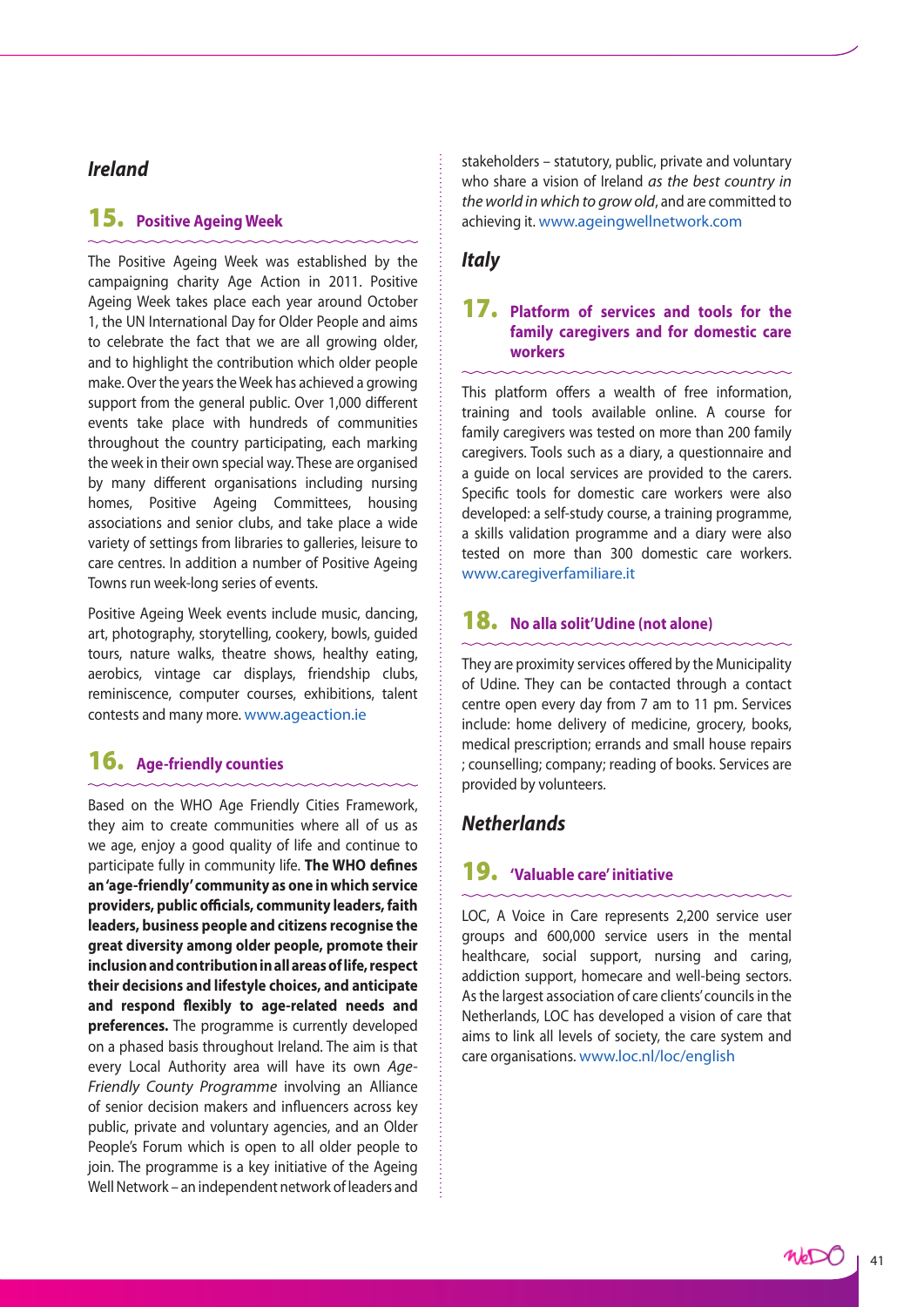#### 20. **Building blocks for (integrated) multidisciplinary informal care**

The system is based on the assumption of a strong inter-relationship between the care recipient and the caregiver. In most cases, difficulties experienced by the care recipient translate into difficulties for the caregiver. Conversely, difficulties experienced by the caregiver are translated into difficulties for the care recipient. These building blocks provide local governments and health insurance companies with insight into which interventions should be performed and by whom, in addition to providing clues necessary for adjustment. www.cmo-flevoland.nl

#### *Slovenia*

#### 21. **Ljubljana: accessible city**

In 2012, the Access City Award was granted by the European Commission to cities with more than 50.000 inhabitants that systematically plan and implement measures to improve the accessibility of their urban environment for vulnerable people. Among 114 cities from 23 EU member states, a group of 8 were selected, Ljubljana being one of them. Information for people with disabilities is available on www.ljubljana.si/si/ zivljenje-v-ljubljani/osebe-z-oviranostmi.

#### 22. **Counselling helpline on social security and health**

Since 2007 the Gerontological Society of Slovenia has been running a counselling telephone line each Wednesday. It offers a variety of information mostly concerning health and social security legislation. In addition to that, the society organizes workshops on topics such as: handling pharmaceuticals in a home environment, self-medication and its limits, healthy nutrition and lifestyles, identification of the early symptoms of dementia.

#### *Sweden*

#### 23. **Janitor services for Older people**

Janitor services for older people have become common in municipalities in recent years and require no entitlement to support. However, there are different rules for the use which varies from municipality to municipality. The janitor service provides practical help with everyday tasks for the prevention of various risks, such as falls. Actions to be performed must be short, but not acute. For example, you can get help to set up and change the curtains, fuses, light bulbs, batteries, hang up and move pictures or shelves, move furniture, pick up and drop things in the attic and storage areas or take down and set things in high cupboards. Last but not least, it helps to prevent injuries by anticipating the risks at home and arrange the cords and rugs if necessary to make your home safer.

#### 24. **National core values for long-term care services**

The national core values for long-term care services is a new legislation in Sweden (from January 1st 2011) that states that care must focus on the dignity and wellbeing of older people. This means that care should protect and respect everyone's right to privacy and physical integrity, autonomy, participation and personalization. With this legislation municipalities will have to develop a new dignity guarantee and this will be checked by the public authorities. The National Board of Health and Welfare works with the national core values. They will contribute to getting the national core values embedded and applied in practice. The work consists of training material, guidance for local level, website development and information material, a national instrument for needs assessment, etc. www.socialstyrelsen.se/aldre/nationellvardegrund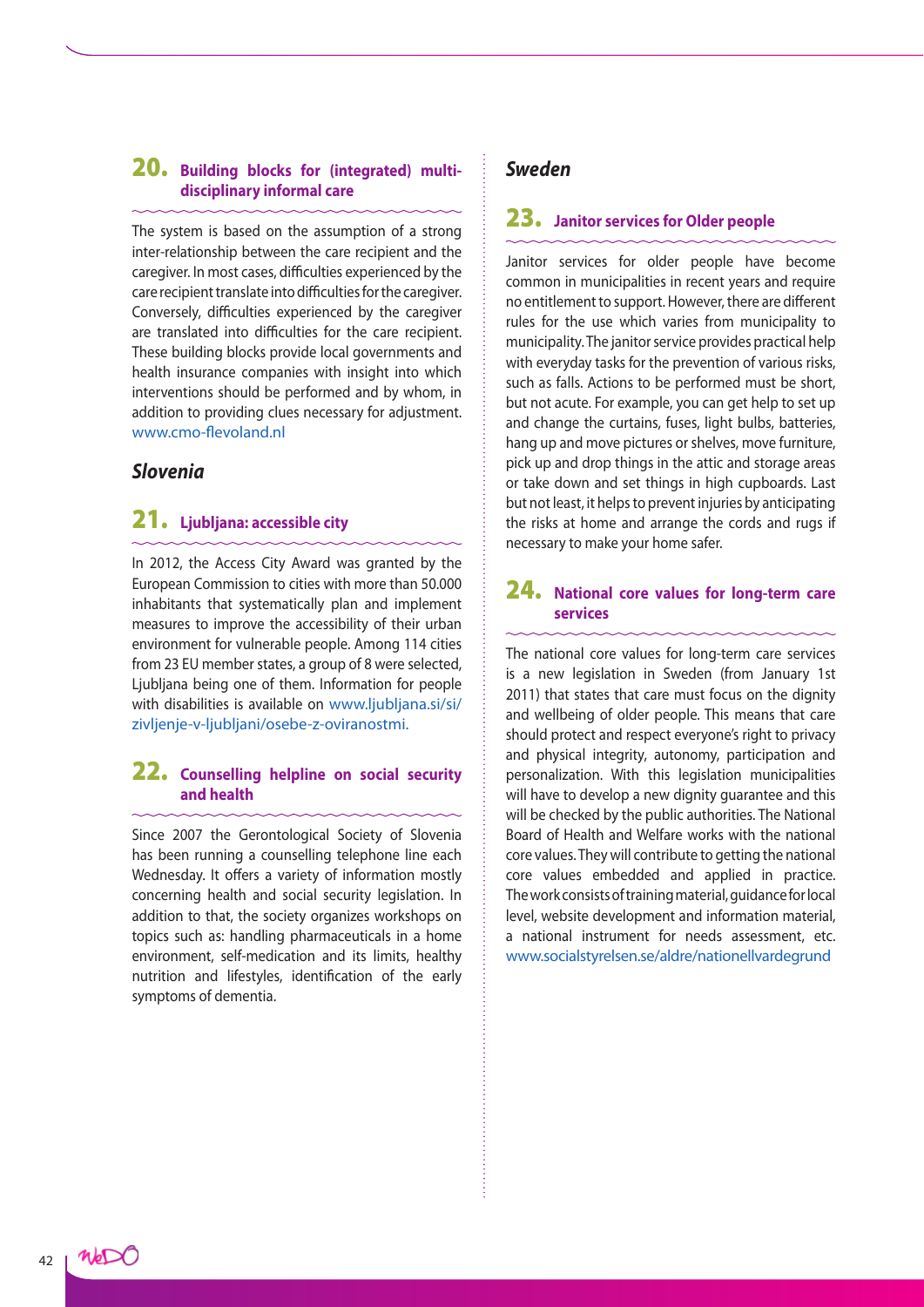#### *Europe*

#### 25. **Breaking the taboo projects**

"Breaking the Taboo – Violence against older women within the family: Recognizing and acting" was a European project financed by the Daphne II-Programme. It aimed to raise awareness among the public as well staff members working in older people's own homes (e.g. nurses, nursing assistants, home helpers, social workers) concerning violence against older women in families. The overall purpose of the project was to improve the situation of older women in families by empowering staff members to recognize abusive situations and to help combat them by raising awareness. A second Daphne project "Breaking the Taboo 2" was developed to enable senior staff and/or trainers to carry out awareness raising workshops on "violence against older women within the family – recognizing and acting" with the above mentioned staff members. A training handbook is available on CD-ROM in German, English, Dutch, Bulgarian, Slovenian and Portuguese. www.btt-project.eu

#### 26. **Improving Access to Community-based Services for Older People Living at Home (IACS) project**

This project, which was co-funded by the European Community Programme for Employment and Social Solidarity PROGRESS, addressed the issue that many older people and their families who are in need of help and care and are otherwise disadvantaged often fail to use existing support services. This is often due to lack of knowledge about opportunities but also due to the negative image of taking up services. Thus strategies for improving access to care counselling for disadvantaged older people and their families were tested in two areas in Austria, Lithuania and Poland. These strategies involved mediators from health and social care services such as doctors or social workers, mediators from other areas, such as seniors' associations, cultural or migrant associations or the church as well as networking activities between both fields. During the research process on the access strategies, preliminary data was collected from 539 people, 77% (415) of these people took up care counselling. Recommendations are available in English, German, Polish and Lithuanian. www.roteskreuz.at/pflege-betreuung/projekte

#### 27. **Empowering Health Learning for Elderly (EHLE) project**

Empowering Health Learning for Elderly (EHLE) Project aims at improving skills and competences of professionals working with older people, by creating innovative training models; it is also intended to share knowledge and experiences between partners in order to obtain relevant results in the field of lifelong learning for older people. Finally, training material and training aids based on these results will be produced and distributed on the territory. The EHLE Project is funded by the European Commission under the Lifelong Learning Programme - Grundtvig. www. ehle-project.eu

#### 28. **Monitoring in Long-Term Care – Pilot Project on Elder Abuse (MILCEA) project**

The main thrust of the Milcea project is to provide a framework for European countries on how to put in place the structures needed to monitor elder abuse. The framework has been developed for use in all European countries, and has been evaluated by several international experts in the field of elder abuse and / or long-term care. The project was funded by the European Commission results can be found at www. milcea.eu.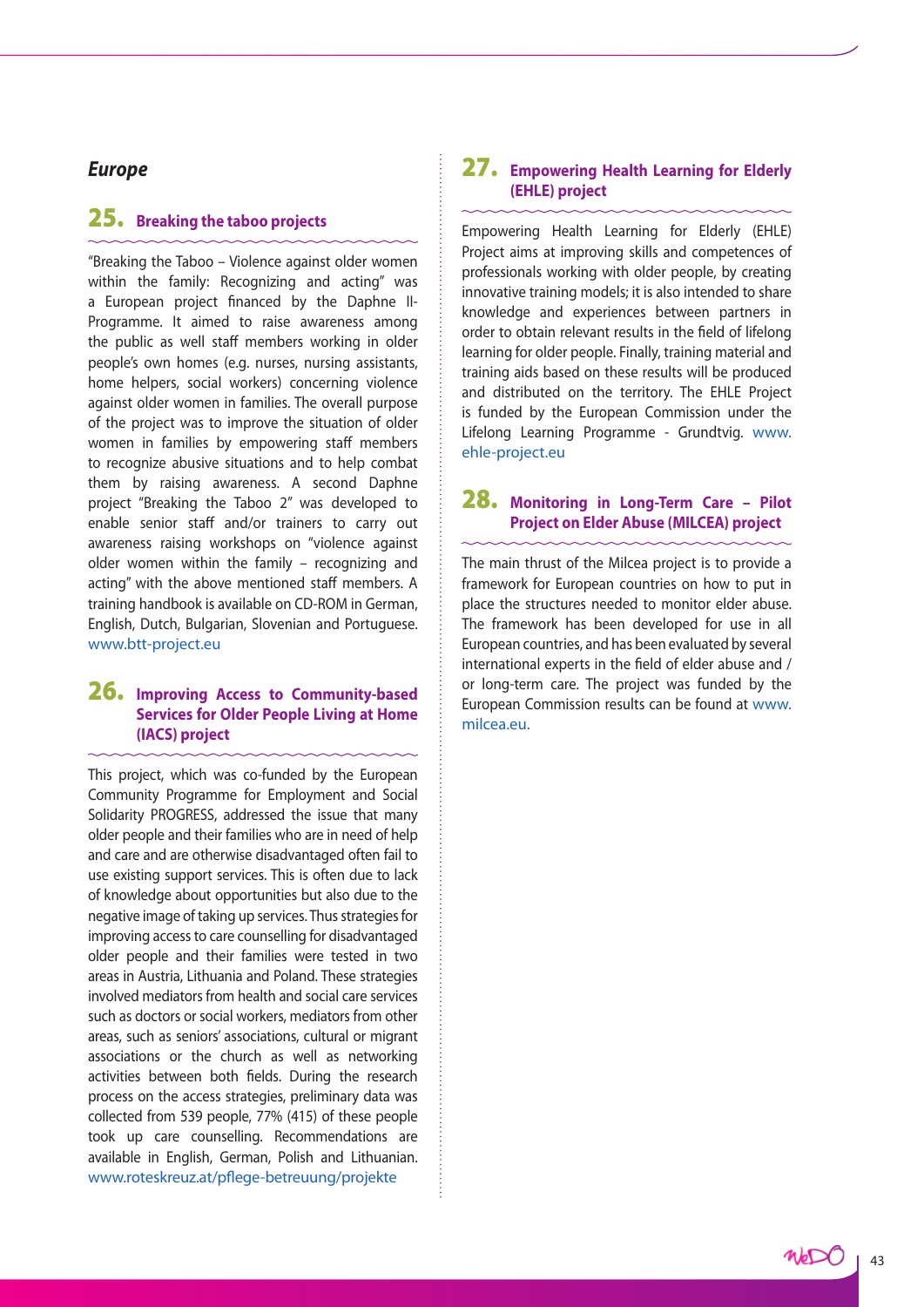## **Useful resources and interesting links**

#### *Official documents*

European voluntary Quality Framework for social services ec.europa.eu/social/main.jsp?catId=758&langId=en

European Parliament Resolution on long-term care www.europarl.europa.eu/charter/pdf/text\_en.pdf

United Nations Convention for the rights of persons with disabilities www.un.org/disabilities

United Nations Action Plan on Ageing www.un.org/esa/socdev/ageing/madrid\_intlplanaction.html

World Health Organization, Preventing elder mistreatment www.euro.who.int/\_\_data/assets/pdf\_file/0010/144676/e95110.pdf

World Health Organization, Guide to Age friendly cities www.who.int/ageing/publications/Global\_age\_friendly\_cities\_Guide\_English.pdf

OECD study: Help wanted? Providing and paying for Long-term Care www.oecd.org/document/15/0,3746,en\_2649\_37407\_47659479\_1\_1\_1\_37407,00.html

#### *EU Projects*

Milcea www.milcea.eu (framework on elder abuse prevention in the EU)

Eustacea (EU Charter of the rights and responsibilities of older people in need of care and assistance) www.age-platform.eu/en/daphne

Breaking the taboo www.btt-project.eu

EURoPEAN www.preventelderabuse.eu

INTERLINKS

interlinks.euro.centre.org (information on long-term care with practice examples)

#### Ancien

www.ancien-longtermcare.eu (analysis of long-term care systems in several countries)

#### AVOW

www.thl.fi/en\_US/web/en/research/projects/avow (study on violence against older women)

#### IPVOW and Mind the Gap

ipvow.org and zoom-institute.eu/projects/current-projects/-mind-the-gap

#### IACS

www.roteskreuz.at/pflege-betreuung/projekte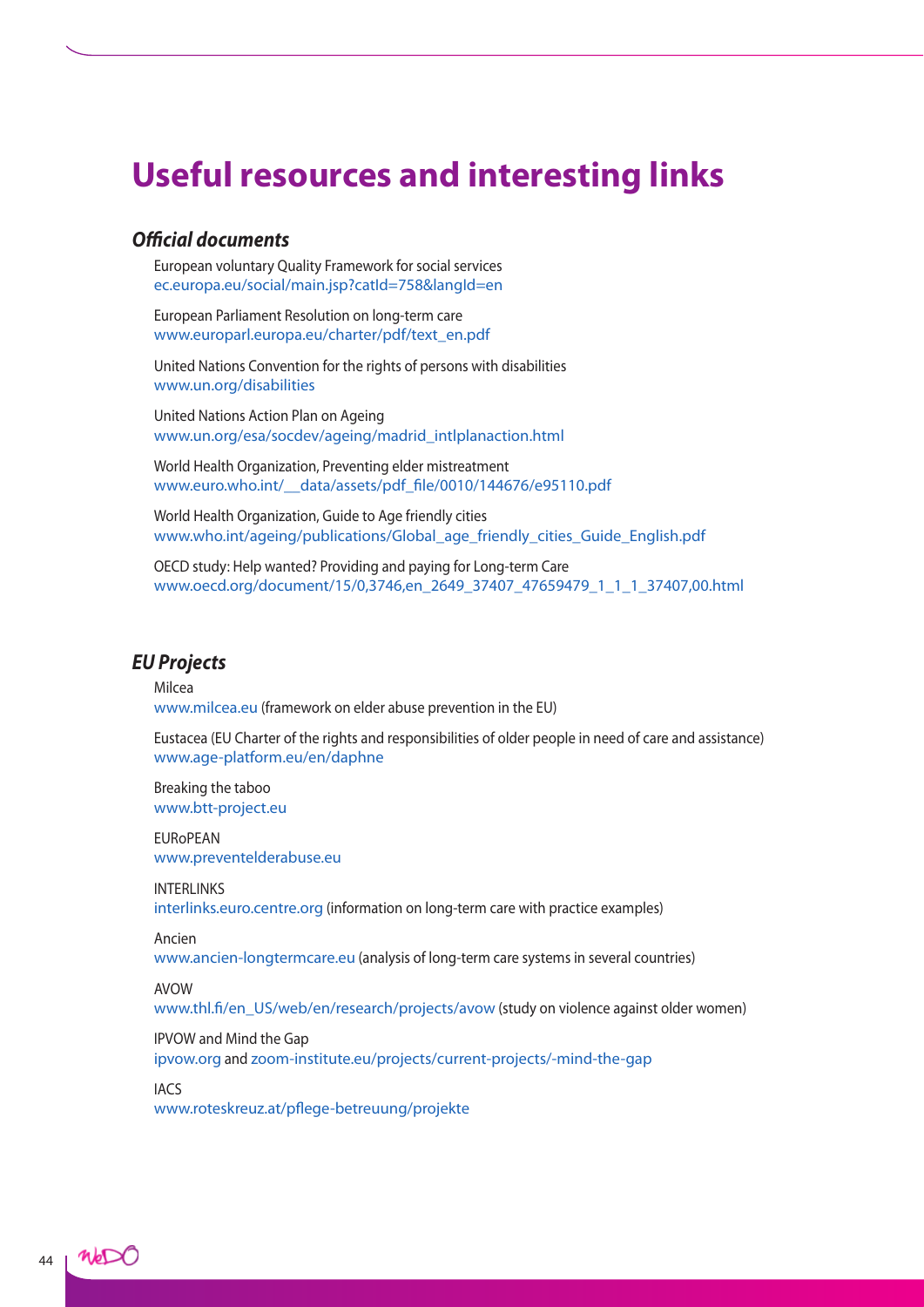## **List of partners**

#### *Project leader*



**AGE Platform Europe** is a European network of around 165 organisations of and for people aged 50+ which aims to voice and promote the interests of the 150 million senior citizens in the European Union and to raise awareness on the issues that concern them most. www.age-platform.eu

#### *European organisation*



E.D.E is a **European Association for Directors and Providers of Long-Term Care Services for the Elderly.** Members in E.D.E. are organisations of home directors coming from 18 European countries and altogether there are 23 national associations. www.ede-eu.org

#### *Austria*



**AUSTRIAN RED CROSS** 

**The Austrian Red Cross**, founded 1880, is a private independent NGO and member of the International Red Cross Movement. It is guided by the fundamental principles of the Red Cross Movement and its volunteers and employees engage in many humanitarian activities to help the most vulnerable in society, both nationally and internationally. www.roteskreuz.at/i18n/en/

#### *Belgium*



Vrije Universiteit **Rrussel** 

**The Belgian Ageing Studies (BAS)** have emerged from the need to execute an environmental analysis of the neighbourhood which includes the potential of facilitating social change in the locality regarding older individuals. The main objective of the project is to support local policymakers, professional stakeholders and individual or organised older people in the development of a local policy plan for older people. www.vub.ac.be

## *Czech Republic*



**Život 90** is a NGO helping older people to actively and meaningfully live in their own home as long as possible. Our goal is to improve the quality of life in general by supporting older people and their right to dignity. Život 90 offers social services including respite care, home care, a Senior Telephone help line, counselling courses, and training and theatre performances. www.zivot90.cz

#### *Finland*



NATIONAL INSTITUTE FOR HEALTH AND WELFARE

**The National Institute for Health and Welfare (THL)** is a research and development institute under the Finnish Ministry of Social Affairs and Health.THL works to promote the well-being and health of the population, prevent diseases and social problems, and develop social and health services. www.thl.fi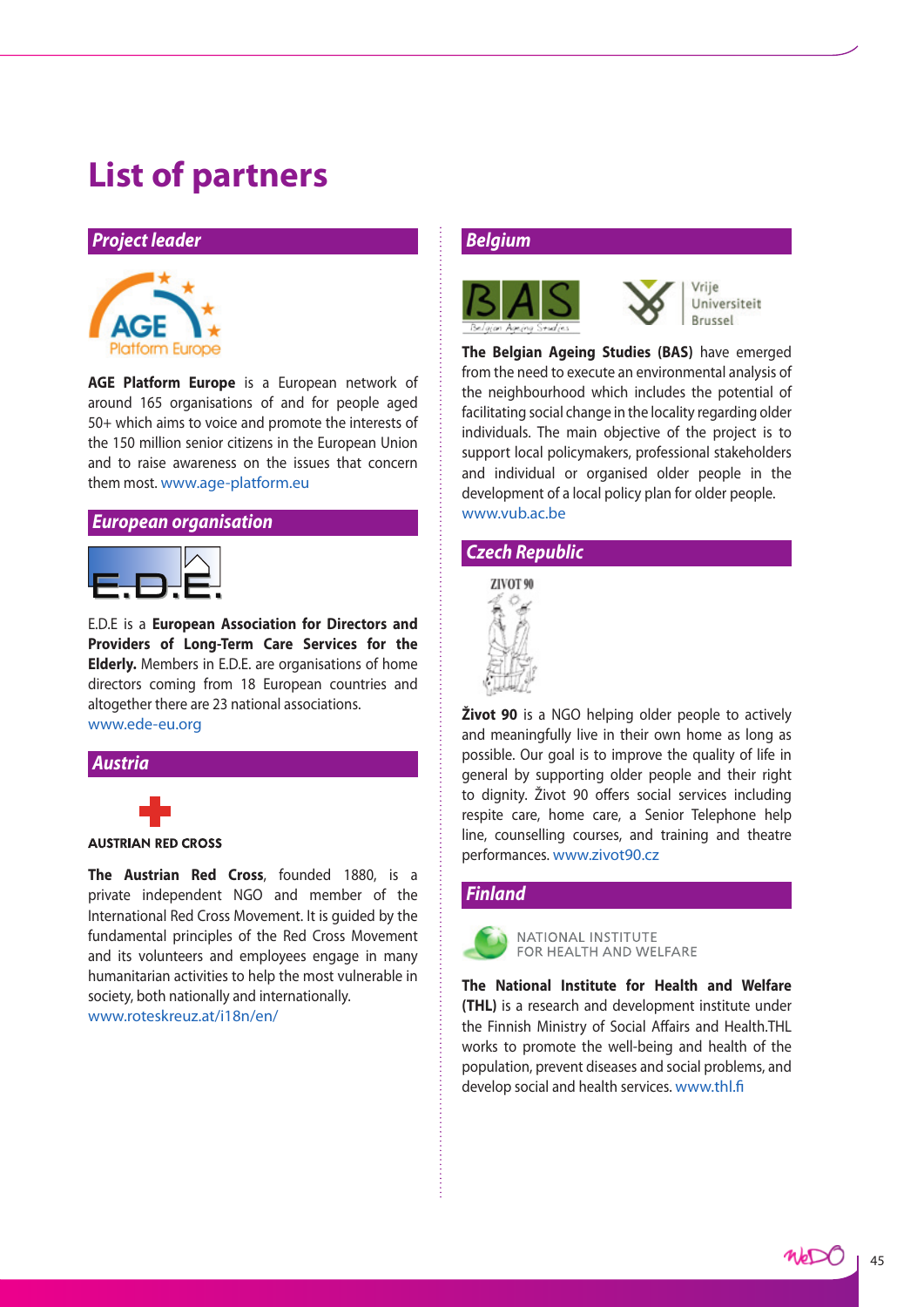

**The University of Helsinki Palmenia Centre for Continuing Education** is the largest and most multi-disciplinary unit of its kind in Europe. Through Palmenia, people can receive the latest research-based information and university-level expertise to support your personal development, or the development of their own organization. www.helsinki.fi/palmenia

#### *France*

The FNG (National Foundation of Gerontology) is a national resource centre working on older people and ageing. It developed for the first time in 1987 a "Charte des droits et libertés de la personne âgée dépendante" (Charter of the Rights and Liberties of dependent elderly people). www.fng.fr



The **National Union of Social Action Community Centres** (CCAS) is an association which brings together 4,000 CCAS and 6,000 municipalities and / or cooperation between neighbouring communes' organisations. UNCCAS has as its main objective to promote and defend the social action of proximity implemented by the social centres. www.unccas.org

#### *Germany*



**The Federal Association of Senior Citizens Organisations** (BAGSO) aims to represent the interests of the older generations in Germany, especially to ensure that every human being has the possibility of a self-determined life in old age and to get the opportunities for it. BAGSO represents 102 associations, organizations and initiatives working together, representing about 13 million older people in Germany. www.bagso.de

**DZA** German Centre of Gerontology

The **German Centre of Gerontology** is an institute for scientific research and documentation in the fields of social and behavioural ageing research. DZA worked on the follow up of the German charter of the rights of people in need of long-term care. www.dza.de



**ISIS** is a private institute for applied social research, social planning and policy advice. ISIS is involved in the internal evaluation of the WeDO Project. www.isis-sozialforschung.de

#### *Greece*



**50plus Hellas** is a Non-governmental and not-forprofit organisation which aims to improve the quality of life of those over 50 years of age in Greece, within a more equal society and through actions and activities affecting all aspects of life. www.50plus.gr/english

nos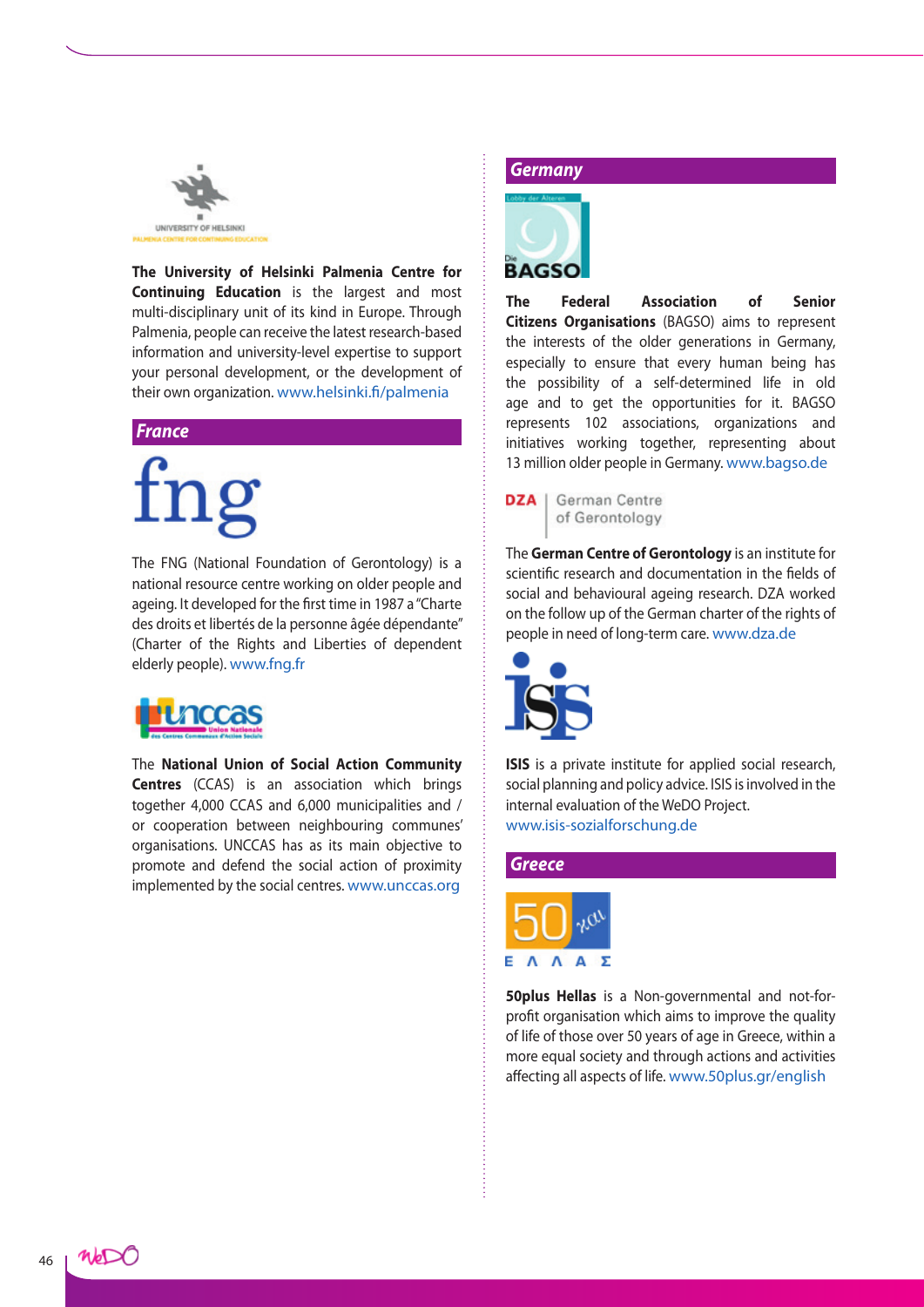

**Third Age** is a voluntary, community organisation which aims to empower local communities throughout Ireland by promoting to best effect the resource its older people represent.

#### www.thirdageireland.ie



**Anziani e Non Solo** is a cooperative society working since 2004 in the field of social innovation, with a specific focus on management of project and promotion of products and services in the field of welfare and social inclusion. www.anzianienonsolo.it



**FIPAC** is a large and representative organisation of older people in Italy whose aim is to improve the services provided to older people, to protect their dignity, and to increase their financial independence. www.fipac.it



**ANBO** is an association in the Netherlands representing senior people. Our primary goal is to provide independence and to promote the interests of seniors to national, provincial, and local governments and authorities. www.anbo.nl

#### *Slovenia*



**Mestna zveza upokojencev Ljubljana (MZU Ljubljana)** is a federation of 101 local older people's associations with more than 30.000 members and four decades of the tradition. www.mzu.si

#### *Sweden*



**SENIORER I TIDEN** INFLYTANDE . VALFRIHET . LIVSKVALITET

**SPF** was the first Swedish organisation for pensioners, established in 1939. SPF is a politically and religiously independent organisation and has approximately 270,000 members in the 850 clubs divided in 27 districts throughout the country. www.spf.se

#### **This Quality Framework is also supported by:**



**The European Centre for Social Welfare Policy and Research**: UN-affiliated intergovernmental organization concerned with all aspects of social welfare policy and research. www.euro.centre.org

**Eurocarers**, European Association Working for Carers, seeks to represent and act on behalf of all informal carers, irrespective of their age or the particular health need of the person they are caring for. www.eurocarers.org

**The European Social Network (ESN)** brings together people who are key to the design and delivery of local public social services across Europe to learn from each other and contribute their experience and expertise to building effective social policy and practice.

**A special thanks to all the organisations involved in the national and EU coalitions who contributed to the content of this document.**